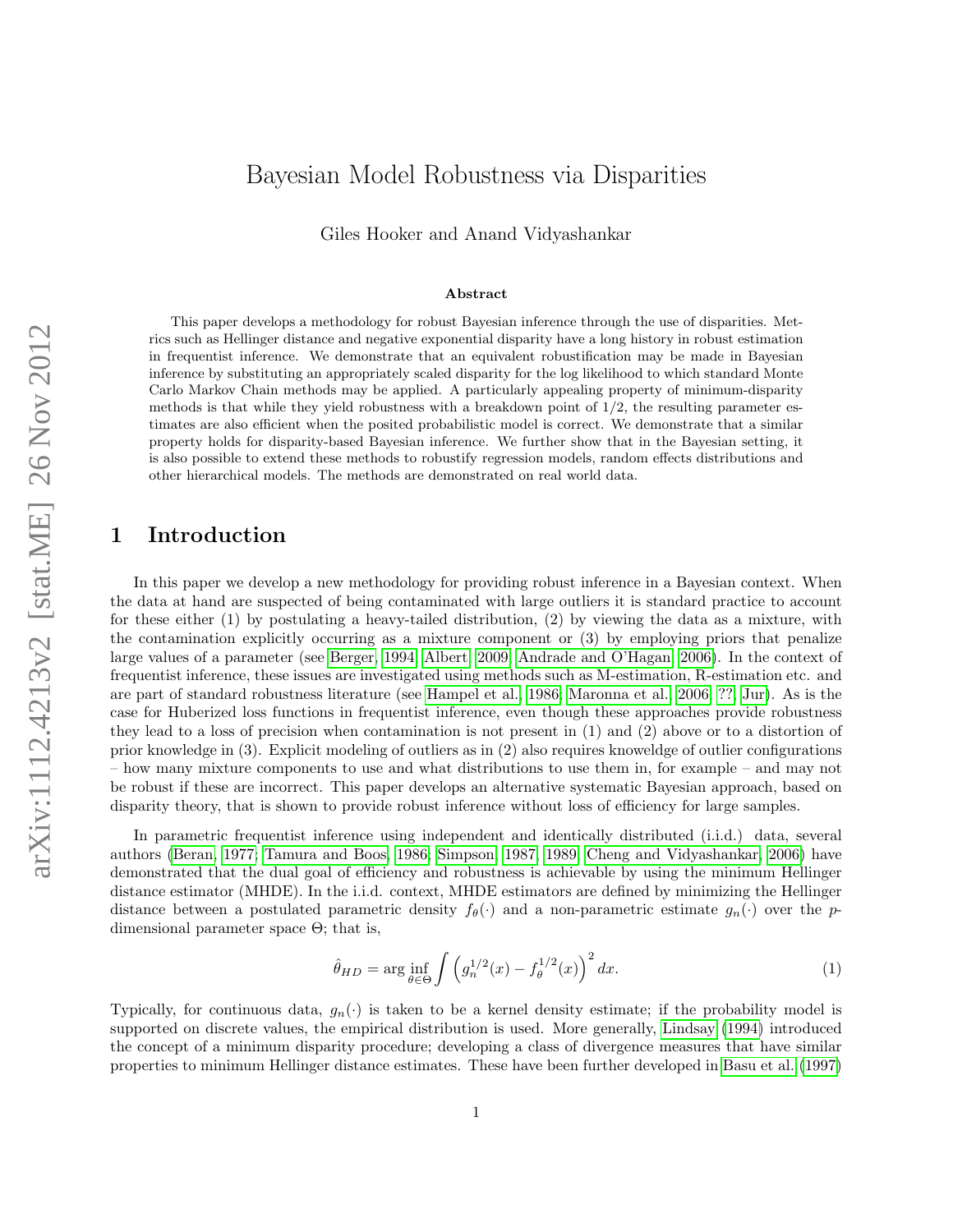and [Park and Basu \(2004\)](#page-22-3). [Hooker and Vidyashankar \(2010a\)](#page-22-4) have extended these methods to a regression framework.

A remarkable property of disparity-based estimates is that while they confer robustness, they are also first-order efficient. That is, they obtain the information bound when the postulated density  $f_{\theta}(\cdot)$  is correct. In this paper we develop robust Bayesian inference using disparities. We show that appropriately scaled disparities approximate n times the negative log-likelihood near the true parameter values. We use this as a motivation to replace the log likelihood in Bayes rule with a disparity to create what we refer to as the "Dposterior". We demonstrate that this technique is readily amenable to Markov Chain Monte Carlo (MCMC) estimation methods. Finally, we establish that the expectation of the D-posterior is asymptotically efficient and the resulting credible intervals provide asymptotically accurate coverage when the proposed parametric model is correct.

Disparity-based robustification in Bayesian inference can be naturally extended to a regression framework through the use of conditional density estimation as discussed in [Hooker and Vidyashankar \(2010a\)](#page-22-4). We pursue this extension to hierarchical models and replace various terms in the hierarchy with disparities. This creates a novel "plug-in procedure" – allowing the robustification of inference with respect to particular distributional assumptions in complex models. We develop this principle and demonstrate its utility on a number of examples. The use of a disparity within a Bayesian context imposes an additional computational burden through the estimation of a kernel density estimate and the need to run MCMC methods. Our analysis and simulations demonstrate that while the use of MCMC significantly increases computational costs, the additional cost of the use of disparities is on the order of a factor between 2 and 10, remaining implementable for many applications. These methods require marginalization of an exponentiated disparity with respect to the random effects distribution; a task that can be achieved through MCMC methods, but would otherwise be numerically challenging.

The use of divergence measures for outlier analysis in a Bayesian context has been considered in [Dey and](#page-22-5) [Birmiwal \(1994\)](#page-22-5) and [Peng and Dey \(1995\)](#page-23-3). Most of this work is concerned with the use of divergence measures to study Bayesian robustness when the priors are contaminated and to diagnose the effect of outliers. These divergence measures are computed using MCMC techniques. More recently, [Zhan and Hettmansperger \(2007\)](#page-23-4) and [Szpiro et al. \(2010\)](#page-23-5) have developed analogues of R-estimates and Bayesian Sandwich estimators. These methods can be viewed to be extensions of robust frequentist methods to Bayesian context. By contrast, our paper is based on explicitly replacing the likelihood with a disparity in order to provide a systematic approach to obtain inherently robust and efficient inference.

Within the context of Bayesian analysis, robustness has been studied with respect to the specification of both prior and data distributions. Robustness to outliers as studied in the frequentist literature is referred to as "outlier-rejection" in Bayesian analysis and is studied for example in [Dawid \(1973\)](#page-21-7), [O'Hagan \(1979\)](#page-22-6), [O'Hagan \(1990\)](#page-22-7), [Choy and Smith \(1997\)](#page-21-8) and Desgagnè and Angers (2007). Here, outlier rejection indicates that as some group of data is moved to infinity, the posterior reverts to the posterior without those observations. This corresponds to a breakdown point of 1; a rather extreme value for frequentist robustness. We also obtain this breakdown point, but additionally develop a notion of an asymptotic breakdown point in which we examine the worst-case displacement as sample-size increases. We are able to show that this notion effectively describes robustness and distinguishes Bayesian methods along with regularized versions of robust estimators from estimators that are trivially made robust by, for example, threshholding their estimates.

The remainder of the paper is structured as follows: we provide a formal definition of the disparities in Section [2.](#page-2-0) Disparity-based Bayesian inference are developed in Section [3.](#page-3-0) Robustness and efficiency of these estimates are demonstrated theoretically and through a simulation for i.i.d. data in Section [5.](#page-10-0) The methodology is extended to regression models in Section [6.](#page-12-0) The plug-in procedure is presented in Section [7](#page-14-0) through an application to a one-way random-effects model. Section [8](#page-16-0) is devoted to two real-world data sets where we apply these methods to generalized linear mixed models and a random-slope random-intercept models for longitudinal data. Proofs of technical results and details of simulation studies are relegated to an online appendix.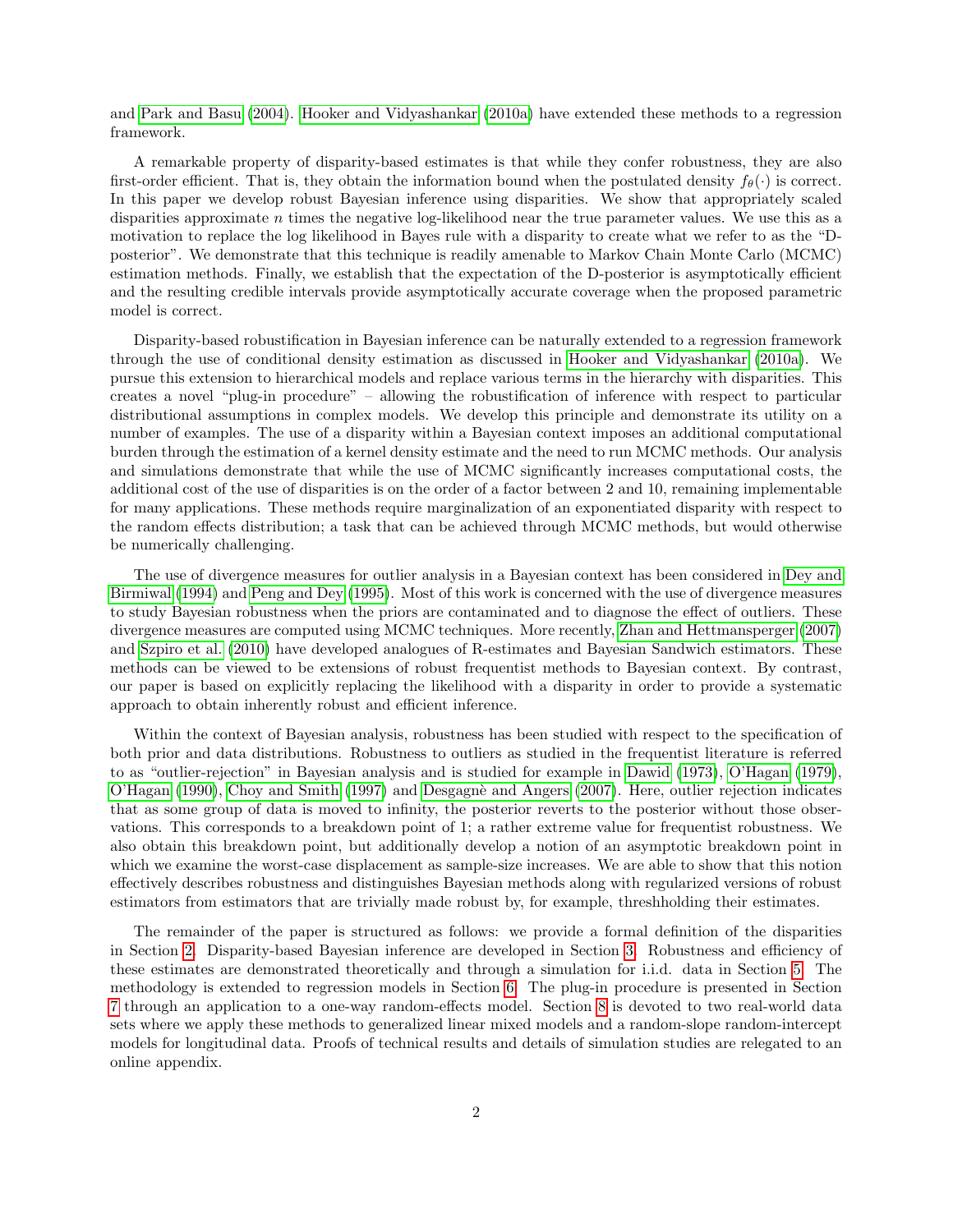## <span id="page-2-0"></span>2 Disparities and Their Numerical Approximations

In this section we describe a class of disparities and numerical procedures for evaluating them. These disparities compare a proposed parametric family of densities to a non-parametric density estimate. We assume that we have i.i.d. observations  $X_i$  for  $i = 1, \ldots, n$  from some density  $h(\cdot)$ . We let  $g_n$  be the kernel density estimate:

$$
g_n(x) = \frac{1}{nc_n} \sum_{i=1}^n K\left(\frac{x - X_i}{c_n}\right)
$$
\n<sup>(2)</sup>

where the kernel K density and  $c_n$  is a bandwidth for the kernel. If  $c_n \to 0$  and  $nc_n \to \infty$  it is known that  $g_n(\cdot)$  is an  $L_1$ -consistent estimator of  $h(\cdot)$  (Devroye and Györfi, 1985). In practice, a number of plug-in bandwidth choices are available for  $c_n$  (e.g. [Silverman, 1982;](#page-23-6) [Sheather and Jones, 1991;](#page-23-7) [Engel et al., 1994\)](#page-22-10). For non-i.i.d. data examined in Sections [6](#page-12-0) and [7,](#page-14-0) plug-in bandwidths can be calculated from method of moments estimates. We have found our results to be insensitive to the choice of plug-in bandwidth selector.

We begin by reviewing the class of disparities described in [Lindsay \(1994\)](#page-22-2). The definition of disparities involves the residual function,

$$
\delta_{\theta,g}(x) = \frac{g(x) - f_{\theta}(x)}{f_{\theta}(x)},\tag{3}
$$

defined on the support of  $f_{\theta}(x)$  and a function  $G : [-1, \infty) \to \mathcal{R}$ .  $G(\cdot)$  is assumed to be strictly convex and thrice differentiable with  $G(0) = 0$ ,  $G'(0) = 0$  and  $G''(0) = 1$ . The disparity between  $f_{\theta}$  and  $g_n$  is defined to be

<span id="page-2-1"></span>
$$
D(g_n, f_\theta) = \int_{\mathcal{R}} G(\delta_{\theta, g_n}(x)) f_\theta(x) dx.
$$
\n(4)

An estimate of  $\theta$  obtained by minimizing [\(4\)](#page-2-1) is called a *minimum disparity estimator*. Under differentiability assumptions, this is equivalent to solving the equation

$$
\nabla_{\theta} D(g_n, f_{\theta}) = \int A(\delta_{\theta}(x)) \nabla_{\theta} f_{\theta}(x) dx = 0,
$$

where  $A(\delta) = G(\delta) - (1 + \delta)G'(\delta)$  and  $\nabla_{\theta}$  indicates the derivative with respect to  $\theta$ .

This framework contains Kullback-Leibler divergence as approximation to the likelihood:

$$
KL(g_n, f_{\theta}) = -\int \left(\log f_{\theta}(x)\right) g_n(x) dx \approx -\frac{1}{n} \sum_{i=1}^n \log f_{\theta}(x_i)
$$

for the choice  $G(\delta) = (\delta + 1) \log(\delta + 1)$  up to a constant. The squared Hellinger disparity (HD) corresponds to the choice  $G(x) = [(x + 1)^{1/2} - 1]^2 - 1$ . While robust statistics is typically concerned with the impact of outliers, the alternate problem of inliers – defined as nominally-dense regions that lack empirical data and consequently small values of  $\delta_{\theta,g_n}(x)$  – can also cause instability. It has been illustrated in the literature that HD down weighs the effect of large values of  $\delta_{\theta,g_n}(x)$  (outliers) relative to the likelihood but magnifies the effect of inliers. An alternative, the negative exponential disparity, based on the choice  $G(x) = e^{-x} - 1$  down weighs the effect of both outliers and inliers.

The integrals involved in [\(4\)](#page-2-1) are not analytically tractable and the use of Monte Carlo integration to approximate the objective function has been suggested in [Cheng and Vidyashankar \(2006\)](#page-21-5). More specifically, if  $z_1, \ldots, z_N$  are i.i.d. random samples generated from  $g_n(\cdot)$ , one can approximate  $D(g_n, f_\theta)$  by

<span id="page-2-2"></span>
$$
\hat{D}(g_n, f_\theta) = \frac{1}{N} \sum_{i=1}^N G(\delta_{\theta, g_n}(z_i)) \frac{f_\theta(z_i)}{g_n(z_i)}.
$$
\n
$$
(5)
$$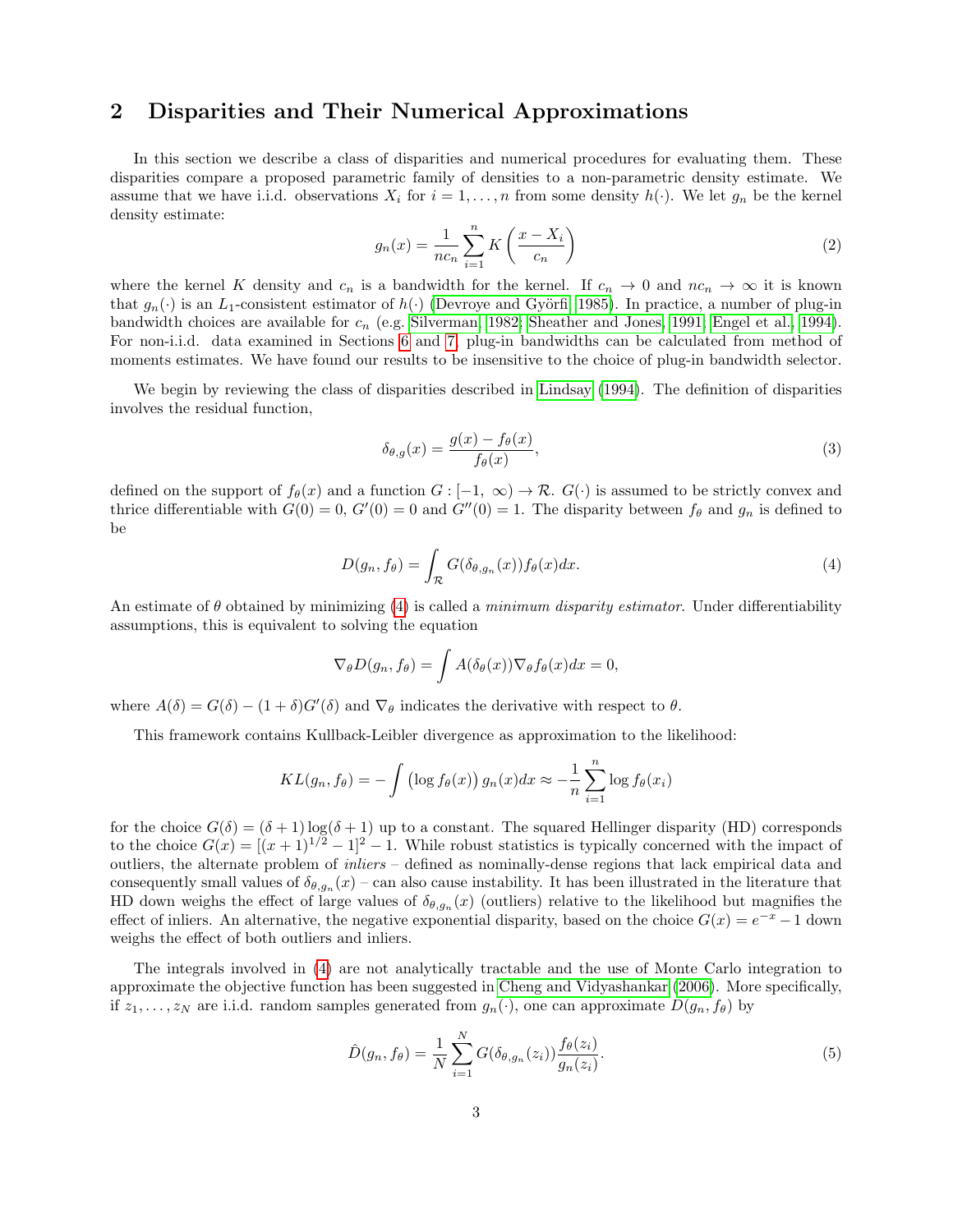The  $z_i$  can be efficiently generated in the form  $z_i = c_n W_i + X_{N_i}$  for  $W_i$  a random variable generated according to K and  $N_i$  sampled uniformly from the integers  $1, \ldots, N$ . In the specific case of Hellinger distance approximation, the above reduces to

$$
\widehat{HD}^2(g_n, f_{\theta}) = 2 - \frac{2}{N} \sum_{i=1}^N \frac{f_{\theta}^{1/2}(z_i)}{g_n^{1/2}(z_i)}.
$$

The use of a fixed set of Monte Carlo samples from  $g_n(\cdot)$  when optimizing for  $\theta$  provides a stochastic approximation to an objective function that remains a smooth function of  $\theta$  and hence avoids the need for complex stochastic optimization. Similarly, in the present paper, we hold the  $z_i$  constant when applying MCMC methods to generate samples from the posterior distribution in order to improve their mixing properties. If  $f_{\theta}$  is Gaussian with  $\theta = (\mu, \sigma)$ , Gauss-Hermite quadrature rules can be used to avoid Monte Carlo integration, leading to improved computational efficiency in some circumstances. In this case we have

<span id="page-3-1"></span>
$$
\tilde{D}(g_n, f_\theta) = \sum_{i=1}^M w_i(\theta) G(\delta_{\theta,n}(\xi_i(\theta))), \qquad (6)
$$

where the  $\xi_i(\theta)$  and  $w_i(\theta)$  are the points and weights for a Gauss-Hermite quadrature scheme for parameters  $\theta = (\mu, \sigma)$ . The choice between [\(5\)](#page-2-2) and [\(6\)](#page-3-1) depends on the disparity and the problem under investigation. When  $g_n(\cdot)$  has many local modes, [\(6\)](#page-3-1) can result in choosing parameters for which some quadrature point coincides with a local modes. However, [\(5\)](#page-2-2) can be rendered unstable by the factor  $f_{\theta}(z_i)/g_n(z_i)$  for  $\theta$  far from the maximizing value of  $D(g_n, f_\theta)$ . In general, we have found [\(5\)](#page-2-2) preferable when using Hellinger distance, but that [\(6\)](#page-3-1) performs better with negative exponential disparity. The relative computational cost of using  $D(g_n, f_\theta)$  versus  $D(g_n, f_\theta)$  in various circumstances is discussed in Online Appendix [D.](#page-33-0)

### <span id="page-3-0"></span>3 The D-Posterior and MCMC Methods

We begin this section by a heuristic description of the second-order approximation of  $KL(f_\theta, g_n)$  by  $D(f_{\theta}, g_n)$ . A Taylor expansion of  $KL(f_{\theta}, g_n)$  about  $\theta$  has the following first two terms:

$$
\nabla_{\theta}^{2} KL(g_{n}, f_{\theta}) = \int \left[ \frac{1}{f_{\theta}(x)} \left( \nabla_{\theta} f_{\theta}(x) \right) \left( \nabla_{\theta} f_{\theta}(x) \right)^{T} - \nabla_{\theta}^{2} f_{\theta}(x) \right] (\delta_{\theta, g_{n}}(x) + 1) dx.
$$
\n
$$
= \int \left[ \left( \frac{\nabla_{\theta} f_{\theta}(x)}{f_{\theta}(x)} \right) \left( \frac{\nabla_{\theta} f_{\theta}(x)}{f_{\theta}(x)} \right)^{T} - \frac{\nabla_{\theta}^{2} f_{\theta}(x)}{f_{\theta}(x)} \right] g_{n}(x) dx \tag{7}
$$

where the second term approximates the observed Fisher Information when the bandwidth is small. The equivalent terms for  $D(g_n, f_\theta)$  are:

$$
\nabla_{\theta}^{2} D(g_{n}, f_{\theta}) = \int \nabla_{\theta}^{2} f_{\theta}(x) A(\delta_{\theta, g_{n}}(x)) dx
$$
\n
$$
- \int \frac{1}{f_{\theta}(x)} \left( \nabla_{\theta} f_{\theta}(x) \right) \left( \nabla_{\theta} f_{\theta}(x) \right)^{T} (\delta_{\theta, g_{n}}(x) + 1) A' (\delta_{\theta, g_{n}}(x)) dx.
$$
\n(8)

Now, if  $g_n$  is consistent,  $\delta_{\theta,g_n}(x) \to 0$  almost surely (a.s.). Observing that  $A(0) = 0$ ,  $A'(0) = -1$  from the conditions on G and observing  $\int \nabla_{\theta}^{2} f_{\theta}(x) dx = 0$ , we obtain the equality of [\(7\)](#page-3-2) and [\(8\)](#page-3-3). The fact that these heuristics yield efficiency was first noticed by [Beran \(1977\)](#page-21-4) (eq. 1.1).

In the context of Bayesian methods, inference is based on the posterior

<span id="page-3-4"></span><span id="page-3-3"></span><span id="page-3-2"></span>
$$
P(\theta|x) = \frac{P(x|\theta)\pi(\theta)}{\int P(x|\theta)\pi(\theta)d\theta},\tag{9}
$$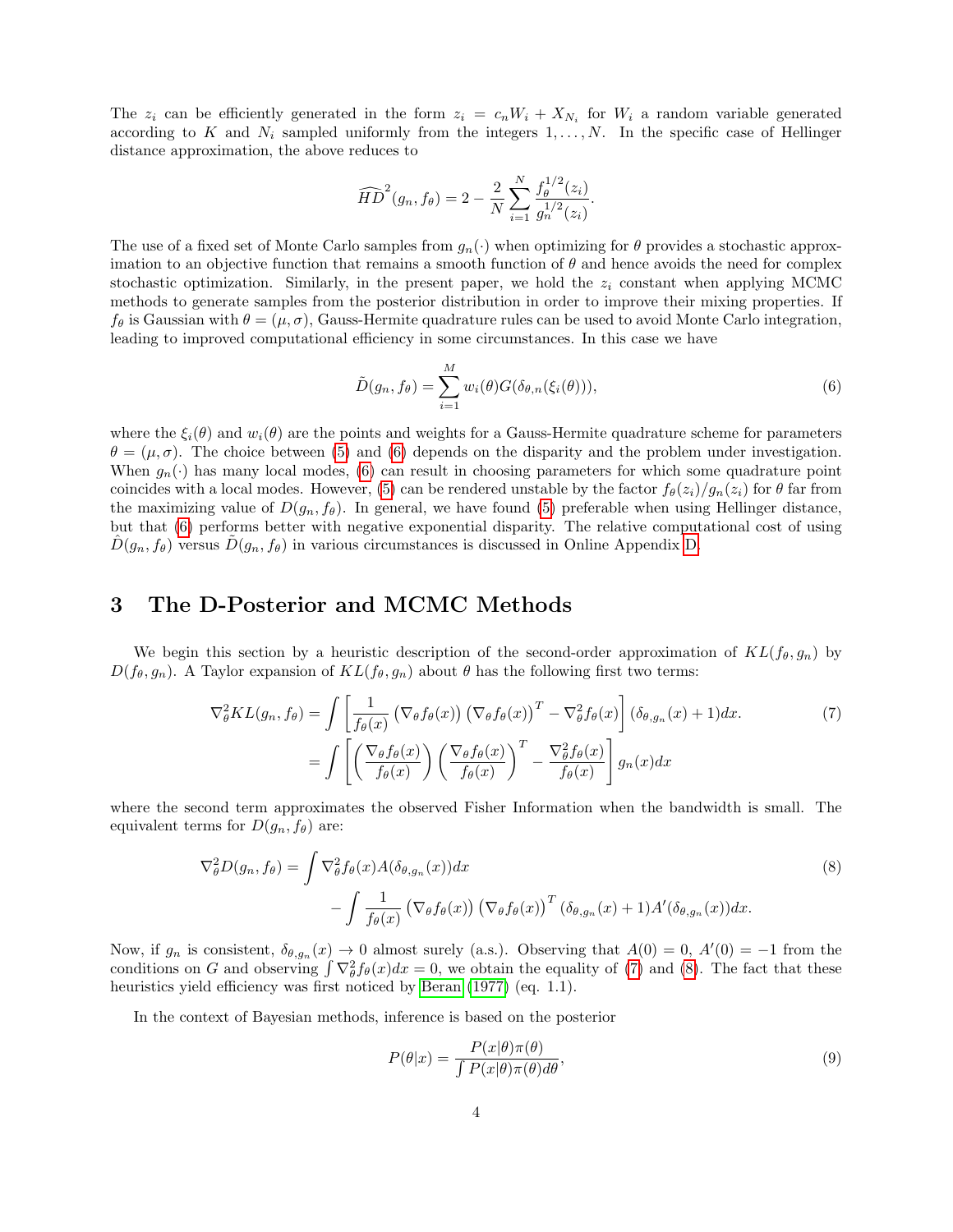where  $P(x|\theta) = \exp(\sum_{i=1}^n \log f_\theta(x_i))$  and  $\pi$  a prior density which we assume has a first moment. Following the heuristics above, in this paper we propose the simple expedient of replacing the log likelihood, log  $P(x|\theta)$ , in [\(9\)](#page-3-4) with a disparity:

<span id="page-4-0"></span>
$$
P_D(\theta|g_n) = \frac{e^{-nD(g_n, f_\theta)}\pi(\theta)}{\int e^{-nD(g_n, f_\theta)}\pi(\theta)d\theta}.
$$
\n(10)

In the case of Hellinger distance, the appropriate disparity is  $2HD^2(g_n, f_\theta)$  and we refer to the resulting quantity as the *H-posterior*. When  $D(g_n, f_\theta)$  is based on Negative Exponential disparity, we refer to it as N-posterior, and D-posterior more generally. These choices are illustrated in Figure [1](#page-5-0) where we show the approximation of the log likelihood by Hellinger and negative exponential disparities and the effect of adding an outlier to these in a simple normal-mean example.

Throughout the examples below, we employ a Metropolis algorithm based on a symmetric random walk to draw samples from  $P_D(\theta|g_n)$ . While the cost of evaluating  $D(g_n, f_\theta)$  is greater than the cost of evaluating the likelihood at each Metropolis step, we have found these algorithms to be computationally feasible and numerically stable. Furthermore, the burn-in period for sampling from  $P_D(\theta|g_n)$  and the posterior are approximately the same, although the acceptance rate of the former is around ten percent higher.

After substituting  $-nD(g_n, f_\theta)$  for the log likelihood, it will be useful to define summary statistics of the D-posterior in order to demonstrate their asymptotic properties. Since the D-posterior [\(10\)](#page-4-0) is a proper probability distribution, the Expected D-a posteriori (EDAP) estimates exist and are given by

$$
\theta_n^* = \int_{\Theta} \theta P_D(\theta | g_n) d\theta.
$$

and credible intervals for  $\theta$  can be based on the quantiles of  $P_D(\theta|g_n)$ . These quantities are calculated via Monte Carlo integration using the output from the Metropolis algorithm. We similarly define the Maximum D-a posteriori (MDAP) estimates by

$$
\theta_n^+ = \underset{\theta \in \Theta}{\arg \max} P_D(\theta | g_n).
$$

In the next section we describe the asymptotic properties of EDAP and MDAP estimators. In particular, we establish the posterior consistency, posterior asymptotic normality and efficiency of these estimators and their robustness properties. Differences between  $P_D(\theta, g_n)$  and the posterior do exist and are described below:

1. The disparities  $D(g_n, f_\theta)$  have strict upper bounds; in the case of Hellinger distance  $0 \leq HD^2(g_n, f_\theta) \leq$ 2, the upper bound for negative exponential disparity is e. This implies that the likelihood part of the D-posterior,  $exp(-nD(g_n, f_\theta))$ , is bounded away from zero. Consequently, a proper prior  $\pi(\theta)$  is required in order to normalize  $P_D(\theta|g_n)$ . A random  $\theta$  from  $\pi(\theta)$  must also have finite expectation in order for the EDAP to be defined. In particular, uniform priors on unbounded ranges, along with most reference priors, cannot be employed here. Further, the tails of  $P_D(\theta|g_n)$  are proportional to that of  $\pi(\theta)$ . As a consequence, the breakdown point for the EDAP, as traditionally defined, is 1. Although note that in Section [4](#page-5-1) we propose an modified definition of breakdown which is appropriate for regularized and Bayesian estimators under which EDAP has a breakdown of 1/2.

These results do not affect the asymptotic behavior of  $P_D(\theta|g_n)$  since the lower bounds decrease with n. Modified D-posteriors based on a transformation  $m(D(g_n, f_\theta))$  that removes the upper bound can be defined without affecting either the efficiency or robustness of the resulting EDAP estimates. However, appropriate transformations m will depend on the the parametric family  $f_{\theta}$  and are beyond the scope of this paper.

2. In Bayesian inference for i.i.d. random variables, the log likelihood is a sum of  $n$  terms. This implies that if new data  $X_{n+1}, \ldots, X_{n^*}$  are obtained, the posterior for the combined data  $X_1, \ldots, X_{n^*}$  can be obtained by using posterior after n observations,  $P(\theta|X_1, \ldots, X_n)$  as a prior  $\theta$ :

$$
P(\theta|X_1,\ldots,X_{n^*}) \propto P(X_{n+1},\ldots,X_{n^*}|\theta)P(\theta|X_1,\ldots,X_n).
$$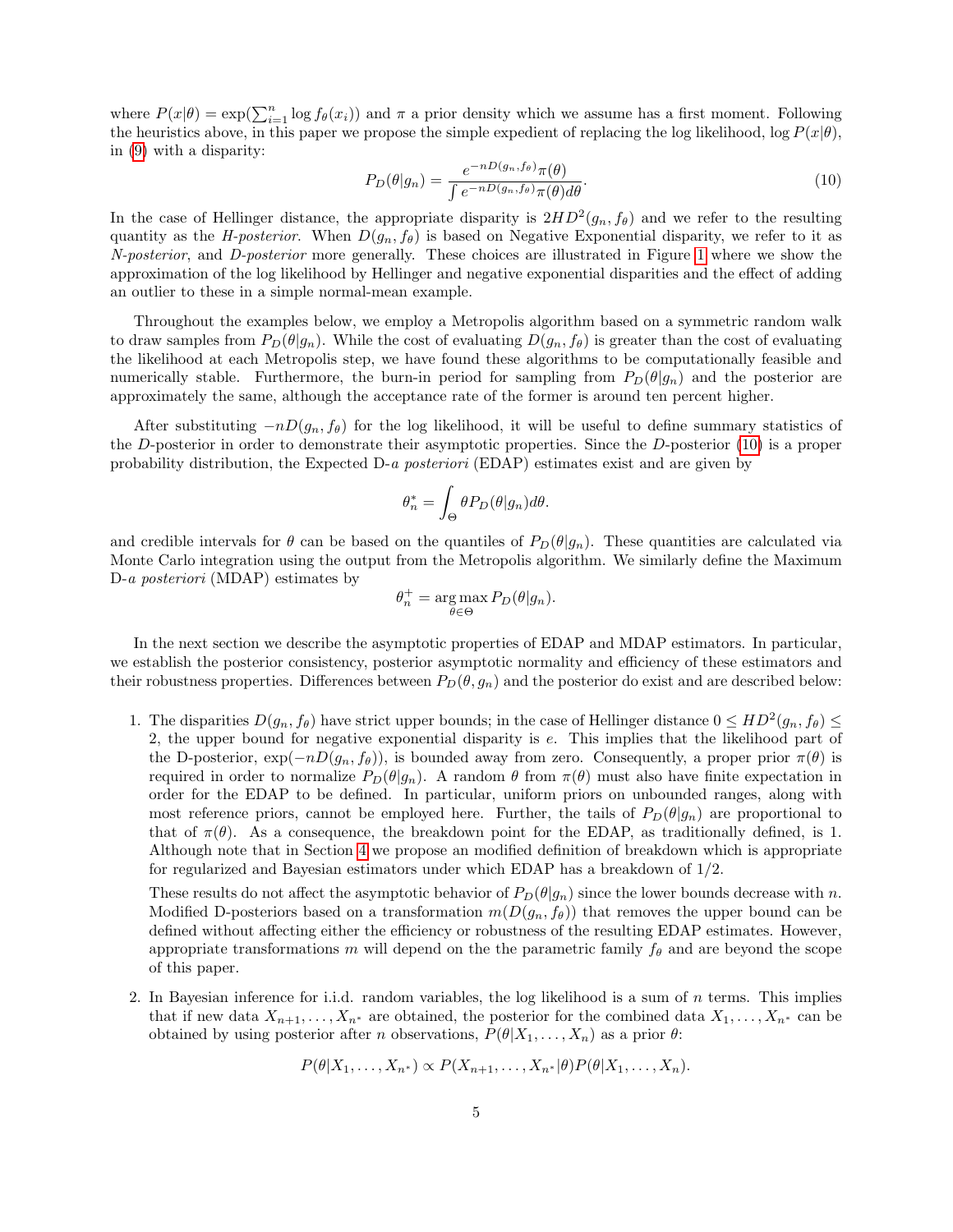

<span id="page-5-0"></span>Figure 1: Left: A comparison of log posteriors for  $\mu$  with data generated from  $N(\mu, 1)$  with  $\mu = 1$  using an  $N(0, 1)$  prior for  $\mu$ . Middle: influence of an outlier on expected D-a posteriori (EDAP) estimates of  $\mu$  as the value of the outlier is changed from 0 to 20. Right: influence of the prior as the prior mean is is changed from 0 to -10.

By contrast,  $D(g_n, f_\theta)$  is generally not additive in  $g_n$ ; hence  $P_D(\theta|g_n)$  cannot be factored as above. Extending arguments in [Park and Basu \(2004\)](#page-22-3), we conjecture that no disparity that is additive in  $g_n$ will yield both robust and efficient posteriors.

3. While we have found that the same Metropolis algorithms can be effectively used for the D-posterior as would be used for the posterior, it is not possible to use conjugate priors with disparities. This removes the possibility of using conjugacy to provide efficient sampling methods within a Gibbs sampler, although these could be approximated by combining sampling from a conditional distribution with a rejection step.

The idea of replacing log likelihood in the posterior with an alternative criterion occurs in other settings. See [Sollich \(2002\)](#page-23-8), for example, in developing Bayesian methods for support vector machines. However, we replace the log likelihood with an approximation that is explicitly designed to be both robust and efficient, rather than as a convenient sampling tool for a non-probabilistic model.

### <span id="page-5-1"></span>4 Robustness

The appeal of disparity-based methods is that in addition to the statistical efficiency of the estimators defined above when the parametric model is correctly specified, these estimators are also robust to contamination by data taking large values. As may be expected from the results above, EDAP estimators behave similarly to their minimum-disparity counterparts at finite levels of contamination at large but finite values. However, classical measures of robustness – influence functions and breakdown points – are based at limiting values, either of infinitesimal contamination levels or contaminating values at infinity where the convergence between EDAP and minimum-disparity estimators fails. This is due to a lack of uniformity and we argue that the direct application of the robustness measures listed above do not provide an accurate description of the behavior of EDAP estimates. Instead, robustness should be measured by the properties of the pointwise limit of  $\alpha$ -level influence functions.

As noted in the introduction, robustness to outliers is treated under title of "outlier rejection" in Bayesian analysis and generally corresponds to a breakdown point of 1. As we show below, the analysis of robustness we propose also reconciles Bayesian and other regularized estimates with the traditional description of a robust estimator as having breakdown point of  $1/2$ . A Bayesian analysis of outlier rejection for our methods can be undertaken using the analysis techniques developed here; it is omitted for the sake of brevity.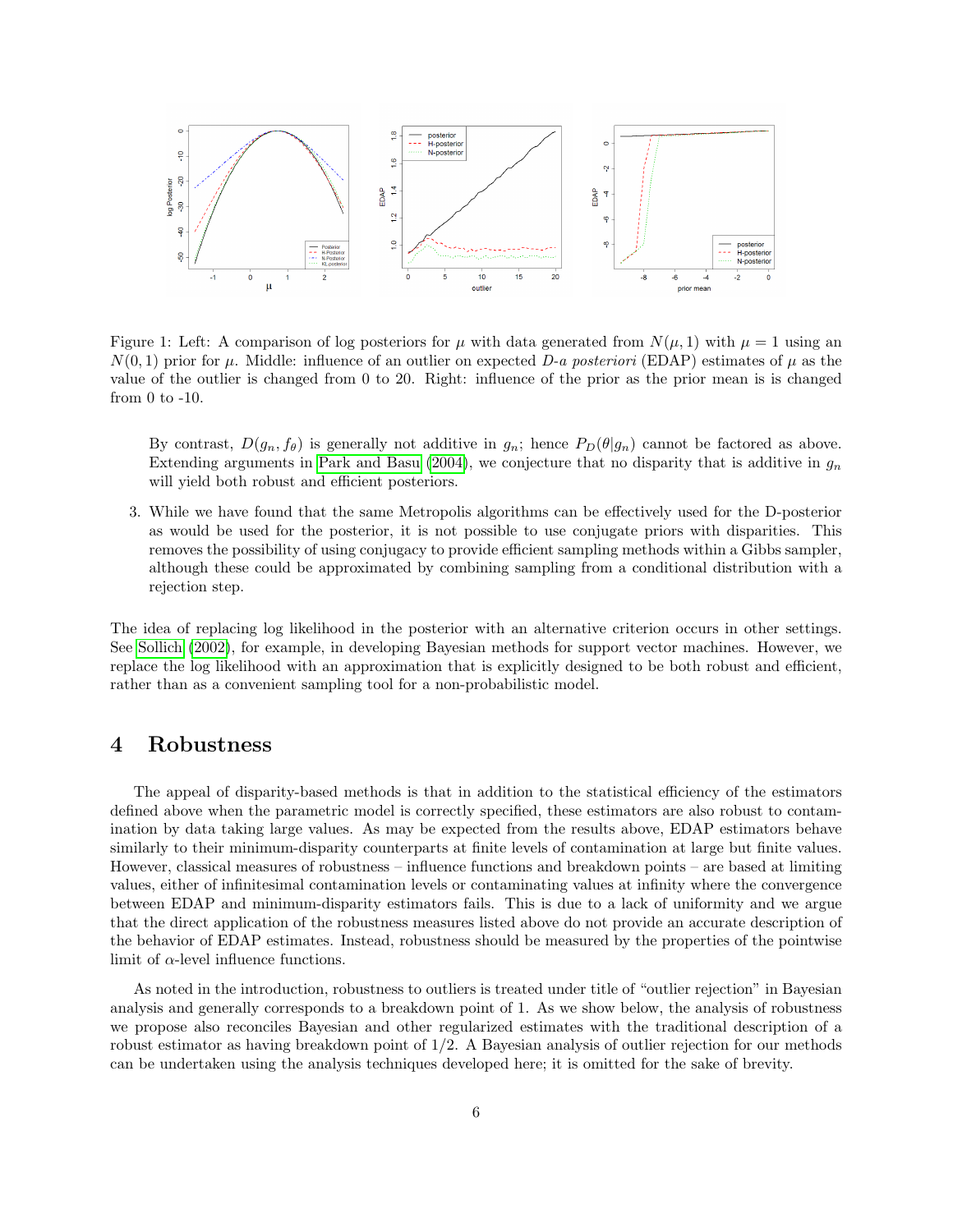To describe robustness, we view our estimates as functionals  $T_n(h)$  mapping the space of densities to  $\mathbb{R}^p$ . In particular, we examine the EDAP estimate

<span id="page-6-1"></span>
$$
T_n(h) = \frac{\int \theta e^{-nD(h,f_\theta)} \pi(\theta) d\theta}{\int e^{-nD(h,f_\theta)} \pi(\theta) d\theta} \tag{11}
$$

and note that in contrast to classical approaches to analyzing robustness the interaction between the disparity and the prior requires us to make the dependence of  $T_n$  on n explicit. This dependence is shared by any estimator that incorporates priors – including all classical Bayesian methods – and affects the traditional measures of robustness as examined below. Note that here,  $T_n$  is taken to be a deterministic sequence of maps for the space of densities to  $\Theta$ .

We analyze the behavior of  $T_n(h)$  under the sequence of perturbations  $h_{z,\alpha}(x) = (1-\alpha)g(x) + \alpha t_z(x)$ for a sequence of densities  $t_z(\cdot)$  and  $0 \leq \alpha \leq 1$ . Here we assume that  $t_z(\cdot)$  is a contaminating sequence defined so that it becomes orthogonal to both  $g$  and the parametric family for large  $z$ . Note that unlike our examination of efficiency below, in these analyzes we do not require that  $g$  belongs to the parametric family; thus  $h_{\alpha,z}$  describes the effect of adding outliers to a fixed kernel density estimate. We also assume that  $f_{\theta}$ and g become orthogonal at large values of  $\theta$ .

<span id="page-6-7"></span><span id="page-6-5"></span>
$$
\lim_{z \to \infty} \int t_z(x) g(x) dx = 0 \tag{12}
$$

$$
\lim_{z \to \infty} \int t_z(x) f_{\theta}(x) dx = 0, \ \forall \theta \in \Theta
$$
\n(13)

<span id="page-6-6"></span>
$$
\lim_{\theta^* \to \infty} \sup_{\|\theta\| > \theta^*} \int g(x) f_{\theta}(x) dx = 0.
$$
\n(14)

Typically,  $t_z(\cdot)$  is taken to be a uniform distribution on a small neighborhood centered at z; but these conditions are clearly more general. They extend those given in [Park and Basu \(2004\)](#page-22-3) in not requiring g to be a member of the parametric family  $f_\theta$ . The  $\alpha$ -level influence function is then defined analogously to [Beran \(1977\)](#page-21-4) by

<span id="page-6-0"></span>
$$
\text{IF}_{\alpha,n}(z) = \alpha^{-1} \left[ T_n(h_{z,\alpha}) - T_n(h) \right] \tag{15}
$$

where we again note that the dependence of  $\mathbb{F}_{\alpha,n}(z)$  on n is induced by the prior.

[\(15\)](#page-6-0) represents a complete description of the behavior of our estimator in the presence of contamination, up to the shape of the contaminating density. While for EDAP estimators it contains an explicit dependence on  $n$ , we begin by observing its limit for large  $n$ . Firstly, as with more classical Bayesian estimates, EDAP estimators approach their frequentist counterparts at a  $n^{-1}$  rate.

<span id="page-6-2"></span>**Theorem 1.** Assume that G has four continuous derivatives, that  $f_{\theta}$  is four times continuously differentiable in  $\theta$  and that the third derivatives of  $\pi$  are bounded. Define  $T_n(h)$  as in [\(11\)](#page-6-1) and the minimum disparity estimator (MDE) as

$$
\hat{\theta}(h) = \underset{\theta \in \Theta}{\arg \min} D(h, f_{\theta}) \tag{16}
$$

then  $T_n(h) - \hat{\theta}(h) = o_p(n^{-1}).$ 

As an immediate corollary, the  $\alpha$ -level influence functions converge at the same rate

<span id="page-6-3"></span>Corollary 1. Under the conditions of Theorem [1,](#page-6-2) define

$$
IF_{\alpha,\infty}(z) = \alpha^{-1} \left[ \hat{\theta}(h_{z,\alpha}) - \hat{\theta}(h) \right]
$$

then for every  $\alpha$  and z,

<span id="page-6-4"></span>
$$
IF_{\alpha,n}(z) - IF_{\alpha,\infty}(z) = o_p(n^{-1}).
$$
\n
$$
(17)
$$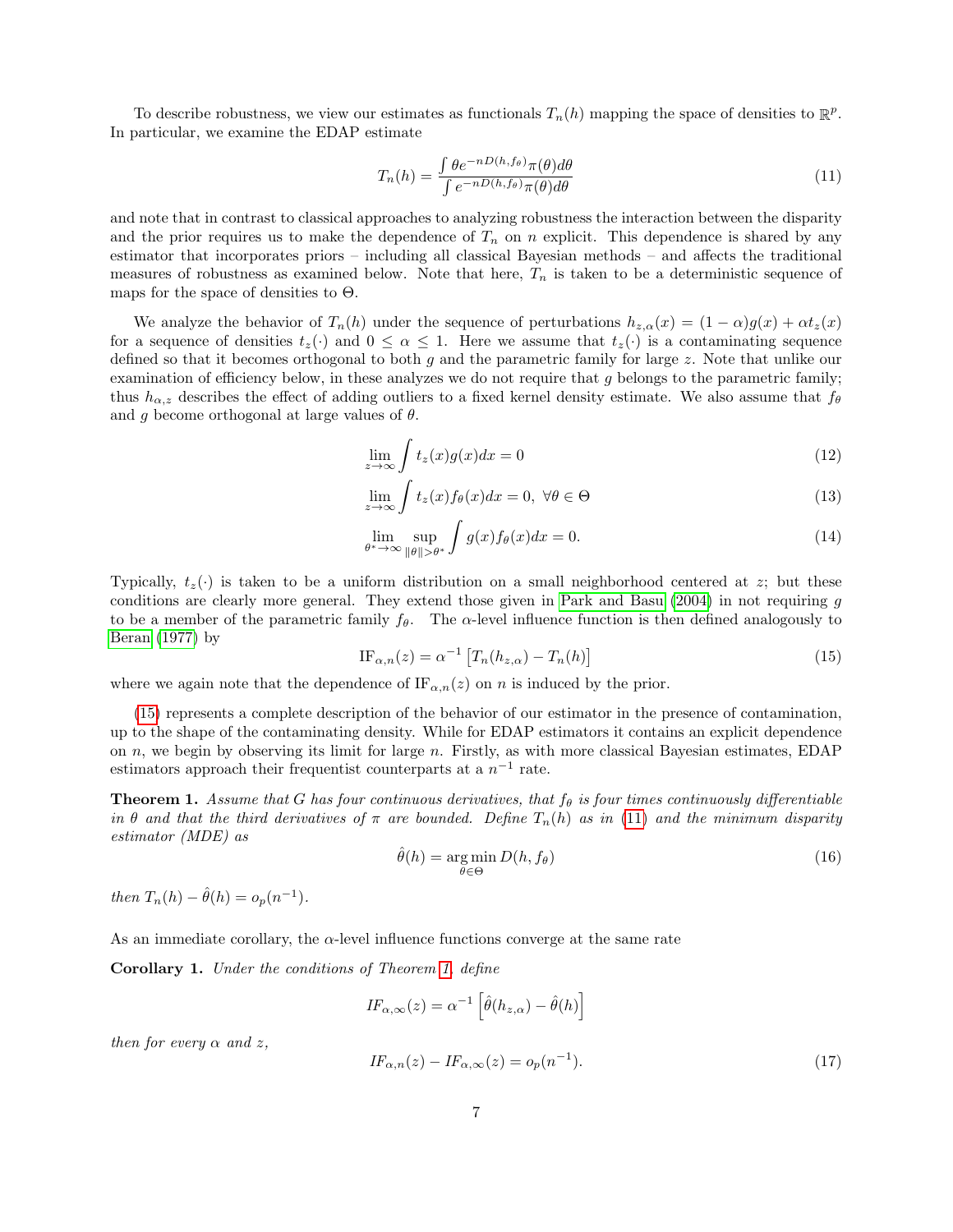That is, the influence function for  $\hat{\theta}(\cdot)$  represents a reasonable description of the behavior of  $T_n(\cdot)$ . In particular, in the case of Hellinger distance methods, Theorems 5 and 6 in [Beran \(1977\)](#page-21-4) have direct analogues for EDAP and MDAP estimators respectively.

While Corollary [1](#page-6-3) motivates using the properties of IF<sub>α,∞</sub>(*z*) to describe the robustness of of  $T_n(\cdot)$ , we note that the convergence in [\(17\)](#page-6-4) need not be uniform in z. The classical summaries of robustness properties investigated below are focussed on extremal values of  $IF_{\alpha,n}(z)$ ; the breakdown point at large z and the classical influence function at small  $\alpha$ . The lack of uniformity in [\(17\)](#page-6-4) means that these summaries when applied at finite values of n need not reflect the asymptotic properties as described in  $\text{IF}_{\alpha,\infty}(\theta)$ . We explore this discrepancy below and argue that the asymptotic influence measure is more appropriate in the sense of representing a minimax approach to robustness. The arguments employed here are broadly applicable to robust estimators that depend on n; in particular, regularized versions of robust estimators are susceptible to the same discrepancies and our analysis provides a framework for describing robustness in this context as well.

#### 4.1 Breakdown Point

We begin by motivating a version of the breakdown point for *n*-dependent estimators. Classically, the breakdown point is defined to be

<span id="page-7-2"></span>
$$
B(T_n) = \sup \left\{ \alpha : \sup_z | \text{IF}_{\alpha,n}(z) | < \infty \right\},\tag{18}
$$

(see [Huber \(1981\)](#page-22-11)). [Beran \(1977\)](#page-21-4) and [Park and Basu \(2004\)](#page-22-3) demonstrated that the MDE has a breakdown point of  $1/2$  in the case of Hellinger distance and when  $G(\cdot)$  and  $G'(\cdot)$  are bounded respectively. In contrast, we show in Theorem [3](#page-8-0) and Corollary [2](#page-8-1) below that for each fixed n,  $B(T_n) = 1$ . The distinction between these cases motivates an alternative measure that captures the intuition of the classical breakdown point when applied to a sequence of estimators that changes over  $n$ . We define the asymptotic breakdown point of the sequence  ${T_n}_{n=1}^{\infty}$ , as follows

$$
B^*\left(\{T_k\}\right) = \sup\left\{\alpha : \limsup_n \sup_z |F_{\alpha,n}(z)| < \infty\right\}.\tag{19}
$$

That is, for each n we consider the maximal displacement under  $\alpha$ -level contamination and declare a breakdown if the limit of these displacements is unbounded.

It is easy to see that MDAP estimators have asymptotic breakdown 1/2 if their MDE counterparts do and  $\log \pi(\theta)$  convex. Writing the MDAP estimator as

$$
\tilde{T}_n(h) = \underset{\theta \in \Theta}{\arg \max} \left( nD(h, f_\theta) - \log \pi(\theta) \right) \tag{20}
$$

it is readily seen that if  $\theta^*$  maximizes  $\pi(\theta)$  then  $|\tilde{T}_n(h) - \theta^*| < |\hat{\theta}(h) - \theta^*|$  for  $\hat{\theta}(h)$  sufficiently large and thus if IF<sub> $\alpha,\infty(z)$ </sub> is uniformly bounded, so is the influence function of  $\tilde{T}_n$ . Nonetheless, the convergence of  $\tilde{T}_n(h)$ to  $\hat{\theta}(h)$  means that if  $\hat{\theta}(h_{\alpha,z_k}) \to \infty$  there is a sequence  $n_k$  so that  $T_{n_k}(h_{\alpha,z_k}) \to \infty$  as  $k \to \infty$ .

For EDAP estimators a uniform identifiability condition is required. We also impose boundedness on G and  $G'$ , but note these conditions do not hold for Hellinger distance, however, a direct argument can be given and hence in Theorem [2](#page-7-0) below and in other results we will sometimes state that "The results also hold for Hellinger Distance".

<span id="page-7-0"></span>**Theorem 2.** Under the conditions of Theorem [1,](#page-6-2) additionally assume  $G(\cdot)$  and  $G'(\cdot)$  are bounded and let  $\int \|\theta\|_2 \pi(\theta) d\theta < \infty$ , then under conditions [\(12-](#page-6-5)[14\)](#page-6-6) if,

<span id="page-7-1"></span>
$$
\inf_{z} \inf_{\theta \in \Theta} D(\alpha t_z, f_{\theta}) > \inf_{\theta \in \Theta} D((1 - \alpha)g, f_{\theta}) + \delta,
$$
\n(21)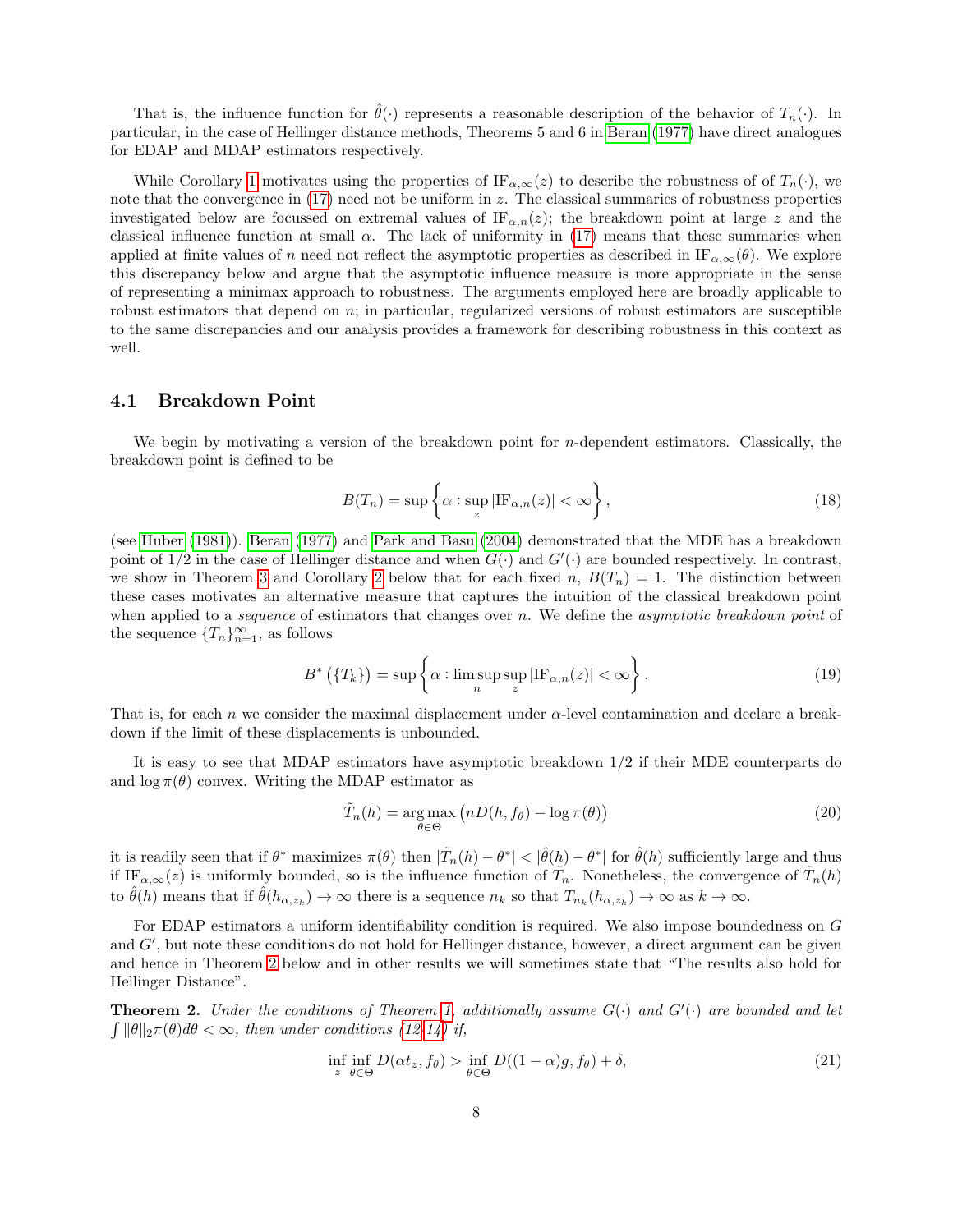for  $\alpha \leq 1/2$ , the asymptotic breakdown point of  $T_1, T_2, \ldots$  is equal to the breakdown point of  $\hat{\theta}(h)$ . The result continues to hold when D is given by Hellinger distance.

The identifiability condition imposed above ensures that  $t_z$  does not more closely resemble the family  $f_{\theta}$ than g. In the analysis of [Park and Basu \(2004\)](#page-22-3),  $g = f_{\theta}$  is assumed; under these conditions  $B^*(\{T_n\}) = 1/2$ . If we replace g by the estimate  $g_n$  it could happen that the inequality in [\(21\)](#page-7-1) is reversed (ie for every z there is a  $f_{\theta_z}$  closer to  $t_z$  than any member of  $f_{\theta}$  is to  $g_n$ ). In this case, the breakdown point of  $\hat{\theta}(h)$  could be strictly less than 1/2.

These results are in contrast to the treatment of  $T_n$  for fixed n. Here we follow [Beran \(1977\)](#page-21-4) in evaluating  $\lim_{z\to\infty}T_n(h_{\alpha,z})$  for each z.

<span id="page-8-0"></span>Theorem 3. Under the contions of Theorem [2,](#page-7-0)

$$
\lim_{z \to \infty} T_n(h_{\alpha,z}) = T_n((1-\alpha)g).
$$

This result also holds for Hellinger distance.

The condition that  $D(g, f_{\theta})$  be bounded holds if  $|G(\cdot)|$  is bounded; this is assumed in [Park and Basu](#page-22-3) [\(2004\)](#page-22-3) and holds for the negative exponential disparity and Hellinger distance  $(0 \leq 2HD(q, f_{\theta}) \leq 4)$ .

For MDE's, taking  $g = f_{\theta_0}$  yields  $T_n((1-\alpha)f_{\theta_0}) = \theta_0$ . For EDAP estimators, the  $(1-\alpha)$  factor generally results in a reduction in strength in the disparity relative to the prior. For Hellinger distance

$$
n2HD((1-\alpha)g, f_{\theta}) = 4 - 4\sqrt{1-\alpha} \int \sqrt{g(x)f_{\theta}(x)}dx = n\sqrt{1-\alpha}2HD(g, f) - 4(1-\sqrt{1-\alpha})
$$

since the second term in canceled in normalizing the D-posterior this is equivalent to reducing n by a factor  $\sqrt{1-\alpha}$ .

We note here that while the above discussion examines the behavior of  $T_n(h_{\alpha,z})$  for small  $\alpha$ , it can readily be extended to the following corollary

<span id="page-8-1"></span>**Corollary 2.** Let  $D(g, f_{\theta})$  be bounded for all  $\theta$  and all densities g and let  $\int \|\theta\|_2 \pi(\theta) d\theta < \infty$ , then the breakdown point of the EDAP is 1.

A simple direct proof is given for this in Online Appendix [A.](#page-23-9) We observe that  $D(0, f_{\theta}) = G(-1)$  is independent of  $\theta$ , yielding  $T_n(0) = \int \theta \pi(\theta) d\theta$ : the prior mean.

The results at fixed n indicate an extreme form of robustness that results from the fact that the disparity approximation to the likelihood is weak in its tails. This produces a lack of equivariance in the resulting estimator that appears in the third term of the asymptotic expansion as shown in Equation [34](#page-24-0) of the online appendix. The fixed  $n$  result does not distinguish our estimator from alternative estimators that are clearly problematic. In particular, the threshold estimator of the mean defined by

$$
m_n(f) = \begin{cases} \int x dF(x) & |\int x dF(x)| < 1000n \\ 1000n * \text{sign}(\int x dF(x)) & \text{otherwise} \end{cases}
$$

is also efficient and has breakdown point 1. However, by considering contamination with  $t_{z_n}(x)$  taken to be uniform on  $[1000n - 1, 1000n]$  it is readily seen that the asymptotic breakdown point is  $B^*(\{m_n\}) = 0$ . We might also contemplate a mean estimate based on a penalized Huber loss:

$$
h_n(f) = \underset{\mu}{\arg\min} n \int H(x - \mu) dF(x) + \lambda_n \mu^2
$$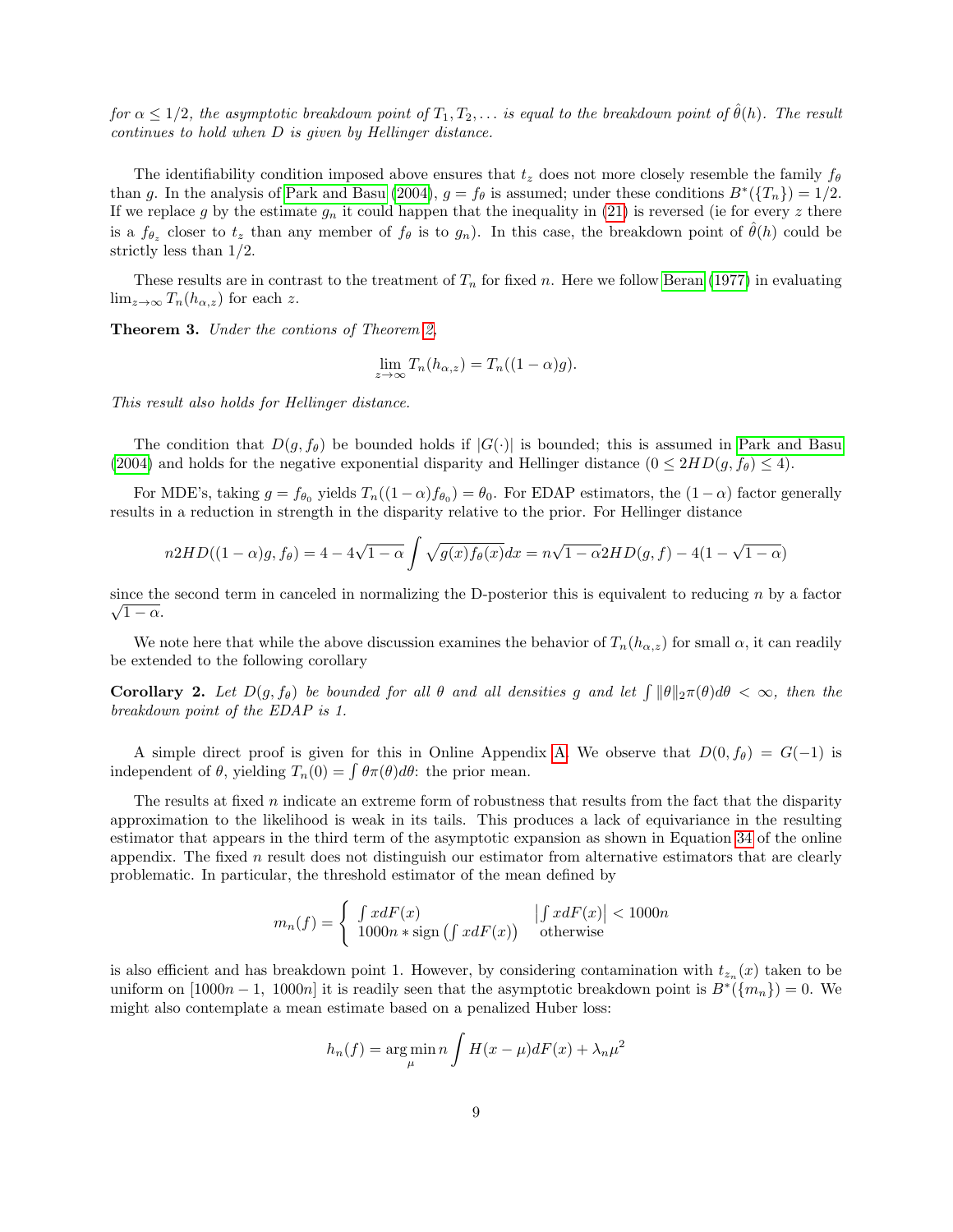where H is the Huber loss function (see [Huber \(1981\)](#page-22-11)) and  $\lambda_n \to 0$ . Since  $H(z)$  increases linearly for z sufficiently large, the breakdown point of  $h(f)$  is also 1, but  $B^*(\{h_n\}) = 1/2$ . Of course in this case,  $h_n(f)$ will not be efficient.

While we have suggested that the distinction between the finite  $n$  and asymptotic breakdown point is a reflection more on the definition [\(18\)](#page-7-2) than the properties of EDAP, it does leave considerable room for the design of unbounded disparities that are nonetheless robust and which would therefore also allow the use of improper priors while still obtaining proper D-a posteriori distributions.

#### 4.2 Influence Function

An alternative measure of robustness is given by the influence function [\(Hampel, 1974\)](#page-22-12):

<span id="page-9-0"></span>
$$
IF_{0,n}(z) = \lim_{\alpha \to 0} IF_{\alpha,n}(z)
$$
\n(22)

That this function need not always provide a useful guide to the behavior of  $T_n(h_{\alpha,z})$  was observed in [Beran](#page-21-4) [\(1977\)](#page-21-4) and further expanded in [Lindsay \(1994\)](#page-22-2) who demonstrated that all MDE's that yield efficiency share the same influence function as the MLE whatever their behavior at gross levels of contamination. The analysis in [Lindsay \(1994\)](#page-22-2) implicitly assumes an equivariant estimator so that  $T_n(f_\theta) = \theta$  for any  $\theta$ . When the effect of a prior is included in the analysis a different result is obtained at finite samples, but an equivalent limiting result can be derived.

To examine the influence function for EDAP estimators, we assume that the limit may be taken inside all integrals in [\(22\)](#page-9-0) and obtain

IF<sub>0,n</sub>(z) = 
$$
nE_{P_D(\theta|g)} [\theta C_z(\theta, g)] - n [E_{P_D(\theta|g)}\theta] [E_{P_D(\theta|g)}C_z(\theta, g)]
$$
  
=  $nCov_{P_D(\theta|g)} (\theta, C_z(\theta, g))$ .

where  $E_{P_D(\theta|g)}$  indicates expectation with respect to the D-posterior with fixed density g and

$$
C_z(\theta, g) = \frac{d}{d\epsilon} \int G\left(\frac{h_{z,\epsilon}(x)}{f_{\theta}(x)} - 1\right) f_{\theta}(x) dx \Big|_{\epsilon=0}
$$

$$
= \int G'\left(\frac{g(x)}{f_{\theta}(x)} - 1\right) (t_z(x) - g(x)) dx.
$$

Here we observe that IF<sub>0,n</sub>(z) depends on the prior  $\pi$ . This is the case for any a posteriori estimate. IF<sub>0,n</sub>(z) also depends on the disparity employed as demonstrated in

<span id="page-9-1"></span>**Theorem 4.** Let  $D(g, f_{\theta})$  be bounded and assume that

<span id="page-9-2"></span>
$$
e_0 = \sup_x \int \left| G' \left( \frac{g(x)}{f_\theta(x)} - 1 \right) \pi(\theta) \right| d\theta < \infty \text{ and } e_1 = \sup_x \int \left| \theta G' \left( \frac{g(x)}{f_\theta(x)} - 1 \right) \pi(\theta) \right| d\theta < \infty \tag{23}
$$

then  $|IF(\theta; g, t_z)| < \infty$ .

In the case of Hellinger distance the conditions of Theorem [4](#page-9-1) require the boundedness of  $r(x) = \int (\sqrt{f_{\theta}(x)}/\sqrt{g(x)})\pi(\theta)d\theta$ which may not always hold (e.g. [Beran, 1977\)](#page-21-4).

Despite this strong result, in an asymptotic sense the choice of disparity and prior is indestiguishable when g is assumed to lie within the model class. Expanding  $C_z(\theta, g)$  about  $\bar{\theta} = E_{P_D(\theta|g)}\theta$  provides

IF<sub>0,n</sub>(z) = 
$$
nE_{P_D(\theta|g)}
$$
 $(\theta - \bar{\theta})^2 C'_z(\bar{\theta}) + \frac{n}{2} E_{P_D(\theta|g)}$  $(\theta - \bar{\theta})^3 C''_z(\theta^*)$   
=  $I_D(\theta_g)^{-1} C'_z(\theta_g) + (\bar{\theta} - \theta_g) C'_z(\theta^*) + o(n^{-1/2})$   
=  $I_D(\theta_g)^{-1} C'_z(\theta_g) + o(n^{-1/2})$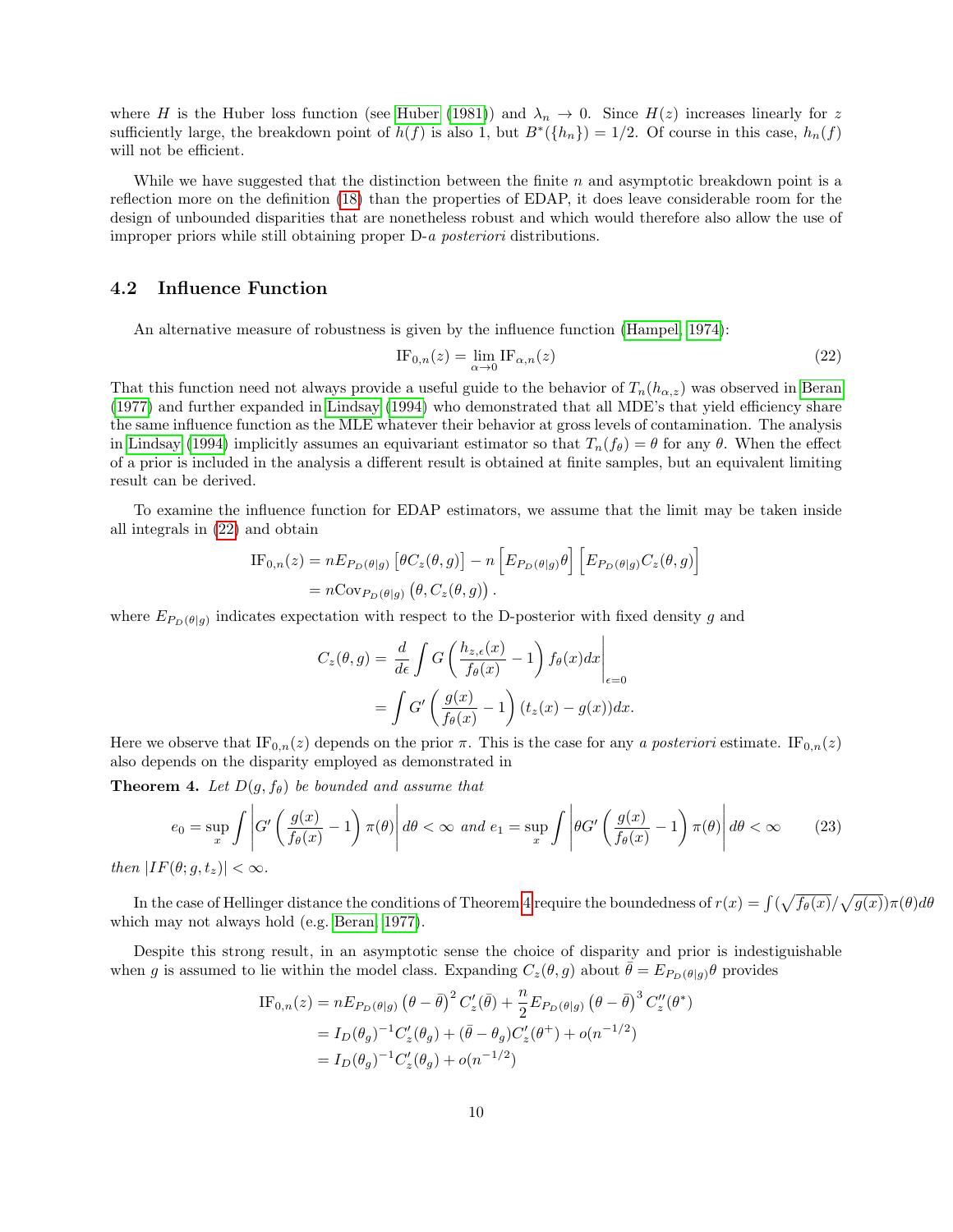where  $\theta^*$  is lies between  $\theta$  and  $\bar{\theta}$  and  $\theta^+$  between  $\bar{\theta}$  and  $\theta_g$ , since  $(\theta - \theta_g)$  and  $(\bar{\theta} - \theta_g)$  are  $O_p(n^{-1/2})$  and  $o(n^{-1/2})$  respectively. We now observe that when  $g = f_{\theta_0}$  is in the model class,

$$
C'_{z}(\theta_0) = \int \frac{\nabla_{\theta} f_{\theta_0}(x)}{f_{\theta_0}(x)} (t_z(x) - g(x)) dx
$$

is independent of both the disparity and the prior, as is  $I_D(\theta_0)$  and the limiting value of  $IF_{0,n}(z)$  coincides with the influence function of the MLE. We also note that the next leading term in the expansion above is  $C''_z(\theta)$ , which co-incides with the second-order approximation in [Lindsay \(1994,](#page-22-2) Eqn. 7). Unlike the case of the MDE, however, here the second order term does affect the influence function at finite  $n$ .

## <span id="page-10-0"></span>5 Efficiency and Numerical Results

While there is a large literature on robust estimation methods, disparity-based estimation methods also achieve statistical efficiency when g is a member of the parametric family  $f_{\theta}$ . In this section, we present theoretical results for i.i.d. data to demonstrate that inference based on the D-posterior is also asympotically efficient. We also conduct a simulation study to demonstrate the finite-sample performance of these estimators.

#### 5.1 Efficiency

We recall that under suitable regularity conditions, expected a *posteriori* estimators are strongly consistent, asymptotically normal and are statistically efficient; (see [Ghosh et al., 2006,](#page-22-13) Theorems 4.2-4.3). Our results in this section show that this property continues to hold for EDAP estimators under regularity conditions on  $G(\cdot)$  when the model  $\{f_\theta : \theta \in \Theta\}$  contains the true distribution. We define

$$
I^{D}(\theta) = \nabla_{\theta}^{2} D(g, f_{\theta}), \text{ and } \hat{I}_{n}^{D}(\theta) = \nabla_{\theta}^{2} D(g_{n}, f_{\theta})
$$

as the disparity information and  $\theta_g$  the parameter that minimizes  $D(g, f_{\theta})$  (note that  $\theta_g$  here depends on g). We note that if  $g = f_{\theta_g}$ ,  $I^D(\theta_g)$  is exactly equal to the Fisher information for  $\theta_g$ .

The proofs of our asymptotic results rely on the assumptions listed below. Among these are that minimum disparity estimators are strongly consistent and efficient; this in turn relies on further assumptions, some of which make those listed below redundant. They are given here to maximize the mathematical clarity of our arguments. We assume that  $X_1, \ldots, X_n$  are i.i.d. generated from some distribution  $g(x)$  and that a parametric family,  $f_{\theta}(x)$  has been proposed for  $g(x)$  where  $\theta$  has distribution  $\pi$ . To demonstrate efficiency, we assume

- <span id="page-10-2"></span>(A1)  $g(x) = f_{\theta_g}(x)$ ; i.e. g is a member of the parametric family.
- <span id="page-10-1"></span>(A2) G has three continuous derivatives with  $G'(0) = 0$ ,  $G''(0) = 1$  and  $|G'''(0)| \leq \infty$ .
- <span id="page-10-3"></span>(A3) There exists  $C > 0$  such that for all g and h

$$
\sup_{\theta \in \Theta} |D(g, f_{\theta}) - D(h, f_{\theta})| \le C \int |g(x) - h(x)| dx.
$$

<span id="page-10-4"></span>(A4)  $\nabla_{\theta}^{2}D(g, f_{\theta})$  is positive definite and continuous in  $\theta$  at  $\theta_{g}$  and continuous in g with respect to the  $L_1$ metric.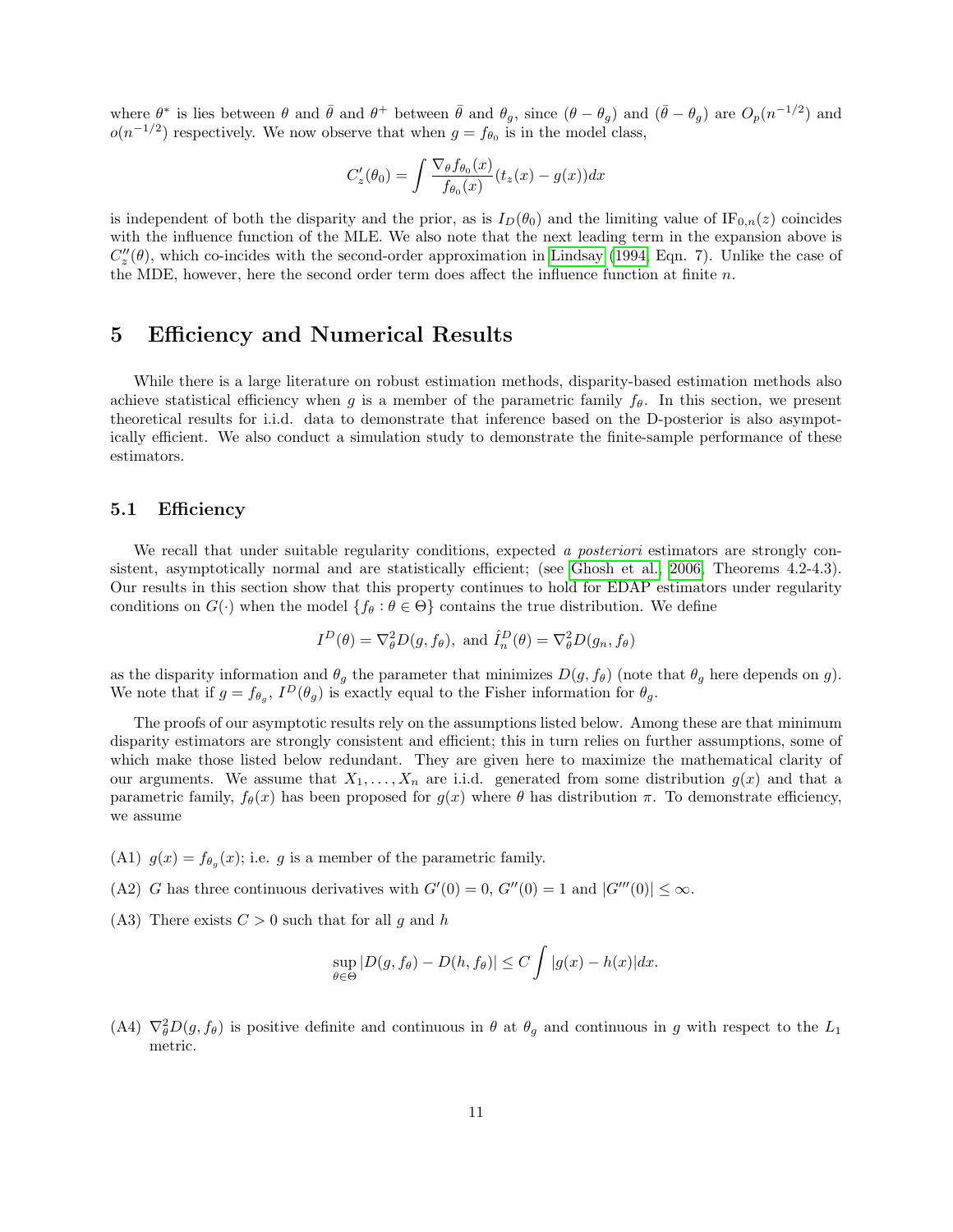<span id="page-11-2"></span>(A5) For any  $\delta > 0$ , there exists  $\epsilon > 0$  such that

$$
\sup_{|\theta-\theta_g|>\delta} (D(g, f_{\theta}) - D(g, f_{\theta_g})) > \epsilon
$$

<span id="page-11-0"></span>(A6) The minimum disparity estimator,  $\hat{\theta}_n$ , satisfies  $\hat{\theta}_n \to \theta_g$  almost surely and  $\sqrt{n}(\hat{\theta}_n - \theta_g) \stackrel{d}{\to} N(0, I^D(\theta)^{-1})$ .

Our first result concerns the limit distribution for the posterior density of  $\sqrt{n}(\theta - \hat{\theta}_n)$ , which demonstrates that the D-posterior converges in  $L_1$  to a Gaussian density centered on the minimum disparity estimator  $\hat{\theta}_n$ with variance  $\left[nI^D(\hat{\theta}_n)\right]^{-1}$ . This establishes that credible intervals based on either  $P_D(\theta|x_1,\ldots,x_n)$  or from  $N(\hat{\theta}_n, I_n^D(\hat{\theta}_n)^{-1})$  will be asymptotically accurate.

<span id="page-11-3"></span>**Theorem 5.** Let  $\hat{\theta}_n$  be the minimum disparity estimator of  $\theta_g$ ,  $\pi(\theta)$  be any prior that is continuous and positive at  $\theta_g$  with  $\int_{\Theta} ||\theta||_2 \pi(\theta) d\theta < \infty$  where  $||\cdot||_2$  is the usual 2-norm, and  $\pi_n^{*D}(t)$  be the D-posterior density positive at  $\sigma_g$  and  $j\theta$  || $\sigma_{1/2}$  ( $\sigma$ ) as  $\infty$  and  $\sigma_{\parallel}$  || $\sigma_{2}$  as the about  $\infty$  nor.<br>  $\sigma_f t = (t_1, \ldots, t_p) = \sqrt{n}(\theta - \hat{\theta}_n)$ . Then, under conditions ([A2\)](#page-10-1)-([A6\)](#page-11-0),

<span id="page-11-1"></span>
$$
\lim_{n \to \infty} \int \left| \pi_n^{*D}(t) - \left( \frac{|I^D(\theta_g)|}{2\pi} \right)^{p/2} e^{-\frac{1}{2}t'I^D(\theta_g)t} \right| dt \xrightarrow{a.s.} 0. \tag{24}
$$

Furthermore, [\(24\)](#page-11-1) also holds with  $I^D(\theta_g)$  replaced with  $\hat{I}_n^D(\hat{\theta}_n)$ .

Our next theorem is concerned with the efficiency and asymptotic normality of EDAP estimates.

<span id="page-11-4"></span>**Theorem 6.** Assume conditions ([A2\)](#page-10-1)-([A6\)](#page-11-0) and  $\int_{\Theta} ||\theta||_2 \pi(\theta) d\theta < \infty$ , then  $\sqrt{n} \left( \theta_n^* - \hat{\theta}_n \right) \xrightarrow{a.s.} 0 \text{ where } \theta_n^* \text{ is the EDAP estimate. Further, } \sqrt{n} \left( \theta_n^* - \theta_g \right) \xrightarrow{d} N \left( 0, I^D(\theta_g) \right).$ 

The proofs of these theorems are deferred to the online appendix [B,](#page-28-0) but the following remarks concerning the assumptions  $(A1)-(A6)$  are in order:

- 1. Assumption [A1](#page-10-2) states that g is a member of the parametric family. When this does not hold, a central limit theorem can be derived for  $\hat{\theta}_n$  but the variance takes a sandwich-type form; see [Beran \(1977\)](#page-21-4) in the case of Hellinger distance. For brevity, we have followed [Basu et al. \(1997\)](#page-21-6) and [Park and Basu](#page-22-3) [\(2004\)](#page-22-3) in restricting to the parametric case.
- 2. Assumptions [A2-](#page-10-1)[A5](#page-11-2) are required for the regularity and identifiability of the parametric family  $f_{\theta}$  in the disparity D. Note that [A3](#page-10-3) holds for Hellinger distance and if  $G'(\cdot)$  is bounded from arguments in [Park and Basu \(2004\)](#page-22-3); other disparities may require specialized demonstrations. Specific conditions for [A6](#page-11-0) to hold are given in various forms in [Beran \(1977\)](#page-21-4); [Basu et al. \(1997\)](#page-21-6); [Park and Basu \(2004\)](#page-22-3) and [Cheng and Vidyashankar \(2006\)](#page-21-5), see conditions in Online Appendix [B.](#page-28-0)
- 3. The proofs of these results employ the same strategies as those for posterior asymptotic efficiency (see [Ghosh et al., 2006,](#page-22-13) for example). However, here we rely on the second-order convergence of the disparity to the likelihood at appropriate rates and the consequent asymptotic efficiency of minimum-disparity estimators, which in turn is based on a careful analysis of non-parametric density estimates.
- 4. Since the structure of the proof only requires second-order properties and appropriate rates of convergence, we can replace  $D(g_n, f_\theta)$  for i.i.d. data with an appropriate disparity-based term for more complex models as long as [A6](#page-11-0) can be shown hold. In particular, the results in [Hooker and Vidyashankar](#page-22-14) [\(2010b\)](#page-22-14) suggest that the disparity methods for regression problems detailed in Section [6](#page-12-0) will also yield efficient estimates.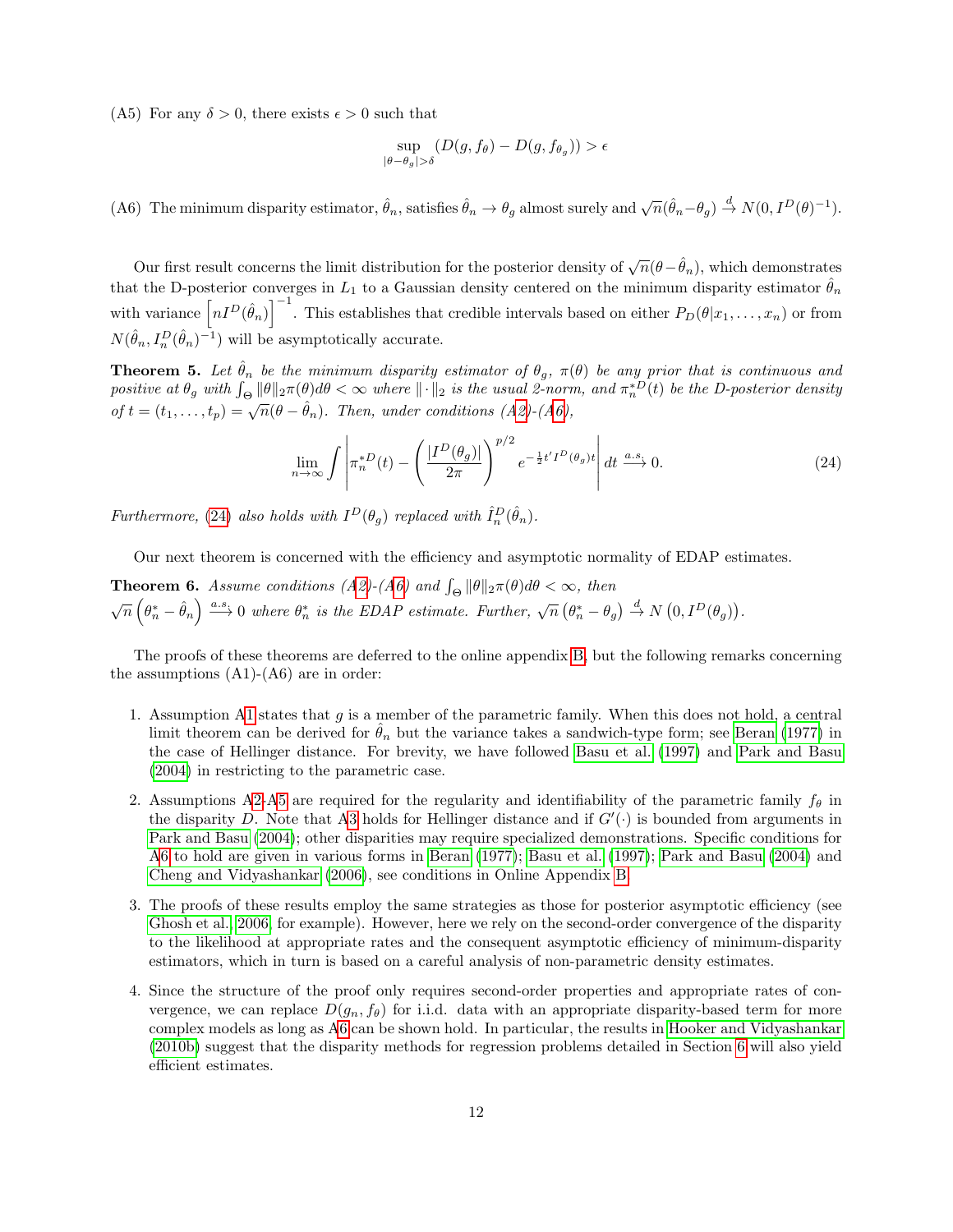#### 5.2 Simulation Studies

To illustrate the small sample performance of D-posteriors, we undertook a simulation study for i.i.d. data from Gaussian distribution. 1,000 sample data sets of size 20 from a  $N(5, 1)$  population were generated. For each sample data set, a random walk Metropolis algorithm was run for 20,000 steps using a  $N(0, 0.5)$ proposal distribution and a  $N(0, 25)$  prior, placing the true mean one prior standard deviation above the prior mean. The kernel bandwidth was selected by the bandwidth selection in [Sheather and Jones \(1991\)](#page-23-7). H- and N-posteriors were easily calculated by combining the KernSmooth [\(original by Matt Wand. R port by](#page-22-15) [Brian Ripley., 2009\)](#page-22-15) and LearnBayes [\(Albert, 2008\)](#page-21-9) packages in R. We also report an experiment in which the normal log likelihood is replaced in the posterior with Tukey's biweight objective function using a cut-point of 4.685 as a comparison to alternative robust estimators. In order to compare computational cost, we have run an MCMC chain for the normal log likelihood and report these below, even though analytic posteriors are available.

Expected a posteriori estimates for the sample mean were obtained along with 95% credible intervals from every second sample in the second half of the MCMC chain. Outlier contamination was investigated by reducing the last one, two or five elements in the data set by 3, 5 or 10. This choice was made so that both outliers and prior influence the EDAP in the same direction. The analytic posterior without the outliers is normal with mean 4.99 (equivalently, bias of -0.01) and standard deviation 0.223.

The results of this simulation are summarized in Tables [1](#page-13-0) (uncontaminated data) and [2](#page-13-1) (contaminated data). As can be expected, the standard Bayesian posterior suffers from sensitivity to large negative values whereas the disparity-based methods remain nearly unchanged. Tukey's biweight also ignored large outliers, but was more sensitive than the disparity methods to larger amounts of contamination. Near-outliers at the smaller value of -3 resulted in similar biases across all methods. We observe that all robust estimates have slightly larger standard deviations than the EAP corresponding to a loss of efficiency of 2% for the H-posterior and 5% for the N-posterior and Tukey estimates. We speculate the increased variance from the N-posterior is due to its relatively Heavier tails (the maximal value of NED is  $e^{-1}$  compared to 4 for 2HD). A comparison of CPU time indicates that the use of disparity methods required a little more than twice the computational effort as compared to using the likelihood within an MCMC method. Further details from this simulation, including comparisons with Huber estimators are given in Online Appendix [E.1.](#page-34-0)

The influence of the prior is investigated in the right-hand plot of Figure [1](#page-5-0) where we observe that the EAP and EDAP estimates are essentially identical until the prior is about 9 standard deviations from the mean of the data: at this point the prior dominates. However, we note that this picture will depend strongly on the prior chosen; a less informative prior will have a smaller range of dominance.

Because the normal distribution is symmetric, estimating its mean is relatively easy. We therefore also conducted a simulation to estimate both shape and scale parameters in an exponential-Gamma distribution (i.e.  $\exp(X_i)$  has a Gamma distribution). The details and results of this simulation are reserved to Online Appendix [E.1.](#page-34-0) We observed the expected behavior: EDAP estimates remained insensitive to outliers, whereas they significantly distorted the EAP. However in this case, the H-posterior demonstrated larger variance than the N-posterior which we explain as being due to the tendency of nonparametric density estimates from exponential-Gamma data to become bimodal: producing inliers where a large value of the parametric density is compared to a relatively small value of the nonparametric estimate.

## <span id="page-12-0"></span>6 Disparities based on Conditional Density for Regression Models

The discussion above, along with most of the literature on disparity estimation, has focussed on i.i.d. data in which a kernel density estimate may be calculated. The restriction to i.i.d. contexts severely limits the applicability of disparity-based methods. We extend these methods to non-i.i.d. data settings via the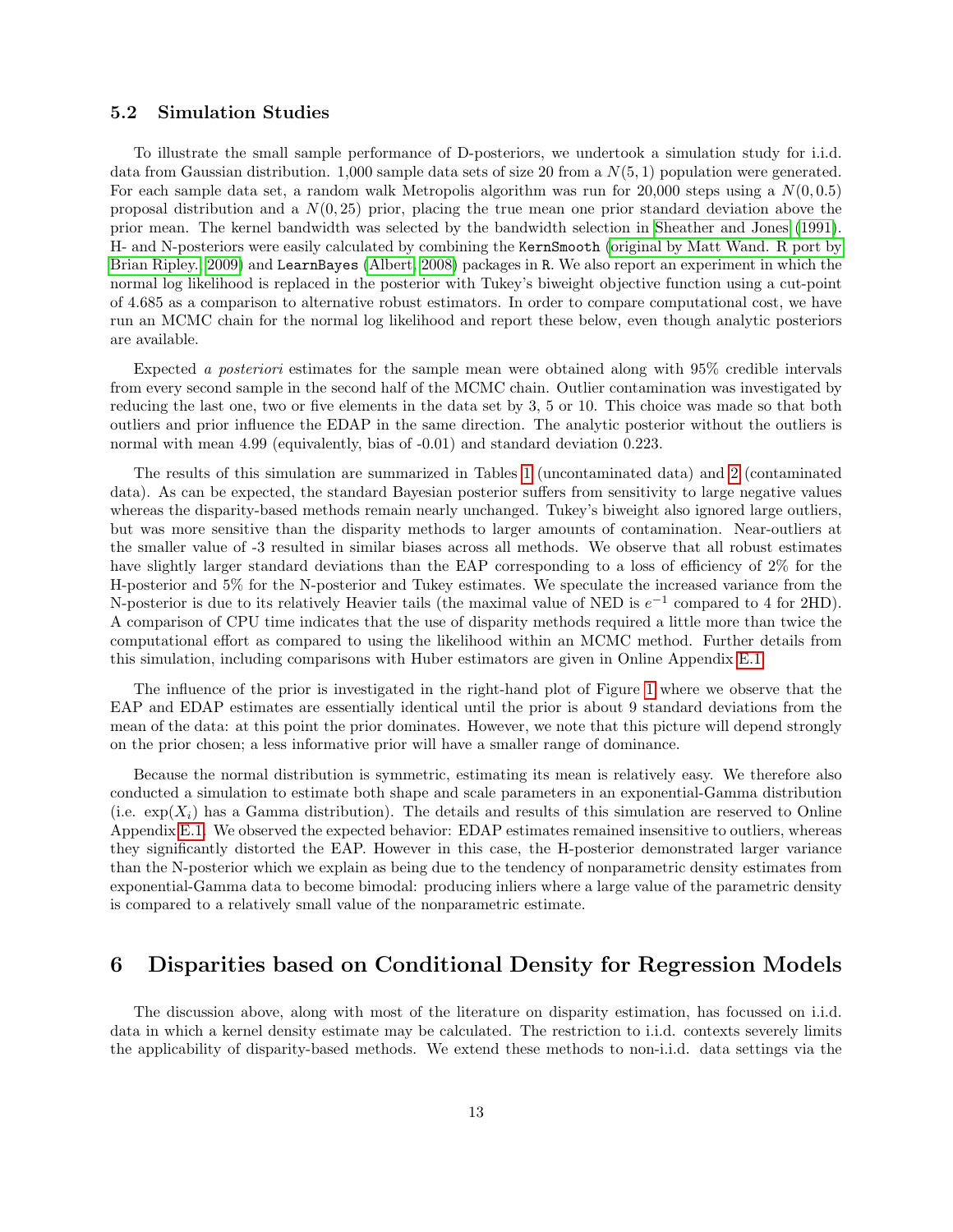<span id="page-13-0"></span>Table 1: A simulation study for a normal mean using the usual posterior, the Hellinger posterior and the Negative Exponential posterior. Columns give the bias and variance of the posterior mean, coverage and average CPU time of the central 95% credible interval based on 1,000 simulations. These are recorded for the posterior, Hellinger distance (HD), negative exponential disparity (NED) and Tukey's biweight objective used in place of the log likelihood (Biweight).

|                      | Bias     | SD.   | Coverage | Length | CPU Time |
|----------------------|----------|-------|----------|--------|----------|
| Posterior            | $-0.015$ | 0.222 | 0.956    | 0.873  | 3.393    |
| Hellinger            | $-0.015$ | 0.225 | 0.954    | 0.920  | 7.669    |
| Negative Exponential | $-0.018$ | 0.229 | 0.973    | 1.022  | 7.731    |
| Biweight             | $-0.017$ | 0.228 | 0.977    | 1.007  | 3.523    |

<span id="page-13-1"></span>Table 2: Results for contaminating the data sets used in Table [1](#page-13-0) with outliers. 1, 2, and 5 outliers (large columns) are added at locations -3, -5 and -10 (column Loc) for the posterior, Hellinger distance (HD), negative exponential disparity (NED) and Tukey's biweight objective used in place of the log likelihood (Biweight).

|            |             | 1 Outlier |          |             | 2 Outliers |          |          | 5 Outliers |          |
|------------|-------------|-----------|----------|-------------|------------|----------|----------|------------|----------|
| Loc        | <b>Bias</b> | SD.       | Coverage | <b>Bias</b> | SD         | Coverage | Bias     | <b>SD</b>  | Coverage |
| Posterior  |             |           |          |             |            |          |          |            |          |
| $-3$       | $-0.164$    | 0.219     | 0.883    | $-0.300$    | 0.206      | 0.722    | $-0.637$ | 0.182      | 0.100    |
| $-5$       | $-0.264$    | 0.219     | 0.778    | $-0.490$    | 0.206      | 0.375    | $-1.053$ | 0.182      | 0.001    |
| $-10$      | $-0.513$    | 0.219     | 0.360    | $-0.965$    | 0.207      | 0.004    | $-2.093$ | 0.182      | 0.000    |
| HD         |             |           |          |             |            |          |          |            |          |
| $-3$       | $-0.109$    | 0.246     | 0.920    | $-0.194$    | 0.275      | 0.859    | $-0.237$ | 0.299      | 0.770    |
| $-5$       | $-0.027$    | 0.238     | 0.942    | $-0.040$    | 0.257      | 0.928    | $-0.024$ | 0.305      | 0.865    |
| $-10$      | $-0.014$    | 0.234     | 0.948    | $-0.019$    | 0.249      | 0.935    | 0.018    | 0.286      | 0.883    |
| <b>NED</b> |             |           |          |             |            |          |          |            |          |
| $-3$       | $-0.080$    | 0.256     | 0.959    | $-0.133$    | 0.279      | 0.933    | $-0.166$ | 0.308      | 0.893    |
| $-5$       | $-0.020$    | 0.238     | 0.977    | $-0.025$    | 0.243      | 0.968    | $-0.015$ | 0.264      | 0.948    |
| $-10$      | $-0.017$    | 0.237     | 0.973    | $-0.020$    | 0.241      | 0.970    | $-0.007$ | 0.260      | 0.952    |
| Biweight   |             |           |          |             |            |          |          |            |          |
| $-3$       | $-0.091$    | 0.246     | 0.954    | $-0.175$    | 0.252      | 0.915    | $-0.443$ | 0.275      | 0.645    |
| $-5$       | $-0.018$    | 0.237     | 0.974    | $-0.019$    | 0.236      | 0.972    | $-0.022$ | 0.243      | 0.967    |
| $-10$      | $-0.017$    | 0.236     | 0.977    | $-0.018$    | 0.234      | 0.971    | $-0.018$ | 0.236      | 0.969    |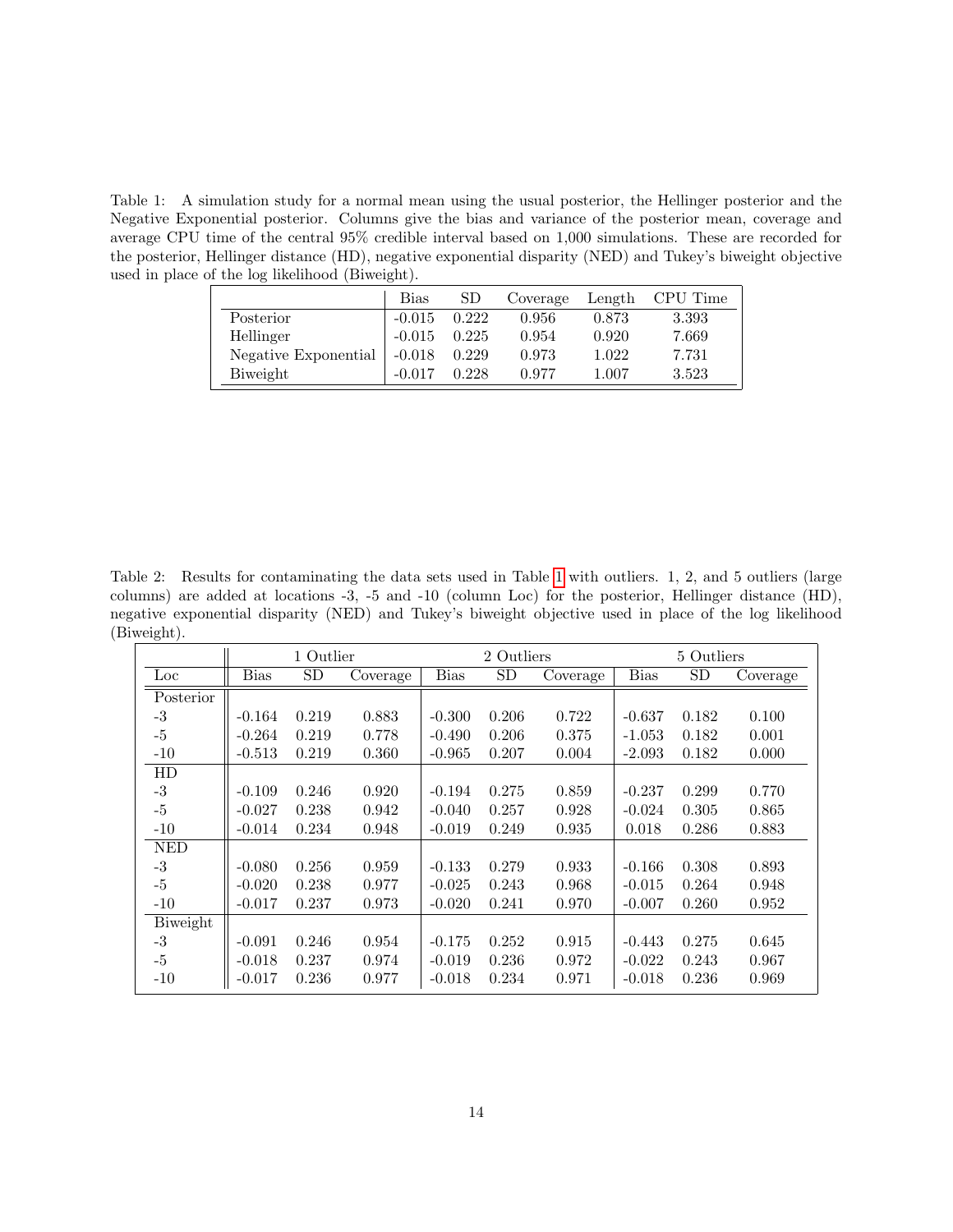use of conditional density estimates. This extension is studied in the frequentist context in the case of minimum-disparity estimates for parameters in non-linear regression in [Hooker and Vidyashankar \(2010a\)](#page-22-4).

Consider the classical regression framework with data  $(Y_1, X_1), \ldots, (Y_n, X_n)$  is a collection of i.i.d. random variables where inference is made conditionally on  $X_i$ . For continuous  $X_i$ , a non-parametric estimate of the conditional density of  $y|x$  is given by [Hansen \(2004\)](#page-22-16) and [Li and Racine \(2007\)](#page-22-17):

<span id="page-14-2"></span>
$$
g_n^{(c)}(y|x) = \frac{\frac{1}{nc_{n1}c_{n2}}\sum_{i=1}^n K\left(\frac{y-Y_i}{c_{n1}}\right) K\left(\frac{\|x-X_i\|}{c_{n2}}\right)}{\frac{1}{nc_{n2}}\sum_{i=1}^n K\left(\frac{\|x-X_i\|}{c_{n2}}\right)}.
$$
\n(25)

Under a parametric model  $f_{\theta}(y|X_i)$  assumed for the conditional distribution of  $Y_i$  given  $X_i$ , we define a disparity between  $g_n^{(c)}$  and  $f_\theta$  as follows:

<span id="page-14-1"></span>
$$
D^{(c)}(g_n^{(c)}, f_\theta) = \sum_{i=1}^n D\left(g_n^{(c)}(\cdot | X_i), f_\theta(\cdot | X_i)\right).
$$
 (26)

As before, for Bayesian inference we replace the log likelihood by negative of the conditional disparity [\(26\)](#page-14-1); that is,

$$
e^{l(Y_1 X_i, \theta)} \pi(\theta) \approx e^{-D^{(c)}(g_n^{(c)}, f_\theta)} \pi(\theta).
$$

In the case of simple linear regression,  $Y_i = \beta_0 + \beta_1 X_i + \epsilon_i$ ,  $\theta = (\beta_0, \beta_1, \sigma^2)$  and  $f_{\theta}(\cdot | X_i) = \phi_{\beta_0 + \beta_1 X_i, \sigma^2}(\cdot)$ where  $\phi_{\mu,\sigma^2}$  is Gaussian density with mean  $\mu$  and variance  $\sigma^2$ .

The use of a conditional formulation, involving a density estimate over a multidimensional space, produces an asymptotic bias in MDAP and EDAP estimates similar to that found in [Tamura and Boos \(1986\)](#page-23-0), who also note that this bias is generally small. Online Appendix [C](#page-31-0) proposes two alternative formulations that reduce the dimension of the density estimate and the bias.

When the  $X_i$  are discrete, [\(25\)](#page-14-2) reduces to a distinct conditional density for each level of  $X_i$ . For example, in a one-way ANOVA model  $Y_{ij} = X_i + \epsilon_{ij}, j = 1, \ldots, n_i, i = 1, \ldots, N$ , this reduces to

$$
g_n^{(c)}(y|X_i) = \frac{1}{n_i c_n} \sum_{i=1}^{n_i} K\left(\frac{y - Y_{ij}}{c_n}\right).
$$

We note that in this case the bias noted above does not appear. However When the  $n_i$  are small, or for highdimensional covariate spaces the non-parametric estimate  $g_n(y|X_i)$  can become inaccurate. The marginal methods discussed in Online Appendix [C](#page-31-0) can also be employed in this case.

Online Appendix [E.2](#page-38-0) gives details of a simulation study of this method as well as those described in Online Appendix [C](#page-31-0) for a regression problem with a three-dimensional covariate. All disparity-based methods perform similarly to using the posterior with the exception of the conditional form in Section [6](#page-12-0) when Hellinger distance is used which demonstrates a substantial increase in variance. We speculate that this is due to the sparsity of the data in high dimensions creating inliers; negative exponential disparity is less sensitive to this problem [\(Basu et al., 1997\)](#page-21-6).

### <span id="page-14-0"></span>7 Disparity Metrics and the Plug-In Procedure

The disparity-based techniques developed above can be extended to hierarchical models. In particular, consider the following structure for an observed data vector Y along with an unobserved latent effect vector  $Z$  of length  $n$ :

<span id="page-14-3"></span>
$$
P(Y, Z, \theta) = P_1(Y|Z, \theta) P_2(Z|\theta) P_3(\theta)
$$
\n
$$
(27)
$$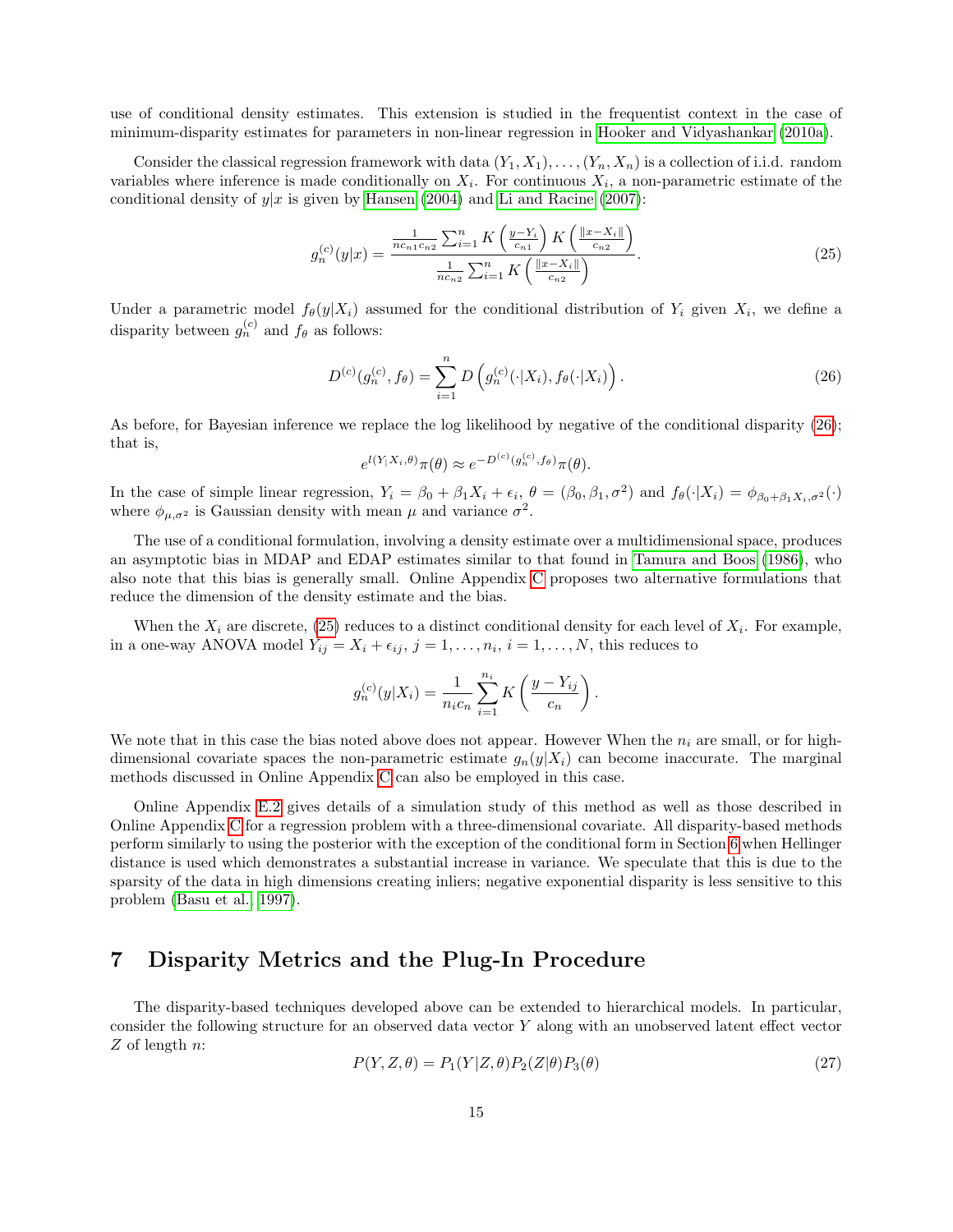where  $P_1$ ,  $P_2$  and  $P_3$  are the conditional distributions of Y given Z and  $\theta$  the distribution of Z given  $\theta$  and the prior distribution of  $\theta$ . Any term in this factorization that can be expressed as the product of densities of i.i.d. random variables can now be replaced by a suitably chosen disparity. This creates a plug-in procedure in which particular terms of a complete data log likelihood are replaced by disparities. For example, if the middle term is assumed to be a product:

$$
P(Z|\theta) = \prod_{i=1}^{n} p(Z_i|\theta),
$$

inference can be robustified for the distribution of the  $Z_i$  by replacing [\(27\)](#page-14-3) with

$$
P_{D_1}(Y,Z,\theta) = P(Y|Z,\theta)e^{-2D(g_n(\cdot;Z),P_2(\cdot|\theta))}P_3(\theta)
$$

where

$$
g_n(z;Z) = \frac{1}{nc_n} \sum_{i=1}^n K\left(\frac{z-Z_i}{c_n}\right).
$$

In an MCMC scheme, the  $Z_i$  will be imputed at each iteration and the estimate  $g_n(\cdot;Z)$  will change accordingly. If the integral is evaluated using Monte Carlo samples from  $g_n$ , these will also need to be updated. The evaluation of  $D(g_n(\cdot;Z), P_2(\cdot|\theta))$  creates additional computational overhead, but we have found this to remain feasible for moderate n. A similar substitution may also be made for the first term using the conditional approach suggested above.

To illustrate this principle in a concrete example, consider a one-way random-effects model:

$$
Y_{ij}=Z_i+\epsilon_{ij}, i=1,\ldots,n, j=1,\ldots,n_i
$$

under the assumptions

$$
\epsilon_{ij} \sim N(0, \sigma^2), Z_i \sim N(\mu, \tau^2)
$$

where the interest is in the value of  $\mu$ . Let  $\pi(\mu, \sigma^2, \tau^2)$  be the prior for the parameters in the model; an MCMC scheme may be conducted with respect to the probability distribution

<span id="page-15-0"></span>
$$
P(Y, Z, \mu, \sigma^2, \tau^2) = \prod_{i=1}^n \left( \prod_{j=1}^{n_i} \phi_{0, \sigma^2}(Y_{ij} - Z_i) \right) \prod_{i=1}^n \phi_{\mu, \tau^2}(Z_i) \pi(\mu, \sigma^2, \tau^2)
$$
(28)

where  $\phi_{\mu,\sigma^2}$  is the  $N(\mu,\sigma^2)$  density. There are now two potential sources of distributional errors: either in individual observed  $Y_{ij}$ , or in the unobserved  $Z_i$ . Either (or both) possibilities can be dealt with via the plug-in procedure described above.

If there are concerns that the distributional assumptions on the  $\epsilon_{ij}$  are not correct, we observe that the statistics  $Y_{ij} - Z_i$  are assumed to be i.i.d.  $N(0, \sigma^2)$ . We may then form the conditional kernel density estimate:

$$
g_n^{(c)}(t|Z_i;Z) = \frac{1}{nc_{n1}} \sum_{j=1}^{n_i} K\left(\frac{t - (Y_{ij} - Z_i)}{c_{n1}}\right)
$$

and replace [\(28\)](#page-15-0) with

<span id="page-15-1"></span>
$$
P_{D_2}(Y, Z, \mu, \sigma^2, \tau^2) = e^{-\sum_{i=1}^n n_i D(g_n^{(c)}(t|Z_i; Z), \phi_{0, \sigma^2}(\cdot))} \prod_{i=1}^n \phi_{\mu, \tau^2}(Z_i) \pi(\mu, \sigma^2, \tau^2).
$$
 (29)

On the other hand, if the distribution of the  $Z_i$  is miss-specified, we form the estimate

$$
g_n(z; Z) = \frac{1}{nc_{n2}} \sum_{i=1}^{n} K\left(\frac{z - Z_i}{c_{n2}}\right)
$$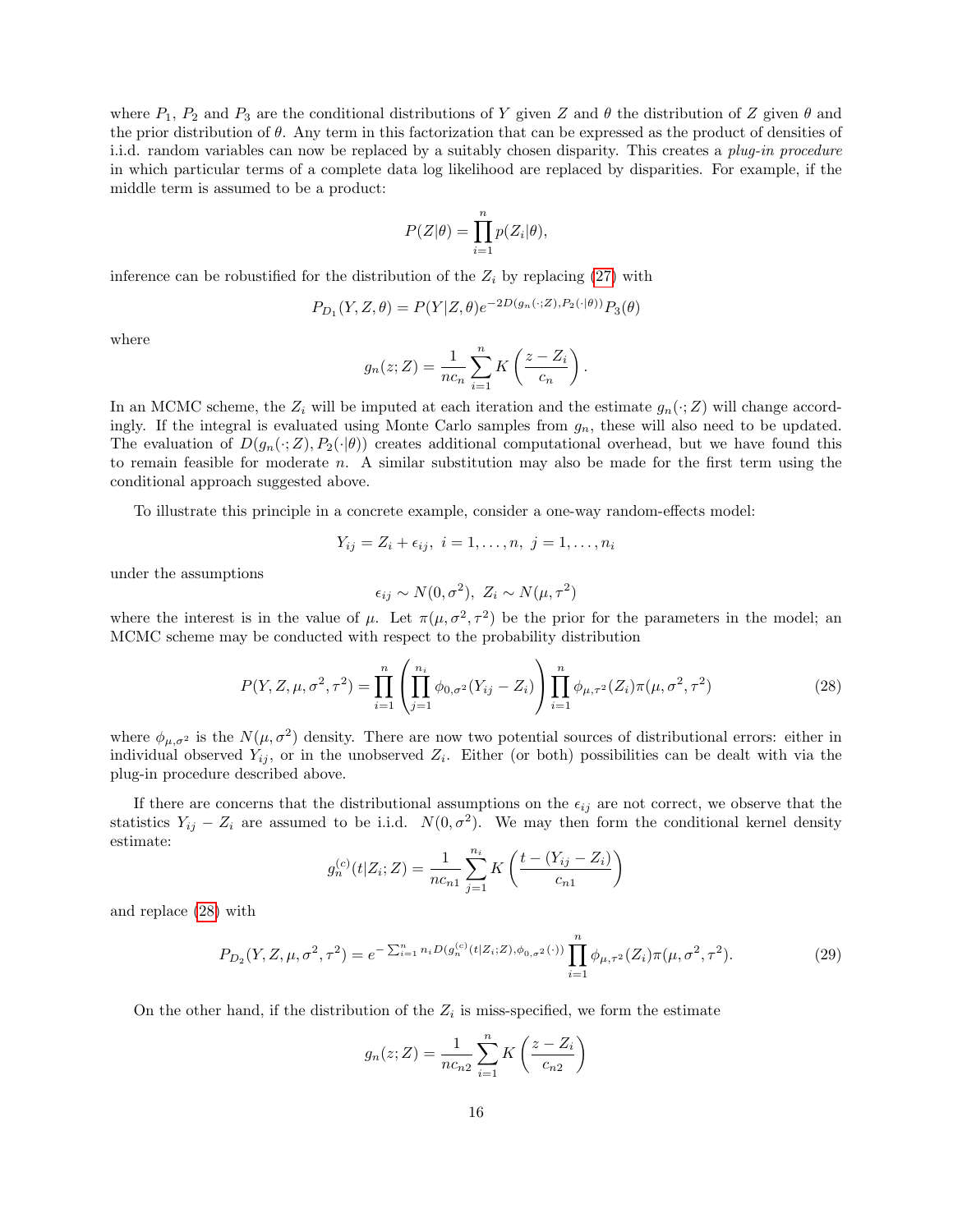and use

<span id="page-16-1"></span>
$$
P_{D_1}(X, Y, \mu, \sigma^2, \tau^2) = \prod_{i=1}^n \left( \prod_{j=1}^{n_i} \phi_{0, \sigma^2}(Y_i - Z_i) \right) e^{-nD(g_n(\cdot; Z), \phi_{\mu, \tau^2}(\cdot))} \pi(\mu, \sigma^2, \tau^2)
$$
(30)

as the D-posterior. For inference using this posterior, both  $\mu$  and the  $Z_i$  will be included as parameters in every iteration, necessitating the update of  $g_n(\cdot; Z)$  or  $g_n^{(c)}(\cdot|z; Z)$ . Naturally, it is also possible to substitute a disparity in both places:

<span id="page-16-2"></span>
$$
P_{D_{12}}(Z, Y, \mu, \sigma^2, \tau^2) = e^{-\sum_{i=1}^n n_i D(g_n^{(c)}(\cdot | Z_i; Z), \phi_{0,\sigma^2}(\cdot))} e^{-n D(g_n(\cdot; Z), \phi_{\mu, \tau^2}(\cdot))} \pi(\mu, \sigma^2, \tau^2).
$$
(31)

A simulation study considering all these approaches with Hellinger distance chosen as the disparity is described in Online Appendix [E.3.](#page-38-1) Our results indicate that all replacements with disparities perform well, although some additional bias is observed in the estimation of variance parameters which we speculate to be due to the interaction of the small sample size with the kernel bandwidth. Methods that replace the random effect likelihood with a disparity remain largely unaffected by the addition of an outlying random effect while for those that do not the estimation of both the random effect mean and variance is substantially biased.

While a formal analysis of this method is beyond the scope of this paper we remark that the use of density estimates of latent variables requires significant theoretical development in both Bayesian and frequentist contexts. In particular, in the context of using  $P_{D_1}$  appropriate inference on  $\theta$  will require local agreement in the integrated likelihoods

$$
\int \cdots \int \prod_{i=1}^n \left( \prod_{j=1}^{n_i} \phi_{0,\sigma^2}(Y_i - Z_i) \right) e^{-nD(g_n(\cdot;Z),\phi_{\mu,\tau^2}(\cdot))} dZ_1, \ldots, dZ_n
$$
  

$$
\approx \int \cdots \int \prod_{i=1}^n \left( \prod_{j=1}^{n_i} \phi_{0,\sigma^2}(Y_{ij} - Z_i) \right) \prod_{i=1}^n \phi_{\mu,\tau^2}(Z_i) dZ_1, \ldots, dZ_n.
$$

This can be demonstrated if the  $n_i \to \infty$  and hence the conditional variance of the  $Z_i$  is made to shrink at an appropriate rate.

We note here that the Bayesian methods developed in this paper are particularly relevant in allowing the use of MCMC for these problems. A frequentist analysis could be obtained by marginalizing over the  $Z_i$ in [\(29\)](#page-15-1), [\(30\)](#page-16-1), or [\(31\)](#page-16-2). However, this marginalization is numerically challenging while it can be very readily obtained in a Bayesian context via MCMC methods.

### <span id="page-16-0"></span>8 Real Data Examples

#### <span id="page-16-3"></span>8.1 Parasite Data

We begin with a one-way random effect model for binomial data. These data come from one equine farm participating in a parasite control study in Denmark in 2008. Fecal counts of eggs of the Equine Strongyle parasites were taken pre- and post- treatment with the drug Pyrantol; the full study is presented in [Nielsen](#page-22-18) [et al. \(2010\)](#page-22-18). The data used in this example are reported in Online Appendix [F.](#page-40-0)

For our purposes, we model the post-treatment data from each horse as binomial with probabilities drawn from a logit normal distribution. Specifically, we consider the following model:

$$
k_i \sim Bin(N_i, p_i), logit(p_i) \sim N(\mu, \sigma^2), i = 1, ..., n,
$$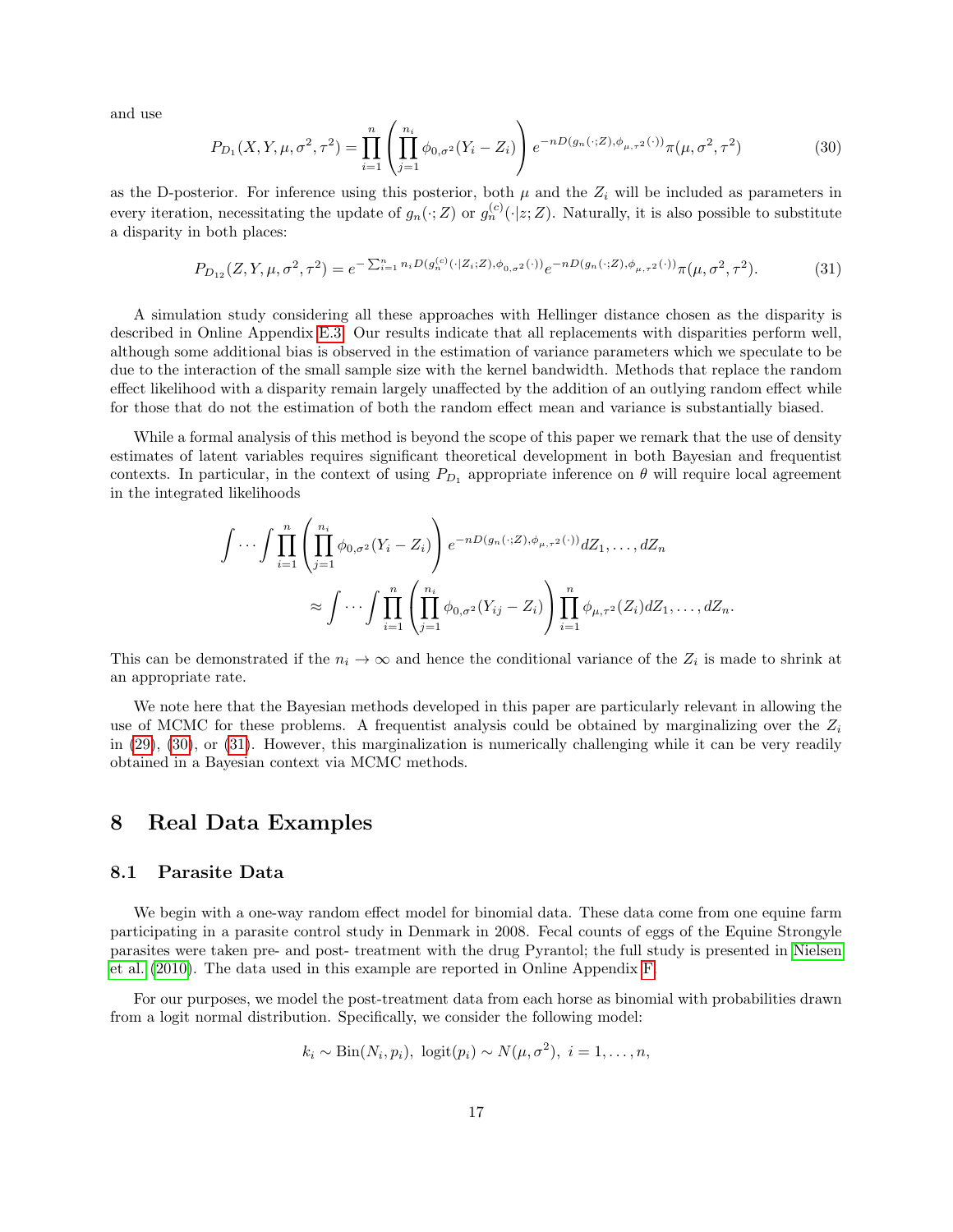

<span id="page-17-0"></span>Figure 2: Posterior distributions for the parasite data. Left: posteriors for  $\mu$  with and without an outlier and the N-posterior. Middle: posteriors for  $\sigma$ . Right: samples of  $g_n$  based on draws from the posterior for  $\lambda_1, \ldots, \lambda_n$ , demonstrating an outlier at -4.

where  $N_i$  are the pre-treatment egg counts and  $k_i$  are the post-treatment egg counts. We observe the data  $(k_i, N_i)$  and desire an estimate of  $\mu$  and  $\sigma$ . The likelihood for these data are

$$
l(\mu, \sigma | k, N) = -\sum_{i=1}^{n} [k_i \log p_i + (N_i - k_i) \log(1 - p_i)] - \frac{1}{2\sigma^2} \sum_{i=1}^{n} ( \log(p_i) - \mu )^2.
$$

We cannot use conditional disparity methods to account for outlying  $k_i$  since we have only one observation per horse. However, we can consider robustifying the  $p_i$  distribution by use of a negative exponential disparity:

$$
g_n(\lambda; p_1, \dots, p_n) = \frac{1}{nc_n} \sum K\left(\frac{\lambda - \text{logit}(p_i)}{c_n}\right)
$$
  

$$
l^N(\mu, \sigma | k, N) = -\sum_{i=1}^n \left[ k_i \log p_i + (N_i - k_i) \log(1 - p_i) \right] - nD(g_n(\cdot; p_1, \dots, p_n), \phi_{\mu, \sigma^2}(\cdot))
$$

In order to perform a Bayesian analysis,  $\mu$  was given a  $N(0, 5)$  prior and  $\sigma^2$  an inverse Gamma prior with shape parameter 3 and scale parameter 0.5. These were chosen as conjugates to the assumed Gaussian distribution and are defuse enough to be relatively uninformative while providing reasonable density at the maximum likelihood estimates. A random walk Metropolis algorithm was run for this scheme with parameterization  $(\mu, \log(\sigma), \logit(p_1), \ldots, \logit(p_n))$  for 200,000 steps with posterior samples collected every 100 steps in the second half of the chain.  $c_n$  was chosen via the method in [Sheather and Jones \(1991\)](#page-23-7) treating the empirical probabilities as data.

The resulting posterior distributions, given in Figure [2,](#page-17-0) indicate a substantial difference between the two posteriors, with the N-posterior having higher mean and smaller variance. This suggests some outlier contamination and a plot of a sample of densities  $g_n$  on the right of Figure [2](#page-17-0) suggests a lower-outlier with  $\logit(p_i)$  around -4. In fact, this corresponds to observation 5 which had unusually high efficacy in this horse. Removing the outlier results in good agreement between the posterior and the N-posterior. We note that, as also observed in [Stigler \(1973\)](#page-23-10), trimming observations in this manner, unless done carefully, may not yield accurate credible intervals.

### <span id="page-17-1"></span>8.2 Class Survey Data

Our second data set are from an in-class survey in an introductory statistics course held at Cornell University in 2009. Students were asked to specify their expected income at ages 35, 45, 55 and 65. Responses from 10 American-born and 10 foreign-born students in the class are used as data in this example; the data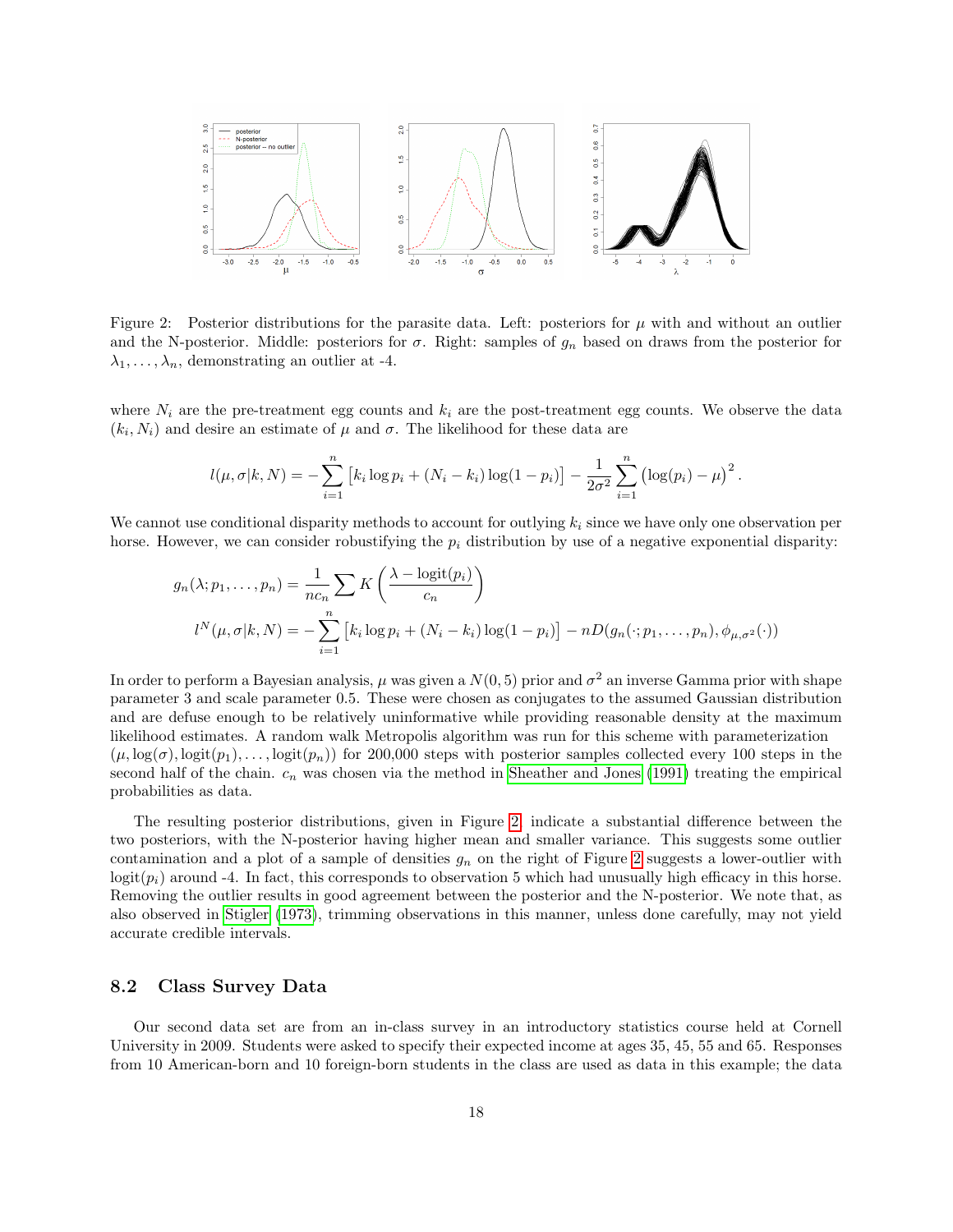are presented and plotted in Online Appendix [F.](#page-40-0) Our object is to examine the expected rate of increase in income and any differences in this rate or in the over-all salary level between American and foreign students. From the plot of these data in Figure [7](#page-42-0) in Online Appendix [F](#page-40-0) some potential outliers in both over-all level of expected income and in specific deviations from income trend are evident.

This framework leads to a longitudinal data model. We begin with a random intercept model

$$
Y_{ijk} = b_{0ij} + b_{1j}t_k + \epsilon_{ijk} \tag{32}
$$

where  $Y_{ijk}$  is log income for the *i*th student in group j (American (a) or foreign (f)) at age  $t_k$ . We extend to this the distributional assumptions

$$
b_{0ij} \sim N(\beta_{0j}, \tau_0^2), \ \epsilon_{ijk} \sim N(0, \sigma^2)
$$

leading to a complete data log likelihood given up to a constant by

<span id="page-18-0"></span>
$$
l(Y, \beta, \sigma^2, \tau_0^2) = -\sum_{i=1}^n \sum_{j \in \{a, f\}} \sum_{k=1}^4 \frac{1}{2\sigma^2} \left( Y_{ijk} - b_{0ij} - \beta_{1j} t_k \right)^2 - \sum_{i=1}^n \sum_{j \in \{a, f\}} \frac{1}{2\tau_0^2} \left( b_{0ij} - \beta_{0j} \right)^2 \tag{33}
$$

to which we attach Gaussian priors centered at zero with standard deviations 150 and 0.5 for the  $\beta_{0j}$  and  $\beta_{1j}$  respectively and Gamma priors with shape parameter 3 and scale 0.5 and 0.05 for  $\tau_0^2$  and  $\sigma^2$ . These are chosen to correspond to the approximate orders of magnitude observed in the maximum likelihood estimates of the  $b_{0ij}$ ,  $\beta_{1j}$  and residuals.

As in Section [7](#page-14-0) we can robustify this likelihood in two different ways: either against the distributional assumptions on the  $\epsilon_{ijk}$  or on the  $b_{0ij}$ . In the latter case we form the density estimate

$$
g_n(b; \beta) = \frac{1}{-2nc_n} \sum_{i=1}^n \sum_{j \in \{a, f\}} K\left(\frac{b - b_{0ij} + \beta_{0j}}{c_n}\right)
$$

and replace the second term in [\(33\)](#page-18-0) with  $-2nD(g_n(\cdot;\boldsymbol{\beta}),\phi_{0,\tau_0^2}(\cdot))$ . Here we have used

$$
\boldsymbol{\beta} = (\beta_{a0}, \beta_{f0}, \beta_{a1}, \beta_{f1}, b_{0a1}, b_{0f1}, \dots, b_{0an}, b_{0fn})
$$

as an argument to  $g_n$  to indicate its dependence on the estimated parameters. We have chosen to combine the  $b_{0ai}$  and the  $b_{0fi}$  together in order to obtain the best estimate of  $g_n$ , rather than using a sum of disparities, one for American and one for foreign students.

To robustify the residual distribution, we observe that we cannot replace the first term with a single disparity based on the density of the combined  $\epsilon_{ijk}$  since the  $b_{0ij}$  cannot be identified marginally. Instead, we estimate a density at each  $ij$ :

$$
g_{ij,n}^{(c)}(e;\beta) = \frac{1}{4nc_n} \sum_{k=1}^{4} K\left(\frac{e - (Y_{ijk} - b_{0ij} - \beta_{1j}t_k)}{c_n}\right)
$$

and replace the first term with  $-\sum_{i=1}^n\sum_{j\in\{a,f\}} 4D(g_{ij,n}^{(c)}(\cdot;\beta),\phi_{0,\sigma^2}(\cdot))$ . This is the conditional form of the disparity. Note that this reduces us to four points for each density estimate; the limit of what could reasonably be employed. Naturally, both replacements can be made.

Throughout our analysis, we used Hellinger distance as a disparity; we also centered the  $t<sub>k</sub>$ , resulting in  $b_{0ij}$  representing the expected salary of student ij at age 50. Bandwidths were fixed within a Metropolis sampling procedures. These were chosen by estimating the  $\hat{b}_{0ij}$  and  $\hat{\beta}_{1j}$  via least squares, and using these to estimate residuals and all other parameters:

$$
\hat{\beta}_{0j} = \frac{1}{n} \hat{b}_{0i},
$$
\n
$$
\hat{\sigma}^2 = \frac{1}{8n-1} \sum_{ijk} e_{ijk}^2,
$$
\n
$$
\hat{\sigma}^2 = \frac{1}{2n-1} \sum_{ij} e_{ijk}^2,
$$
\n
$$
\hat{\tau}_0^2 = \frac{1}{2n-1} \sum_{ij} (\hat{b}_{0ij} - \hat{b}_{0j})^2.
$$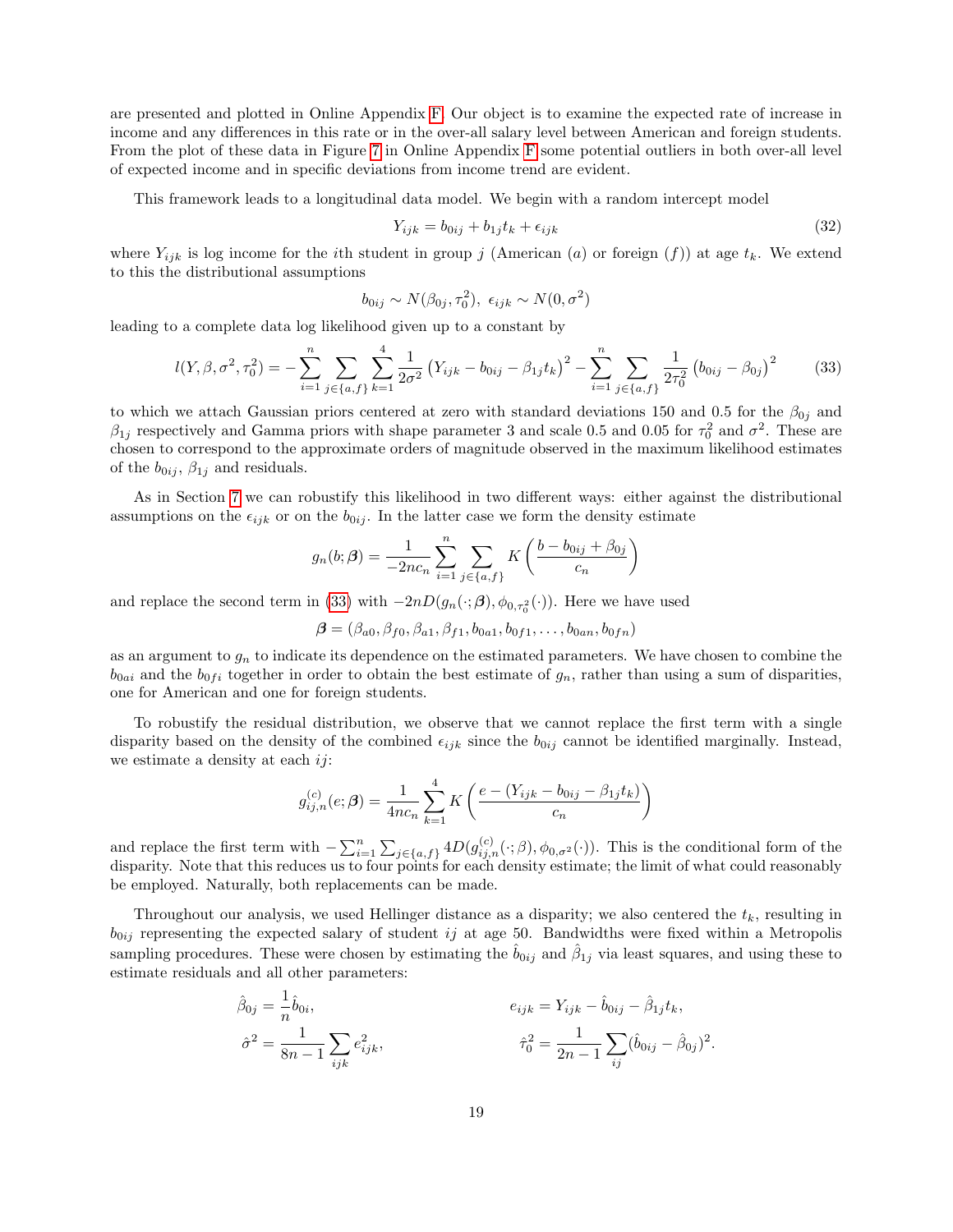The bandwidth selector in [Sheather and Jones \(1991\)](#page-23-7) was applied to the  $\hat{b}_{0ij} - \hat{b}_{0j}$  to obtain a bandwidth for  $g_n(b;\boldsymbol{\beta})$ . The bandwidth for  $g_{ij,n}^{(c)}(e;\boldsymbol{\beta})$  was chosen as the average of the bandwidths selected for the  $e_{ijk}$  for each i and j. For each analysis, a Metropolis algorithm was run for 200,000 steps and every 100th sample was taken from the second half of the resulting Markov chain. The results of this analysis can be seen in Figure [3.](#page-20-0) Here we have plotted only the differences  $\beta_{f0} - \beta_{a0}$  and  $\beta_{f1} - \beta_{a1}$  along with the variance components. We observe that for posteriors that have not robustified the random effect distribution, there appears to be a significant difference in the rate of increase in income  $(P(\beta_{f1} < \beta_{a1}) < 0.02$  for both posterior and replacing the observation likelihood with Hellinger distance), however when the random effect likelihood is replaced with Hellinger distance, the difference is no longer significant  $(P(\beta_{f1} < \beta_{a1}) > 0.145$  in both cases). We also observe that the estimated observation variance for the model is significantly reduced for posteriors in which the observation likelihood is replaced by Hellinger distance, but that uncertainty in the difference  $\beta_{f0} - \beta_{a0}$ is increased.

Investigating these differences, there were two foreign students who's over-all expected rate of increase is negative and separated from the least-squares slopes for all the other students. Removing these students increased the posterior probability of  $\beta_{a1} > \beta_{f1}$  to 0.11 and decreased the estimate of  $\sigma$  from 0.4 to 0.3. Removing the evident high outlier with a considerable departure from trend at age 45 in Figure [7](#page-42-0) in Online Appendix [F](#page-40-0) further reduced the EAP of  $\sigma$  to 0.185, in the same range as those obtained from robustifying the observation distribution.

Further model exploration is possible. Online Appendix [F.1](#page-43-0) explores the use of a random slope model with additional modeling techniques, where a distinction in *average* slope between American and foreign students does not appear significant when the slope distribution is robustified via Hellinger distance.

### 9 Conclusions

This paper combines disparity methods with Bayesian analysis to provide robust and efficient inference across a broad spectrum of models. In particular, these methods allow the robustification of any portion of a model for which the likelihood may be written as a product of distributions for i.i.d. random variables. This can be done without the need to modify either the assumed data-generating distribution or the prior. In our experience, Metropolis algorithms developed for the parametric model can be used directly to evaluate the D-posterior and generally incur a modest increase in the acceptance rate and computational cost. Our use of Metropolis algorithms in this context is *deliberately naive* in order to demonstrate the immediate applicability of our methods in combination with existing computational tools. We expect that a careful study of the properties of these methods will yield considerable improvements in both computational and sampling efficiency.

The methods in this paper can be employed as a tool for model diagnostics; differences in results by an application of posterior and D-posterior can indicate problematic components of a hierarchical model. Further, estimated densities can indicate how the current model may be improved by, for example, the addition of mixture components. However, the D-posterior can also be used directly to provide robust inference in an automated form.

Our mathematical results are given solely for i.i.d. data; ideas from [Hooker and Vidyashankar \(2010a\)](#page-22-4) can be used to extend these to the regression framework. Our proposal of hierarchical models remains under mathematical investigation, but we expect that similar results can be established in this case. The methodology can also be applied within a frequentist context to define an alternative marginal likelihood for random effects models, although the numerical estimation of such models is likely to be problematic. Within this context, the choice of bandwidth  $c_n$  can become difficult. We have employed initial least-squares estimates above, but robust estimators could also be used instead. Empirically, we have found our results to be relatively insensitive to the choice of bandwidth.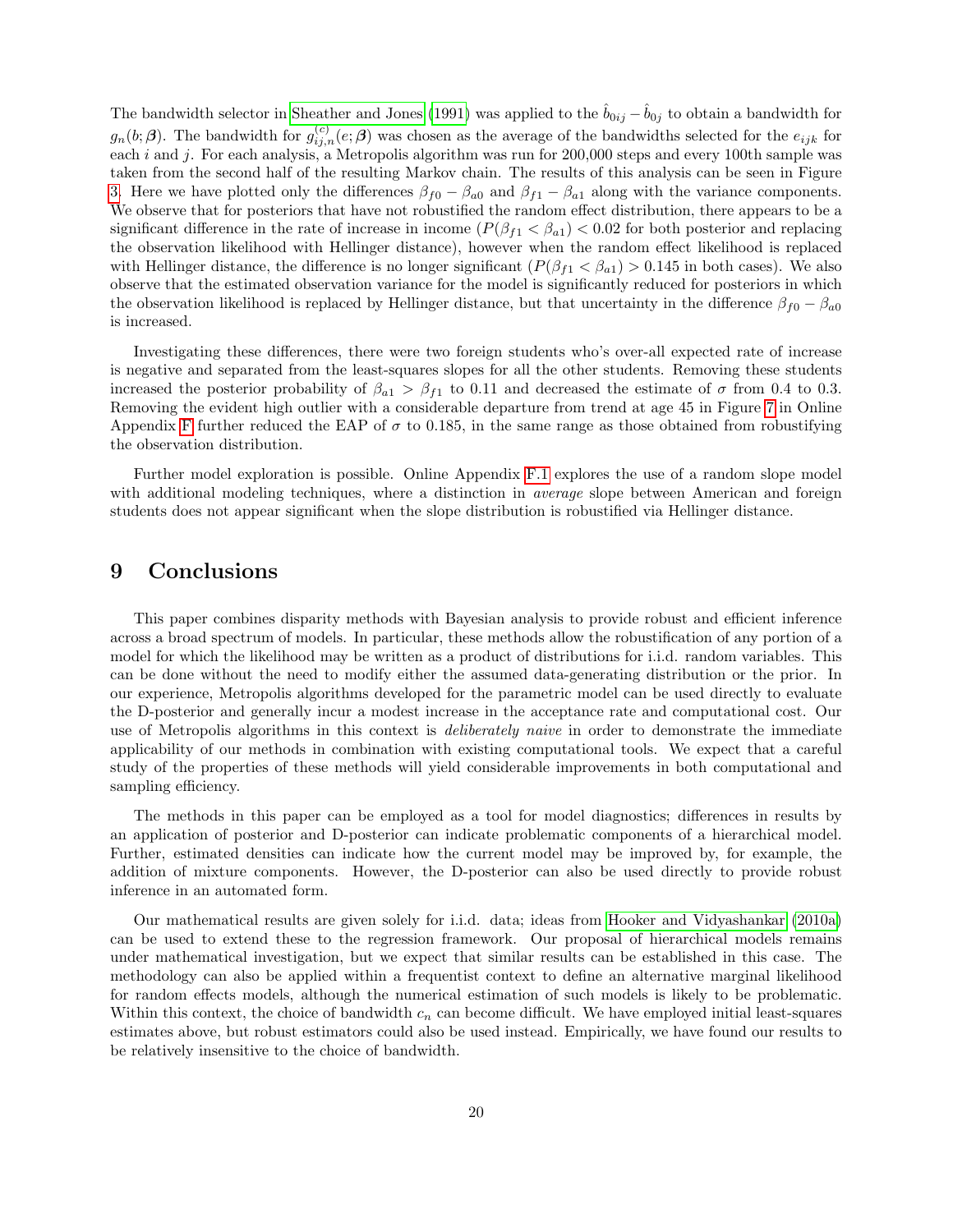

<span id="page-20-0"></span>Figure 3: Analysis of the class survey data using a random intercept model with Hellinger distance replacing the observation likelihood, the random effect likelihood or both. Top: differences in intercepts between foreign and American students (left) and differences in slopes (right). Bottom: random effect variance (left) and observation variance (right). Models robustifying the random effect distribution do not show a significant difference in the slope parameters. Those robustifying the observation distribution estimate a significantly smaller observation variance.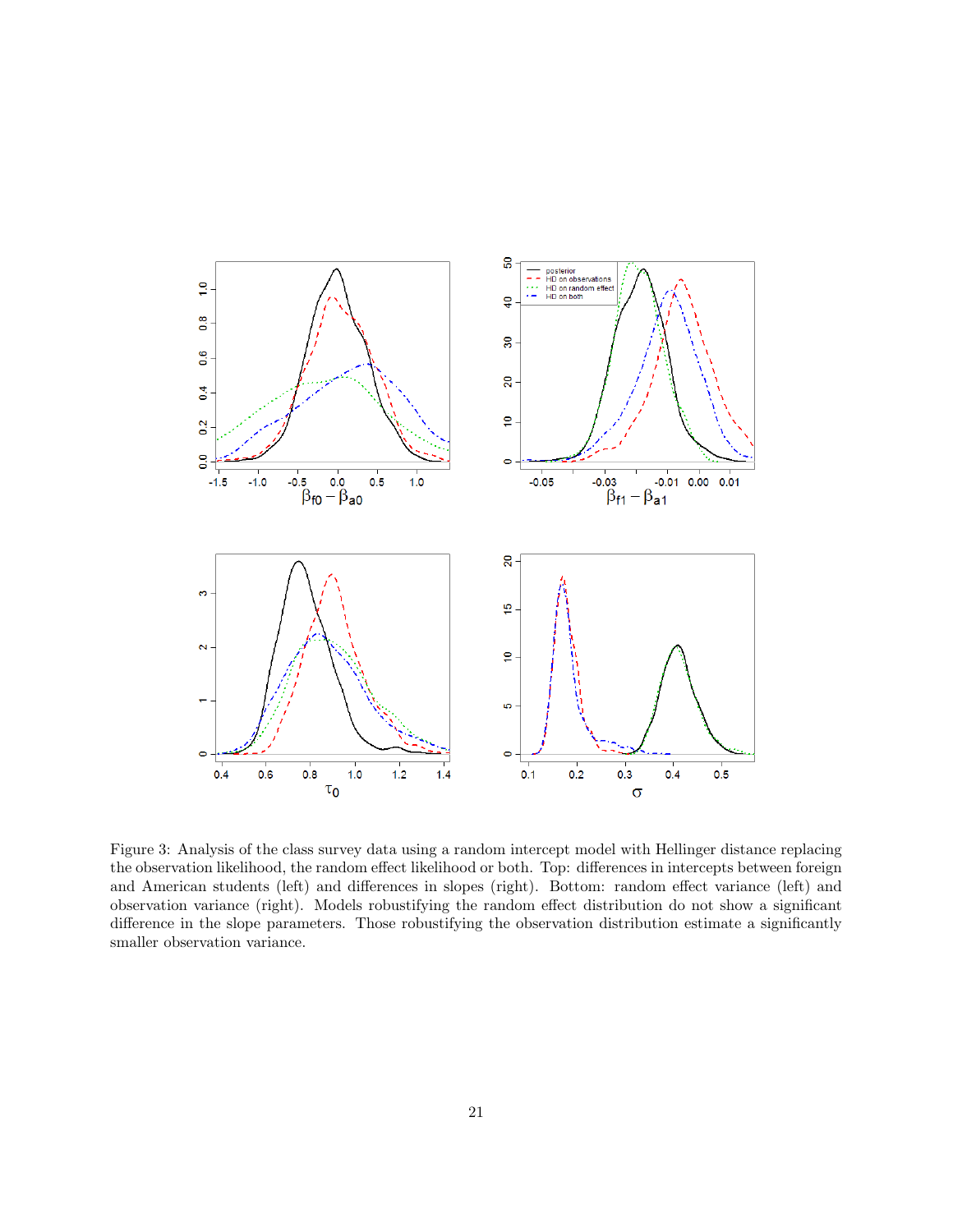An opportunity for further development of the proposed methodology lies in removing the boundedness of many disparities in common use. These yield EDAP estimates with finite-sample breakdown points of 1, indicating hyper-insensitivity to outliers. Theoretically, some form of boundedness in  $G$  has been used within proofs of the robustness of minimum disparity estimators. However, transformations of  $D(g_n, f_\theta)$  can yield non-bounded replacements for the log likelihood which retain both robustness and efficiency properties and this suggests an investigation of the relationship between appropriate transformations and the structure of the parameter space  $f_{\theta}$ .

The use of a kernel density estimate may also be regarded as inconsistent with a Bayesian context and it may be desirable to employ non-parametric Bayesian density estimates as an alternative. Results for disparity estimation are dependent on properties of kernel density estimates and this extension will require significant mathematical development.

There is considerable scope to extend these methods to further problems. Robustification of the innovation distribution in time-series models, for example, can be readily carried though through disparities and the hierarchical approach will extend this to either the observation or the innovation process in state-space models. The extension to continuous-time models such as stochastic differential equations, however, remains an open and interesting problem. More challenging questions arise in spatial statistics in which dependence decays over some domain and where a collection of i.i.d. random variables may not be available. There are also open questions in the application of these techniques to non-parametric smoothing, and in functional data analysis.

#### Acknowledgements

Giles Hooker's research was supported by NSF grant DEB-0813734 and the Cornell University Agricultural Experiment Station federal formula funds Project No. 150446. Anand Vidyashankar's research was supported in part by a grant from NSF DMS 000-03-07057 and also by grants from the NDCHealth Corporation.

## <span id="page-21-3"></span>References

- <span id="page-21-9"></span>Albert, J. (2008). LearnBayes: Functions for Learning Bayesian Inference. R package version 2.0.
- <span id="page-21-1"></span>Albert, J. (2009). Bayesian Computation with R. New York: Springer.
- <span id="page-21-2"></span>Andrade, J. A. A. and A. O'Hagan (2006). Bayesian robustness modeling using regularly varying distributions. Bayesian Analysis  $1(1)$ , 169–188.
- <span id="page-21-6"></span>Basu, A., S. Sarkar, and A. N. Vidyashankar (1997). Minimum negative exponential disparity estimation in parametric models. Journal of Statistical Planning and Inference 58, 349–370.
- <span id="page-21-4"></span>Beran, R. (1977). Minimum Hellinger distance estimates for parametric models. Annals of Statistics 5, 445–463.
- <span id="page-21-0"></span>Berger, J. O. (1994). An overview of robust Bayesian analysis. TEST 3, 5–124.
- <span id="page-21-5"></span>Cheng, A.-L. and A. N. Vidyashankar (2006). Minimum Hellinger distance estimation for randomized play the winner design. Journal of Statistical Planning and Inference 136, 1875–1910.
- <span id="page-21-8"></span>Choy, S. T. B. and A. F. M. Smith (1997). On robust analysis of a normal location parameter. Journal of the Royal Statistical Society B 59, 463–474.
- <span id="page-21-7"></span>Dawid, A. P. (1973). Posterior expectations for large observations. *Biometrika 60*, 664–667.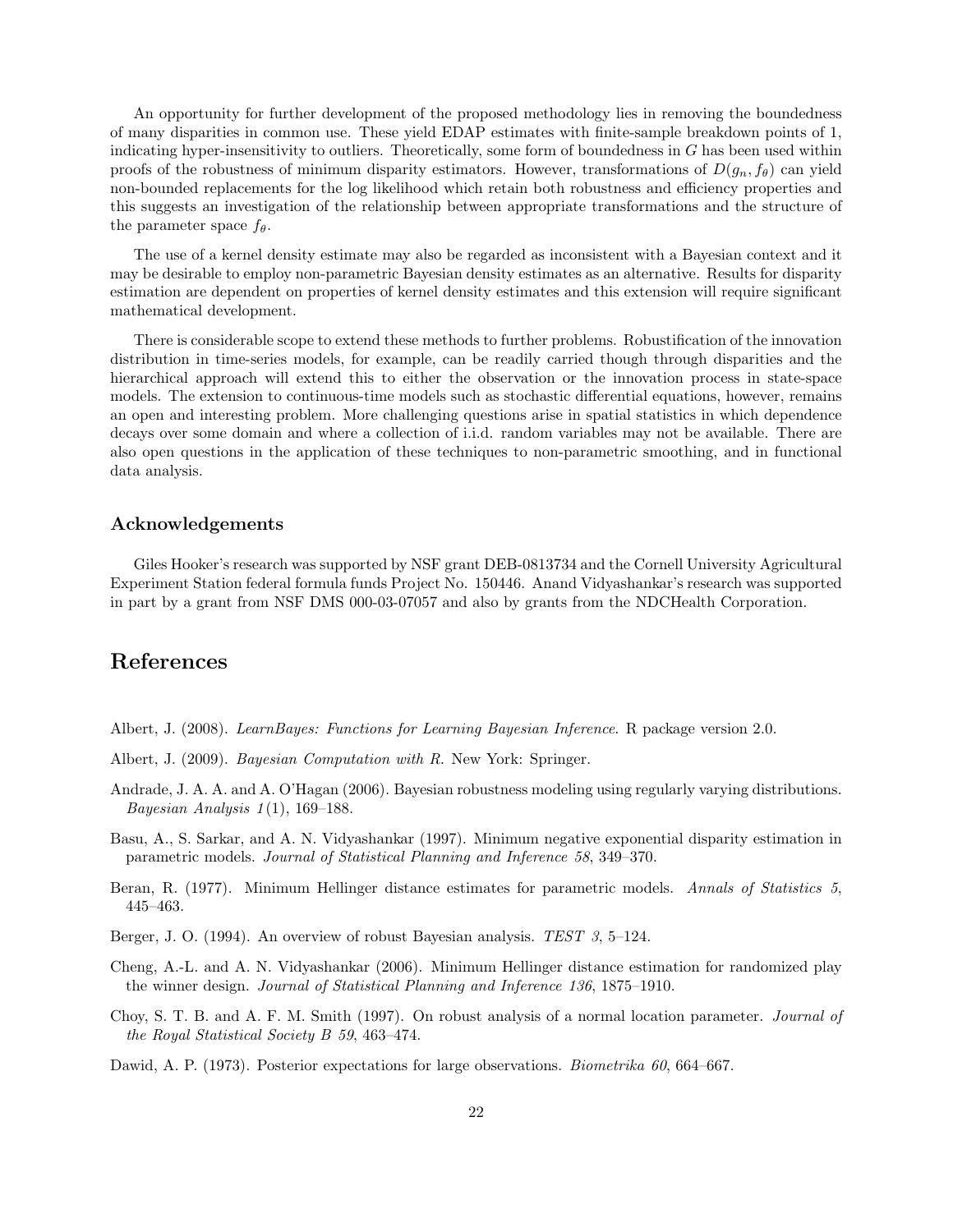- <span id="page-22-8"></span>Desgagnè, A. and J.-F. Angers (2007). Confilicting information and location parameter inference. Metron 65, 67–97.
- <span id="page-22-9"></span>Devroye, L. and G. Györfi (1985). Nonparametric Density Estimation: The L1 View. New York: Wiley.
- <span id="page-22-5"></span>Dey, D. K. and L. R. Birmiwal (1994). Robust Bayesian analysis using divergence measures. *Statistics and* Probability Letters 20, 287–294.
- <span id="page-22-10"></span>Engel, J., E. Herrmann, and T. Gasser (1994). An iterative bandwidth selector for kernel estimation of densities and their derivatives. Journal of Nonparametric Statistics 4, 2134.
- <span id="page-22-13"></span>Ghosh, J. K., M. Delampady, and T. Samanta (2006). An Introduction to Bayesian Analysis. New York: Springer.
- <span id="page-22-12"></span>Hampel, F. R. (1974). The influence curve and its role in robust estimation. Journal of the american Statistics Association 69, 383–393.
- <span id="page-22-0"></span>Hampel, F. R., E. M. Ronchetti, P. J. Rousseeuw, and W. A. Stahel (1986). Robust statistics. Wiley Series in Probability and Mathematical Statistics: Probability and Mathematical Statistics. New York: John Wiley & Sons Inc. The approach based on influence functions.
- <span id="page-22-16"></span>Hansen, B. E. (2004). Nonparametric conditional density estimation. Unpublished Manuscript: [http://www.ssc.wisc.edu/˜bhansen/papers/ncde.pdf.](http://www.ssc.wisc.edu/~bhansen/papers/ncde.pdf)
- <span id="page-22-4"></span>Hooker, G. and A. N. Vidyashankar (2010a). Minimum disparity methods for nonlinear regression – conditional approach. Technical Report BU-1670-M, Department of Biological Statistics and Computational Biology, Cornell University.
- <span id="page-22-14"></span>Hooker, G. and A. N. Vidyashankar (2010b). Minimum disparity methods for nonlinear regression – marginal approach. in preparation.
- <span id="page-22-11"></span>Huber, P. (1981). Robust Statistics. New York: Wiley.
- <span id="page-22-17"></span>Li, Q. and J. S. Racine (2007). Nonparametric Econometrics. Princeton: Princeton University Press.
- <span id="page-22-2"></span>Lindsay, B. G. (1994). Efficiency versus robustness: The case for minimum Hellinger distance and related methods. Annals of Statistics 22, 1081–1114.
- <span id="page-22-1"></span>Maronna, R. A., R. D. Martin, and V. J. Yohai (2006). Robust statistics. Wiley Series in Probability and Statistics. Chichester: John Wiley & Sons Ltd. Theory and methods.
- <span id="page-22-18"></span>Nielsen, M., Vidyashankar, A.N., B. Hanlon, S. Petersen, and R. Kaplan (2010). Hierarchical models for evaluating anthelmintic resistance in livestock parasites using observational data from multiple farms. under reivew.
- <span id="page-22-6"></span>O'Hagan, A. (1979). On outlier rejection phenomena in bayes inference. Journal of the Royal Statistical Society B 41, 358–367.
- <span id="page-22-7"></span>O'Hagan, A. (1990). Outliers and credence for location parameter inference. Journal of American Statistical Association 85, 172–176.
- <span id="page-22-15"></span>original by Matt Wand. R port by Brian Ripley., S. (2009). KernSmooth: Functions for kernel smoothing. R package version 2.23-3.
- <span id="page-22-19"></span>Pak, R. J. and A. Basu (1998). Minimum disparity estimation in linear regression models: Distribution and efficiency. Annals of the Institute of Statistical Mathematics 50, 503–521.
- <span id="page-22-3"></span>Park, C. and A. Basu (2004). Minimum disparity estimation: Asymptotic normality and breakdown point results. Bulletin of Informatics and Cybernetics 36.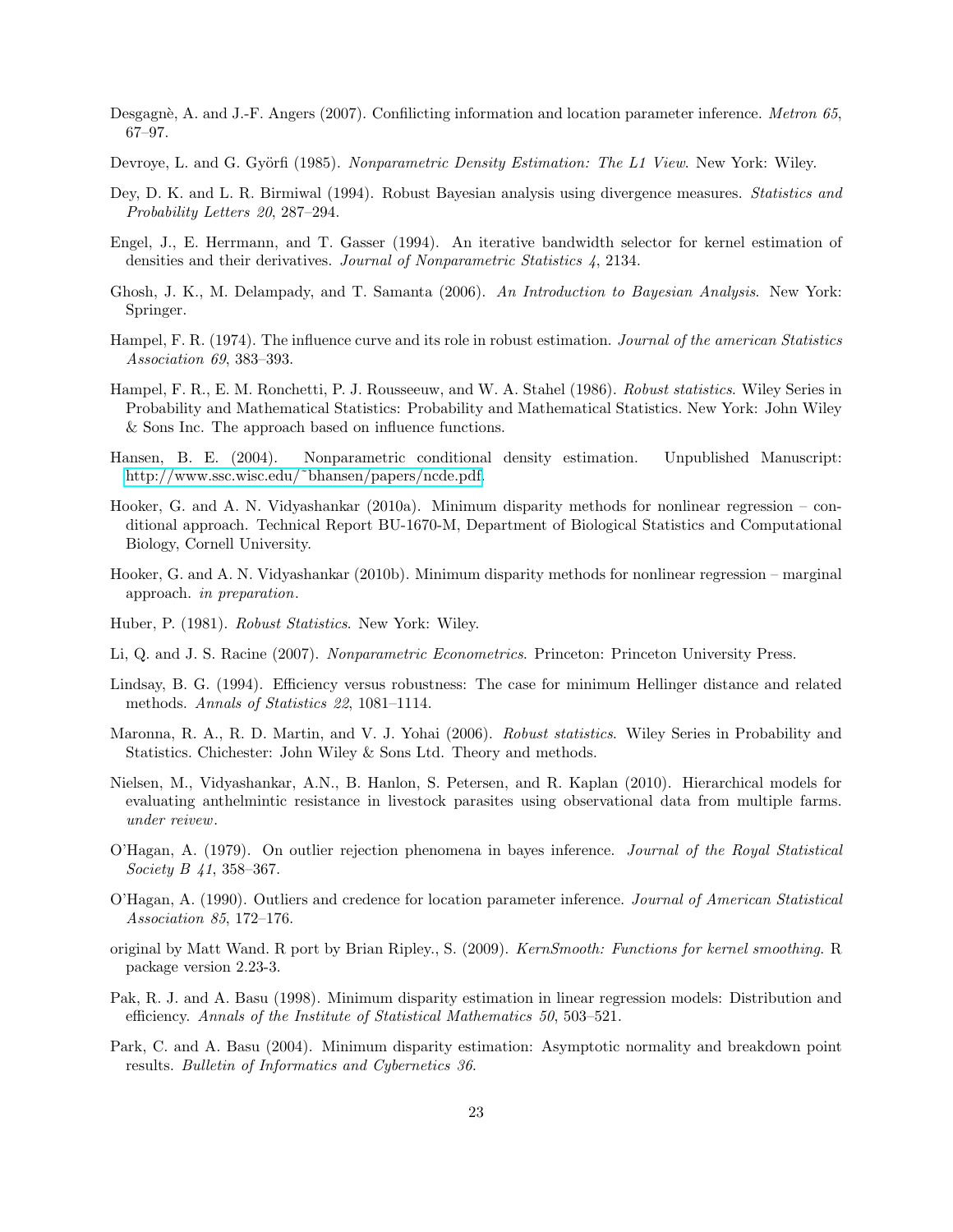- <span id="page-23-3"></span>Peng, F. and D. K. Dey (1995). Bayesian analysis of outlier problems using divergence measures. Canadian Journal of Statistics 23, 199–213.
- <span id="page-23-7"></span>Sheather, S. J. and M. C. Jones (1991). A reliable data-based bandwidth selection method for kernel density estimation. Journal of the Royal Statistical Society, Series B 53, 683690.
- <span id="page-23-6"></span>Silverman, B. W. (1982). Density Estimation. Chapman and Hall.
- <span id="page-23-1"></span>Simpson, D. G. (1987). Minimum Hellinger distance estimation for the analysis of count data. Journal of the American statistical Association 82, 802–807.
- <span id="page-23-2"></span>Simpson, D. G. (1989). Hellinger deviance test: efficiency, breakdown points and examples. Journal of the American Statistical Association 84, 107–113.
- <span id="page-23-8"></span>Sollich, P. (2002). Bayesian methods for support vector machines: Evidence and predicive class probabilities. Machine Learning 46, 21–52.
- <span id="page-23-10"></span>Stigler, S. M. (1973). The asymptotic distribution of the trimmed mean. Annals of Statistics 1, 427–477.
- <span id="page-23-5"></span>Szpiro, A. A., K. M. Rice, and T. Lumley (2010). Model-robust regression and a Bayesian "sandwich" estimator. Annals of Applied Statistics 4, 2099–2113.
- <span id="page-23-0"></span>Tamura, R. N. and D. D. Boos (1986). Minimum Hellinger distances estimation for multivariate location and and covariance. Journal of the American Statistical Association 81, 223–229.
- <span id="page-23-4"></span>Zhan, X. and T. P. Hettmansperger (2007). Bayesian R-estimates in two-sample location models. Comput. Statist. Data Anal. 51 (10), 5077–5089.

## <span id="page-23-9"></span>A Proofs of Robustness

### A.1 Proof of Theorem [1](#page-6-2)

Before giving the proof we remark that it follows the lines of asymptotic expansions for posterior distributions as outlined in, for example, [Ghosh et al. \(2006\)](#page-22-13). While we have provided explicit expressions only for the first term of the expansion, further terms can be given analytically.

*Proof.* Let  $\hat{\theta}(h)$  be the MDE for the density h. Using a Taylor expansion of the prior density we have:

$$
\pi\left(\hat{\theta}(h) + t/\sqrt{n}\right) = \pi\left(\hat{\theta}(h)\right)\left[1 + n^{-1/2}t'\frac{\nabla_{\theta}\pi(\hat{\theta}(h))}{\pi(\hat{\theta}(h))} + \frac{1}{2}n^{-1}t'\frac{\nabla_{\theta}^2\pi(\hat{\theta}(h))}{\pi(\hat{\theta}(h))}t + o_p\left(n^{-1}\right)\right]
$$

$$
= \pi\left(\hat{\theta}(h)\right)\left[1 + n^{-1/2}t'b_1 + \frac{1}{2}n^{-1}t'b_2t + o_p\left(n^{-1}\right)\right].
$$

Also, from the corresponding expansion of the disparity

$$
nD\left(h, f_{\hat{\theta}(h)+t/\sqrt{n}}\right) - nD\left(h, f_{\hat{\theta}(h)}\right)
$$
  
=  $\frac{1}{2}t'I^D(\hat{\theta}(h))t + \frac{n^{-1/2}}{6}\sum_{i,j,k}t_it_jt_ka_{3,ijk} + \frac{n^{-1}}{24}\sum_{ijkl}t_it_jt_kt_ia_{4,ijkl} + o_p\left(n^{-1}\right),$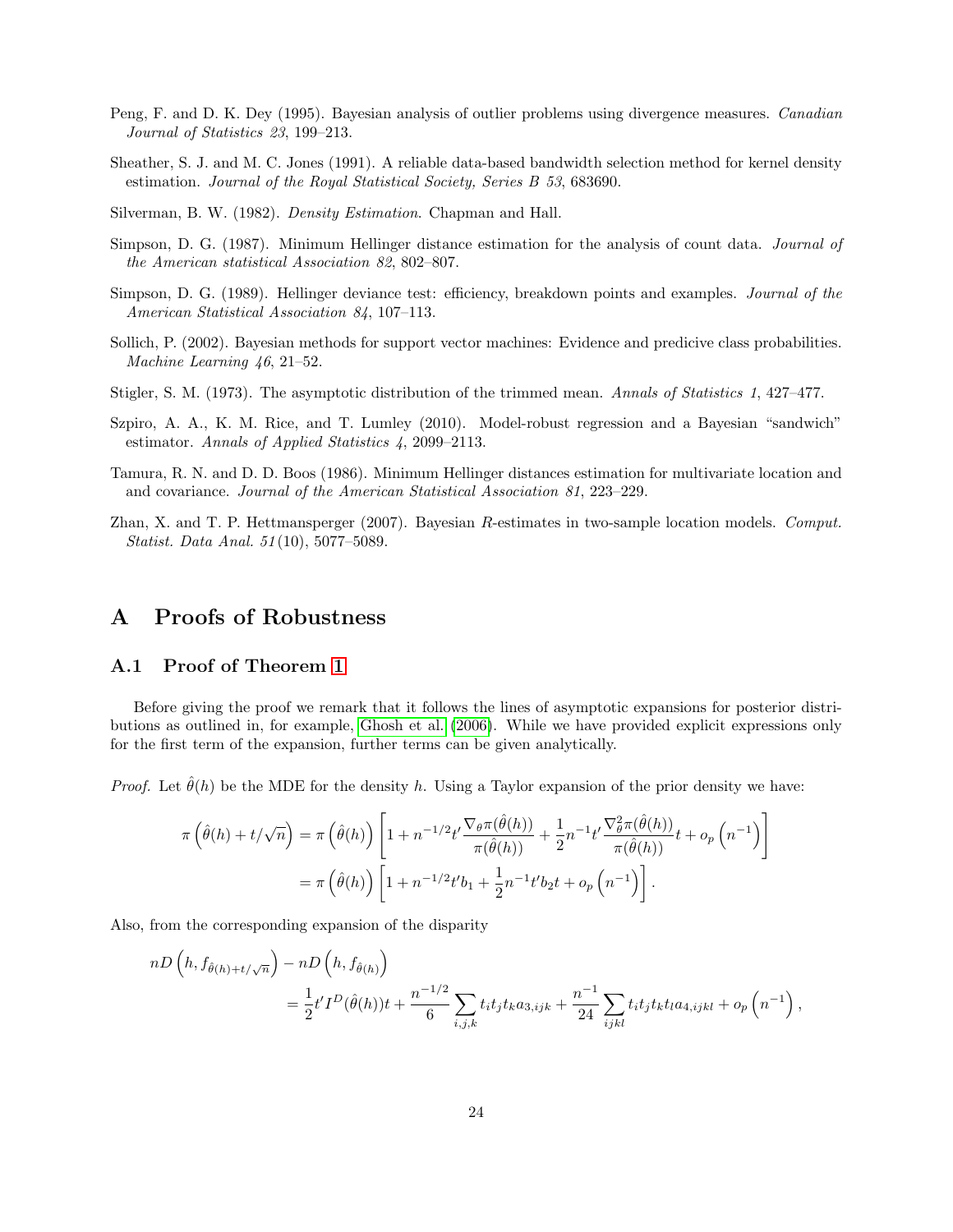yielding

$$
\pi \left( \hat{\theta}(h) + t/\sqrt{n} \right) e^{-nD \left( h, f_{\hat{\theta}(h) + t/\sqrt{n}} \right) + nD \left( h, f_{\hat{\theta}(h)} \right)} \\
= \pi \left( \hat{\theta}(h) \right) e^{-t'I^D(\hat{\theta}(h))t/2} \left[ 1 + \frac{c_1(t)}{n^{1/2}} + \frac{c_2(t)}{n} + o_p(n^{-1}) \right],
$$

where  $c_1(t) = \sum_i t_i b_{1,i} + \frac{1}{6} \sum_{ijk} t_i t_j t_k a_{3,ijk}$ , and

$$
c_2(t) = \sum_{ij} \frac{b_{2,ij}}{2} t_i t_j + \sum_{ijkl} \left( \frac{a_{3,ijk} b_{1,l}}{6} + \frac{a_{4,ijkl}}{24} \right) t^4 + \sum_{ijk} \frac{a_{3,ijk}^2}{72} t_i^2 t_j^2 t_k^2.
$$

Here  $b_1$  and  $b_2$  provide constants in the Taylor of the prior and  $a_3$  and  $a_4$  provide the corresponding third and four-order constants in a Taylor expansion of the disparity.

In particular,for the ith component of the EDAP vector we have that

$$
T_{n}(h)_{i} - \hat{\theta}(h)_{i} = \frac{\int (\hat{\theta}(h) + t_{i}/\sqrt{n}) e^{-nD(h, f_{\hat{\theta}(h)+t/\sqrt{n}}) + nD(h, f_{\hat{\theta}(h)})} \pi(\hat{\theta}(h) + t/\sqrt{n}) dt}{\int e^{-nD(h, f_{\hat{\theta}(h)+t/\sqrt{n}}) + nD(h, f_{\hat{\theta}(h)})} \pi(\hat{\theta}(h) + t/\sqrt{n}) dt}
$$
  
\n
$$
= \frac{(\frac{|I^{D}(\hat{\theta}(h))|}{2\pi})^{p/2} \left[\hat{\theta}(h)_{i} + n^{-1} [I^{D}(h)^{-1}]_{ii} \left(\sum_{j} \frac{a_{3,jj i}[I^{D}(h)^{-1}]_{jj}}{2} + \frac{\nabla_{\theta}\pi(\hat{\theta}(h))_{i}}{\pi(\hat{\theta}(h))}\right)\right] + o_{p}(n^{-1})}{(\frac{|I^{D}(\hat{\theta}(h))|}{2\pi})^{p/2} + o_{p}(n^{-1})}
$$
  
\n
$$
= \hat{\theta}(h)_{i} + n^{-1} [I^{D}(h)^{-1}]_{ii} \left(\sum_{j} \frac{a_{3,jj i}[I^{D}(h)^{-1}]_{jj}}{2} + \frac{\nabla_{\theta}\pi(\hat{\theta}(h))_{i}}{\pi(\hat{\theta}(h))}\right) + o_{p}(n^{-1})
$$
\n(34)

Here the boundedness of the third derivatives of  $\pi$  ensures the integrability of the  $o_p(n)$  terms.

### A.2 Lemmas [1](#page-24-1) and [2](#page-25-0)

The following lemmas are needed in the proof of Theorem [2](#page-7-0) below.

<span id="page-24-1"></span>**Lemma 1.** Under the conditions of Theorem [2,](#page-7-0) for any  $\delta$  there are  $\theta_1^* > 0$ ,  $\theta_2^* > 0$  and  $z^* > 0$  such that

<span id="page-24-2"></span>
$$
\sup_{|\theta|>\theta_1^*} \sup_{z>z^*} |D(h_{\alpha,z}, \theta) - D(\alpha t_z, t a) - (1-\alpha)G'(\infty)| < \delta
$$
\n(35)

<span id="page-24-0"></span> $\Box$ 

and

<span id="page-24-3"></span>
$$
\sup_{|\theta| < \theta_1^*} \sup_{z > z^*} |D(h_{\alpha,z}, \theta) - D((1-\alpha)g, ta) - \alpha G'(\infty)| < \delta. \tag{36}
$$

The same results hold for D given by Hellinger distance taking  $G'(\infty) = 0$ .

Proof. The arguments employed here largely follow those of [Park and Basu \(2004,](#page-22-3) Theorem 4.1). For notational convenience throughout the following we will use  $C(g, f) = G(g/f - 1)f$  and in particular we note that for  $f \to 0$ ,  $C(g, f) \to G'(\infty)g$ . We will also write  $G^* = \sup_t \max(|G(t), |G'(t)|)$ .

For [\(35\)](#page-24-2), define

$$
A_{\theta_1^*, z^*} = \left\{ x : g(x) < \max\left( \sup_{z > z^*} t_z(x), \sup_{|\theta| > \theta_1^*} f_\theta(x) \right) \right\}
$$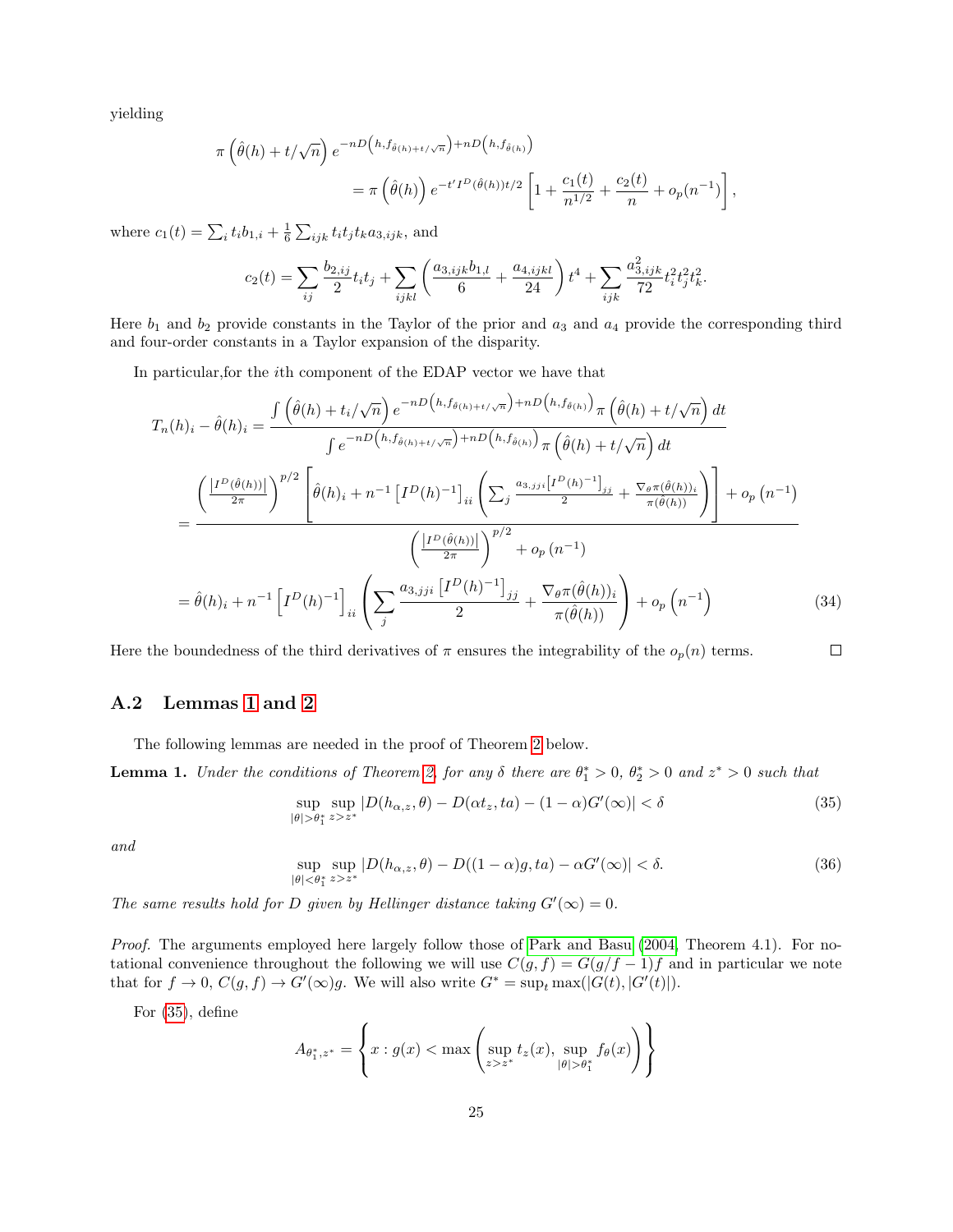by assumptions [\(12\)](#page-6-5) and [\(14\)](#page-6-6) for any  $\epsilon > 0$  we can find  $z^*$  and  $\theta_1^*$  large enough that  $\int_{A_{\theta_1^*,z^*}} g(x)dx < \epsilon$  and  $\sup_{|\theta|>\theta_1^*} \int_{A_{\theta_1^*,z^*}^c} f_{\theta}(x)dx < \epsilon$  so that writing

$$
\int_{A_{\theta_1^*,z^*}} C(h_{\alpha,z}(x),f_{\theta}(x))dx = \int_{A_{\theta_1^*,z^*}} C(\alpha t_z(x),f_{\theta}(x))dx + \int_{A_{\theta_1^*,z^*}} G'\left(\frac{h_{\alpha,z}^*(x)}{f_{\theta}(x)} - 1\right)g(x)dx
$$

for  $h^*\alpha, z(x)$  between  $\alpha t_z(x)$  and  $h_{\alpha,z}(x)$  yeilds

$$
\sup_{z>z^*} \sup_{|\theta|>\theta_1^*} \left| \int_{A_{\theta_1^*,z^*}} C(h_{\alpha,z}(x),f_{\theta}(x))dx - \int C(\alpha t_z(x),f_{\theta}(x))dx \right| \leq 2G^*\epsilon.
$$

Similarly, on  $A_{z^*,\theta^*}^c$  taking a Taylor expansion around  $f = 0$ .

$$
\sup_{z>z^*} \sup_{|\theta|>\theta_1^*} \left| \int_{A_{\theta_1^*.z^*}^c} C(h_{\alpha,z}(x),f_{\theta}(x))dx-(1-\alpha)G'(\infty) \right| \leq 2G^*\epsilon.
$$

Choosing  $\epsilon < \delta/5G^*$  then yields the result.

For [\(36\)](#page-24-3) we proceed in a similar manner and define

$$
B_{\theta_2^*, z^*} = \left\{ x : \sup_{z > z^*} t_z(x) < \max\left(g(x), \sup_{|\theta| \le \theta_2^*} f_{\theta}(x)\right) \right\}
$$

where we observe that by assumptions [\(12\)](#page-6-5) and [\(13\)](#page-6-7), for any  $\epsilon > 0$  and keeping  $\theta_2^*$  bounded we can find  $z^*$ large enough that  $\sup_{z>z^*} \int_{B_{\theta_2^*,z^*}} t_z(x)dx < \epsilon$  and  $\sup_{|\theta|<\theta_2^*} \int_{B_{\theta_2^*,z^*}^c} f_{\theta}(x)dx < \epsilon$ . Reversing the roles of  $t_z$  and g in the argument above then yields the result.

In the case of Hellinger distance, from the Cauchy-Schwartz inequality we observe that for  $z^*$  sufficently large

$$
\sup_{\|\theta\| \in \Theta} \sup_{z > z^*} \left| \int \sqrt{h_{\alpha,z}(x)f_{\theta}(x)} dx - \int \sqrt{(1-\alpha)g(x)f_{\theta}(x)} dx - \int \sqrt{\alpha t_z(x)f_{\theta}(x)} dx \right| < \delta
$$

and the result follows from writing Hellinger distance as  $HD(f,g) = 2 - 2 \int \sqrt{f(x)g(x)} dx$ .

<span id="page-25-0"></span>**Lemma 2.** For any  $\alpha \leq 1/2$ , if there exists  $\delta > 0$  such that

$$
\inf_{z} \inf_{\theta \in \Theta} D(\alpha t_z, \theta) > \inf_{\theta \in \Theta} D((1 - \alpha)g, \theta) + \delta,
$$

we can find  $z^*$ , such that for every  $\eta < \delta$  there exists  $\theta^* > 0$  with

$$
\inf_{z \ge z^*} \inf_{\|\theta\| \ge \theta^*} \left( D(h_{\alpha,z}, \theta) - D(h_{\alpha,z}, \hat{\theta}(h_{\alpha,z})) \right) > \eta.
$$
\n(37)

∗

*Proof.* From Lemma [1,](#page-24-1) for any  $\eta^*$ , we can find  $\theta^*$  and  $z^*$  so that for all  $z > z^*$  and  $|\theta| > \theta^*$ 

$$
D(h_{\alpha,z},\theta) > D(\alpha t_z, \theta) + (1-\alpha)G'(\infty) - \eta^*
$$

and defining  $\theta_g = \arg \min_{\theta \in \Theta} D((1 - \alpha)g, \theta)$ 

$$
D(h_{\alpha,z}, \theta_g) < D((1-\alpha)g, \theta_g) + \alpha G'(\infty) + \eta^*
$$

Thus

$$
\inf_{|\theta| \ge \theta^*} D(h_{\alpha,z}, \theta) \ge D(h_{\alpha,z}, \theta_g) + \delta - 2\eta
$$

and taking  $\eta^* = \eta/2$  yields the result.

 $\Box$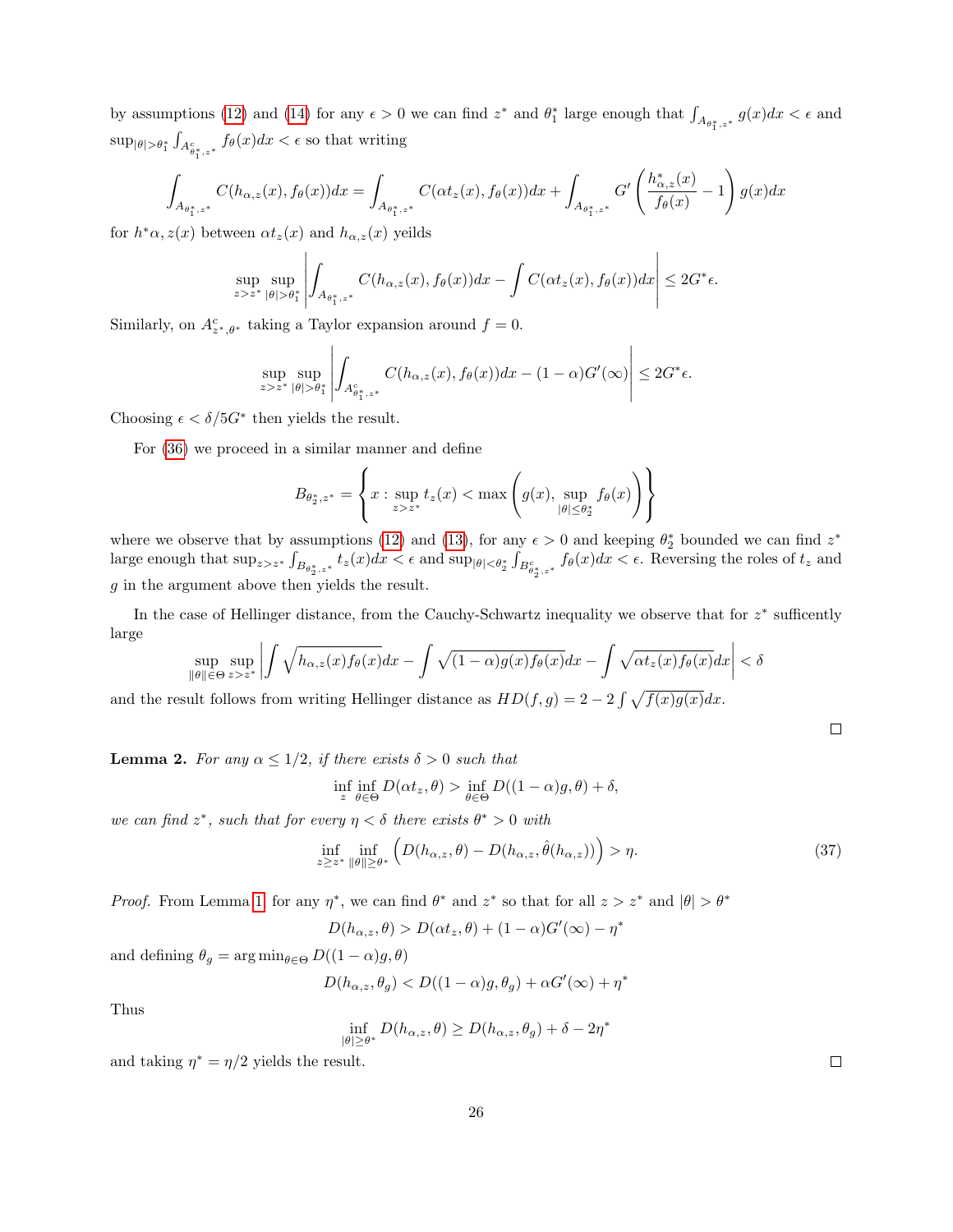### A.3 Proof of Theorem [2](#page-7-0)

*Proof.* We first observe that if the breakdown point of  $\hat{\theta}(\cdot)$  is greater than  $\alpha$ , we have

$$
\sup_{z}|\hat{\theta}(h_{\alpha,z})| < \infty.
$$

We observe that for multivariate  $\theta$  it is sufficient to prove the result for each co-ordinate and without loss of generality we will take  $\hat{\theta}(h_{\alpha,z}) > \hat{\theta}(g)$ .

Taking  $\theta^*$  and  $\eta$  and  $z^*$  as in Lemma [2,](#page-25-0) we now observe that we can find  $\epsilon^*$  so that for  $|\theta - \hat{\theta}(h_{\alpha,z})| < \epsilon^*$ for all  $z > z^*$  such that

$$
D(h_{\alpha,z}, \theta) < D(h_{\alpha,z}, \hat{\theta}(h_{\alpha,z})) + \eta/2
$$

then

$$
T_n(h_{\alpha,z}) = \frac{\int \theta e^{-nD(h_{\alpha,z},\theta)} \pi(\theta) d\theta}{\int e^{-nD(h_{\alpha,z},\theta)} \pi(\theta) d\theta}
$$
  

$$
\leq (\hat{\theta}(h_{\alpha,z}) + \epsilon) P_D(\theta < \hat{\theta}(h_{\alpha,z}) + \epsilon) + \frac{e^{-nD(h_{\alpha,z},\hat{\theta}(h_{\alpha,z})) - n\eta} \int_{\hat{\theta}(h_{\alpha,z}) + \epsilon}^{\infty} \theta \pi(\theta) d\theta}{e^{-nD(h_{\alpha,z},\hat{\theta}(h_{\alpha,z})) - n\eta/2} \int_{\hat{\theta}(h_{\alpha,z})}^{\hat{\theta}(h_{\alpha,z}) + \epsilon} \pi(\theta) d\theta}
$$
  

$$
\leq \hat{\theta}(h_{\alpha,z}) + e^{-n\eta/2} K(\hat{\theta}(h_{\alpha,z})),
$$

where  $K(x) = \left(\int_x^{x+\epsilon^*}$  $\int_{x+\epsilon^*}^{x+\epsilon^*} \pi(\theta) d\theta$ <sup>-1</sup>  $\int_{x+\epsilon}^{\infty} \theta \pi(\theta) d\theta$ . Since  $\hat{\theta}(h_{\alpha,z})$  is bounded if the breakdown point is greater than  $\alpha$ , we observe that we can take

$$
K^* = \sup \{ K(\theta) : \theta < \sup_{z > z^*} \hat{\theta}(h_{\alpha, z}) \} < \infty
$$

and observe that

$$
\text{IF}_{\alpha,n}(z) < \text{IF}_{\alpha,\infty}(z) + K^*.
$$

Conversely, if the breakdown point is less than  $\alpha$ , we can find  $z_n$  such that

$$
\hat{\theta}(h_{\alpha,z_n}) \to \infty
$$

and from Theorem [1](#page-6-2) for any  $\delta$  we can choose a subsequence  $k_n$  such that

$$
|T_{k_n}(h_{\alpha,z_n})-\hat{\theta}(h_{\alpha,z_n})|<\delta, \ \forall n.
$$

 $\Box$ 

#### A.4 Proof of Theorem [3](#page-8-0)

Proof. We observe that for any finite M we have

$$
\sup_{\|\theta\| \le M} \int f_{\theta}(x) t_z(x) dx \to 0
$$

by the limiting orthogonality of  $f_{\theta}$  and  $t_z$ , hence we can find  $M_k \to \infty$ ,  $z_k \to \infty$  so that

$$
\sup_{\|\theta\| \le M_k} \int f_{\theta}(x) t_{z_k}(x) dx \to 0
$$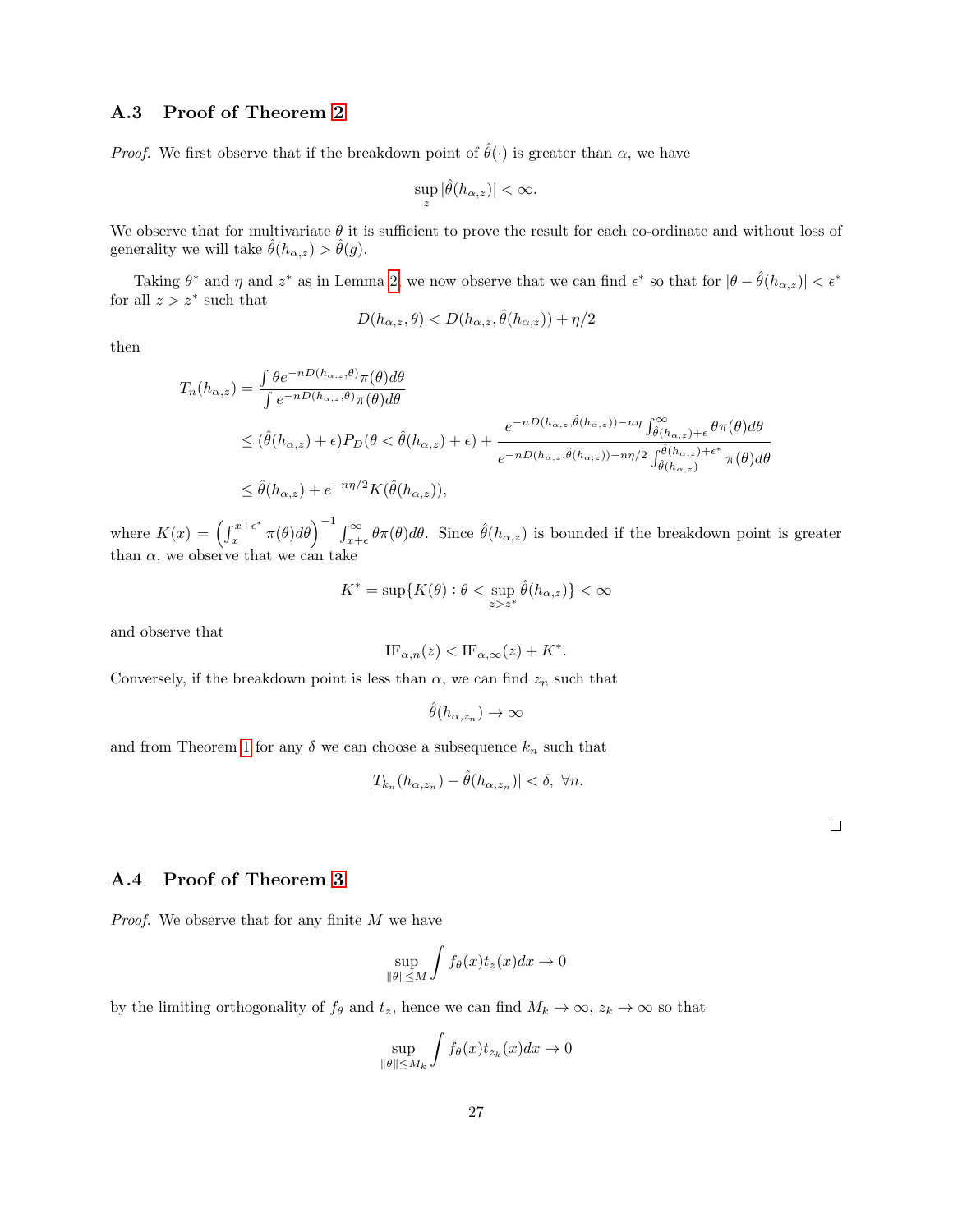and  $\int g(x)t_{z_k}(x)dx \to 0$  and  $\int_{\|\theta\| > M_k} \pi(\theta)d\theta \to 0$ . Hence

$$
T_n(h_{\alpha,z_k}) = \frac{\int_{\|\theta\| \le M_k} \theta e^{-nD(h_{\alpha,z_k}, \theta)} \pi(\theta) d\theta}{\int_{\|\theta\| \le M_k} e^{-nD(h_{\alpha,z_k}, \theta)} \pi(\theta) d\theta} + o_k(1)
$$

where  $o_k(1)$  indicates a limit with respect to  $k \to \infty$  and upon observing that  $\sup_{h,\theta} e^{-nD(h,\theta)} = 1$ .

Now applying Lemma [1,](#page-24-1) we have

$$
D(h_{\alpha,z_k},\theta) = D((1-\alpha)g,\theta) + \alpha G'(\infty) + o_k(1)
$$

Combining these yields

$$
T_n(h_{\alpha,z}) = \frac{\int_{\|\theta\| \le M_k} \theta e^{-nD((1-\alpha)g,\theta) - n\alpha G'(\infty) - n o_k(1)} \pi(\theta) d\theta}{\int_{\|\theta\| \le M_k} e^{-nD((1-\alpha)g,\theta) - n\alpha G'(\infty) - n o_k(1)} \pi(\theta) d\theta} + o_k(1)
$$
  
=  $T_n((1-\alpha)g) + o_k(1)$ 

and the theorem follows.

### A.5 Proof of Corollary [2](#page-8-1)

*Proof.* Under the assumptions,  $\sup_{\theta,g} D(g, f_{\theta}) = R < \infty$  and  $\inf_{\theta,g} D(g, f_{\theta}) = r > -\infty$ . Now let  $h_{z,\alpha} =$  $(1-\alpha)g + \alpha t_z$ , then for all  $\theta \in \Theta$ ,  $e^{-nR} \leq e^{-nD(h_{z,\alpha},f_{\theta})} < e^{-nr}$ ,  $\forall z$ ,  $\forall \alpha \in [0,1]$  and therefore

$$
e^{n(r-R)}E_{\pi}\theta = \frac{\int \theta e^{-nR}\pi(\theta)d\theta}{\int e^{-nr}\pi(\theta)d\theta} \le E_{P_D(\theta|h_{z,\alpha})}\theta \le \frac{\int \theta e^{-nr}\pi(\theta)d\theta}{\int e^{-nR}\pi(\theta)d\theta} = e^{n(R-r)}E_{\pi}\theta.
$$

Where  $E_{\pi}(\cdot)$  represents expectation with respect to the prior.

### A.6 Proof of Theorem [4](#page-9-1)

Proof. It is sufficient to show that  $\left| E_{P_D(\theta|g)} C_z(\theta, g) \right| < \infty$  and  $\left| E_{P_D(\theta|g)} \left[ \theta C_z(\theta, g) \right] \right| < \infty$ . We will prove the first of these and the second will follow analogously.

$$
\left| E_{P_D(\theta|g)} C_{nz}(\theta, g) \right| \le e^{n(R-r)} \left| \int C_z(\theta, g) \pi(\theta) d\theta \right|
$$
  

$$
\le e^{n(R-r)} \int \left| (g(x) - t_z(x)) \int G' \left( \frac{g(x)}{f_{\theta}(x)} - 1 \right) \pi(\theta) d\theta \right| dx
$$
  

$$
\le e^{n(R-r)} e_0 \int |g(x) - t_z(x)| dx
$$
 (38)

where  $\sup_{\theta,g} D(g, f_\theta) = R < \infty$  and  $\inf_{\theta,g} D(g, f_\theta) = r > -\infty$  and [\(38\)](#page-27-0) follows from the assumption [\(23\)](#page-9-2) and the bound  $\int |g(x) - t_z(x)| dx \leq 2$ .

Since  $t_z(x)$  can be made to concentrate on regions where  $r(x)$  is large, we conjecture that the conditions in Theorem [4](#page-9-1) are necessary. In fact, this requirement means that the H-posterior influence function will not be bounded for a large collection of parametric families.

 $\Box$ 

<span id="page-27-0"></span>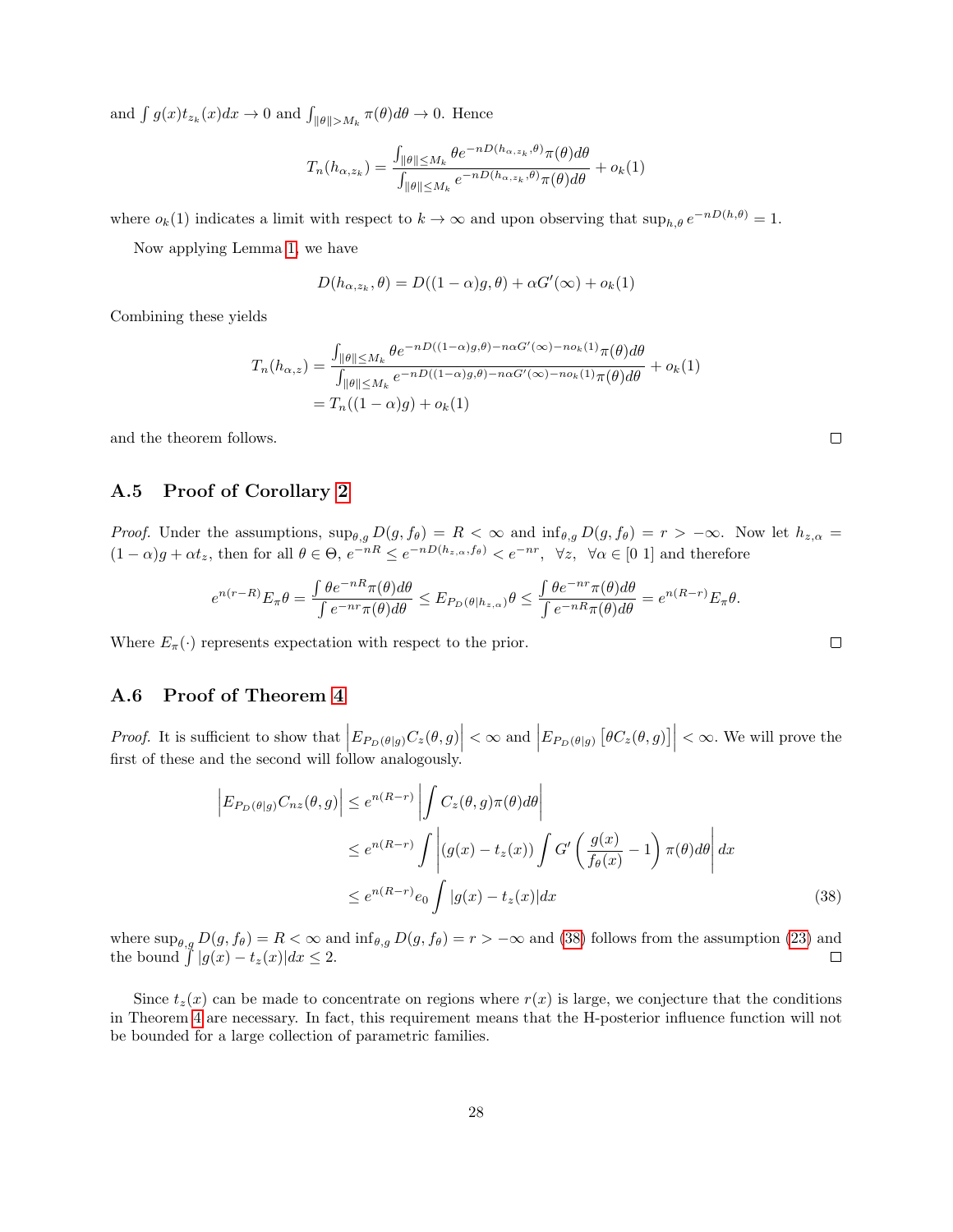## <span id="page-28-0"></span>B Proofs of Efficiency

#### B.1 Proof of Theorem [5](#page-11-3)

We begin with the following Lemma:

<span id="page-28-3"></span>Lemma 3. Let

$$
w_n(t) = \pi(\hat{\theta}_n + t/\sqrt{n})e^{-nD\left(g_n, f_{\hat{\theta}_n + t\sqrt{n}}\right) + nD\left(g_n, f_{\hat{\theta}_n}\right)} - \pi(\theta_g)e^{-\frac{1}{2}t'I^D\left(\theta_g\right)t}
$$

then under [A2-](#page-10-1)[A6](#page-11-0)

$$
\int |w_n(t)|dt \xrightarrow{a.s.} 0 \text{ and } \int ||t||_2 |w_n(t)|dt \xrightarrow{a.s.} 0.
$$

*Proof.* We divide the integral into  $A_1 = \{ ||t||_2 > \delta \sqrt{n} \}$  and  $A_2 = \{ ||t||_2 \le \delta \sqrt{n} \}$ :

<span id="page-28-1"></span>
$$
\int |w_n(t)|dt = \int_{A_1} |w_n(t)|dt + \int_{A_2} |w_n(t)|dt
$$
\n(39)

and show that each vanishes in turn. First, since  $\sup_{\theta \in \Theta} |D(g_n, f_{\theta}) - D(g, f_{\theta})| \stackrel{a.s.}{\longrightarrow} 0$ , for some  $\epsilon > 0$  with probability 1 it follows that by Assumption [A5,](#page-11-2)

$$
\exists N : \forall n \ge N, \sup_{\|t\|_2 > \delta} D(g_n, f_{\hat{\theta}_n + t\sqrt{n}}) - D(g_n, f_{\hat{\theta}_n}) > -\epsilon.
$$

This now allows us to demonstrate the convergence of the first term in [\(39\)](#page-28-1):

$$
\int_{A_1} |w_n(t)| dt \le \int_{A_1} \pi(\hat{\theta}_n + t/\sqrt{n}) e^{-nD\left(g_n, f_{\hat{\theta}_n + t\sqrt{n}}\right) + nD\left(g_n, f_{\hat{\theta}_n}\right)} dt
$$
\n
$$
+ \int_{A_1} \pi(\theta_g) e^{-\frac{1}{2}t'I^D(\theta_g)t} dt
$$
\n
$$
\le e^{-n\epsilon} + \pi(\theta_g) \left(\frac{|I^D(\theta_g)|}{2\pi}\right)^{p/2} P(\|Z\|_2 > \sqrt{n}\delta)
$$
\n(40)

where Z is a  $N(0, I^D(\theta_q))$  random variable and [\(40\)](#page-28-2) converges to zero almost surely.

We now deal with the second term in [\(39\)](#page-28-1). Notice that

<span id="page-28-2"></span>
$$
nD\left(g_n, f_{\hat{\theta}_n + t/\sqrt{n}}\right) - nD\left(g_n, f_{\hat{\theta}_n}\right) = \frac{1}{2}t'I_n^D(\theta'_n)
$$

for  $\theta'_n = \hat{\theta}_n + \gamma t / \sqrt{n}$  with  $0 \le \gamma \le 1$  and therefore

$$
w_n(t)=\pi(\hat{\theta}_n+t/\sqrt{n})e^{-\frac{1}{2}t'I^D_n(\theta_n')}-\pi(\theta_g)e^{-\frac{1}{2}t'I^D(\theta_g)t}\to 0
$$

for every  $t$ .

By Assumption [A4](#page-10-4) we can choose  $\delta$  so that  $I^D(\theta) > 2M$  if  $\|\theta - \theta_{g}\|_2 \leq 2\delta$  for some positive definite matrix M where  $A \succ B$  indicates  $t'At > t'Bt$  for all t. Since  $\|\theta'_n - \hat{\theta}_n\| \leq \delta$  with probability 1 for all n sufficiently large  $\exp\left(-nD\left(g_n, f_{\hat{\theta}_n+t\sqrt{n}}\right)+nD\left(g_n, f_{\hat{\theta}_n}\right)\right)\leq \exp\left(-\frac{1}{2}t'Mt\right)$  . Therefore

$$
\int_{A_2} |w_n(t)| dt \leq \int_{A_2} \pi (\hat{\theta}_n + t/\sqrt{n}) e^{-\frac{1}{2}t'Mt} + \pi(\theta_g) \int_{A_2} e^{-\frac{1}{2}tI^D(\theta_g)t} dt < \infty.
$$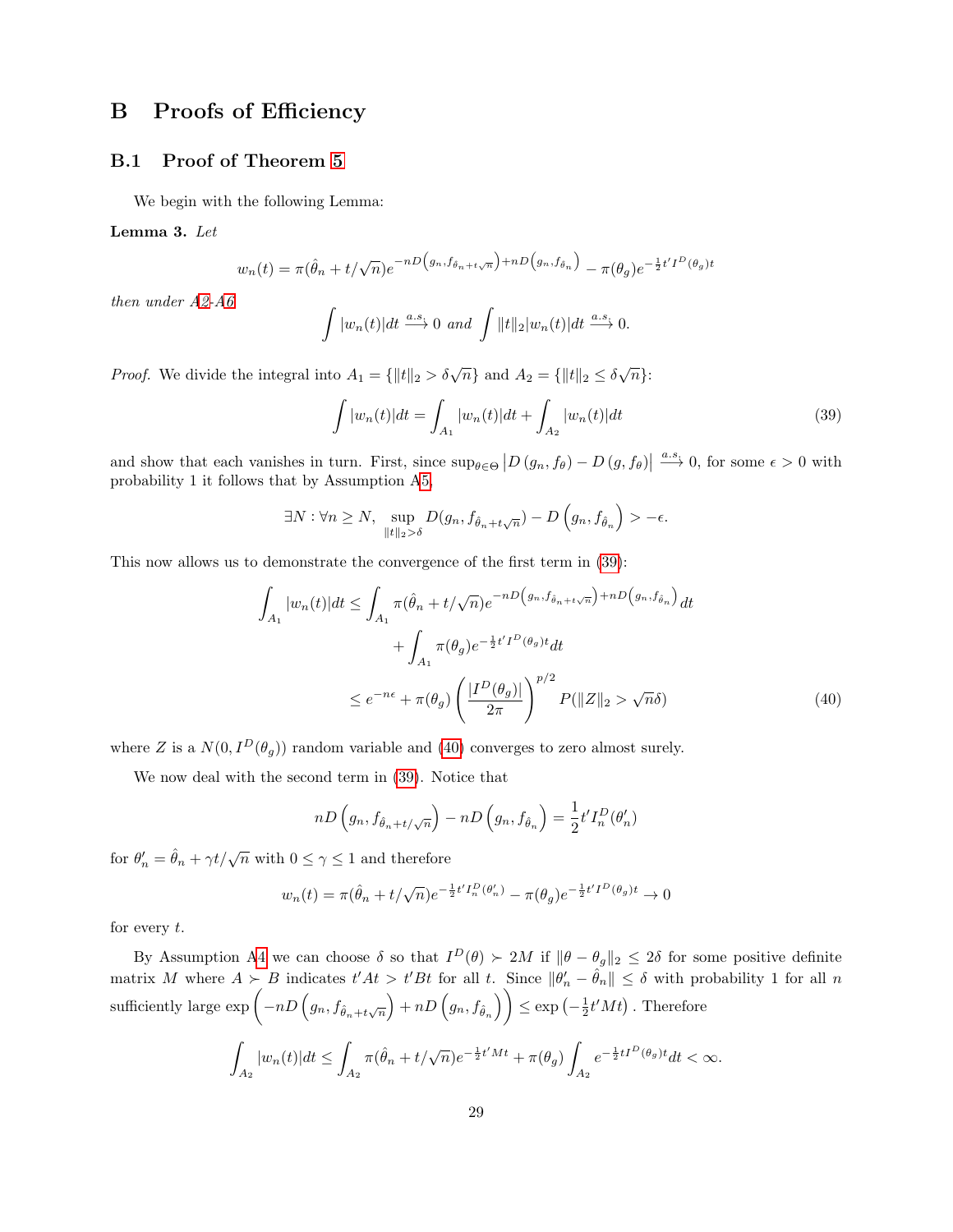and the result follows from the pointwise convergence of  $w(t)$  and the dominated convergence theorem.

We can prove  $\int ||t||_2|w_n(t)|dt \stackrel{a.s.}{\longrightarrow} 0$  in an analogous manner by observing that on  $A_1$ 

$$
\int_{A_1} ||t||_2 |w_n(t)| dt \leq \int_{A_1} ||t||_2 \pi (\hat{\theta}_n + t/\sqrt{n}) e^{-nD(g_n, f_{\hat{\theta}_n + t\sqrt{n}}) + nD(g_n, f_{\hat{\theta}_n})} dt \n+ \int_{A_1} \pi(\theta_g) ||t||_2 e^{-\frac{1}{2}t'I^D(\theta_g)t} dt
$$

and on  $A_2$ ,  $||t||_2|w_n(t)| \xrightarrow{a.s.} 0$  and

$$
\int_{A_2} ||t||_2 |w_n(t)| dt \leq \int_{A_2} ||t||_2 \pi (\hat{\theta}_n + t/\sqrt{n}) e^{-\frac{1}{2}t'Mt} + \pi(\theta_g) \int_{A_2} ||t||_2 e^{-\frac{1}{2}tI^D(\theta_g)t} dt < \infty.
$$

Using this lemma, we prove Theorem [5.](#page-11-3)

*Proof.* First, from Assumption [A6,](#page-11-0)  $\sqrt{n} \left( \hat{\theta}_n - \theta_g \right) \stackrel{d}{\rightarrow} N(0, I^D(\theta_g))$ , using that  $\int |g_n(t) - f_{\theta_g}(t)| dt \stackrel{a.s.}{\longrightarrow} 0$ , and Assumption [A3,](#page-10-3) it follows that sup θ∈Θ  $\left|D\left(g_n, f_\theta\right) - D\left(g, f_\theta\right)\right| \stackrel{a.s.}{\longrightarrow} 0$ 

and since  $\hat{\theta}_n \stackrel{a.s.}{\longrightarrow} \theta_g$  and Assumption [A4](#page-10-4)

$$
D\left(g_n, f_{\hat{\theta}_n}\right) \xrightarrow{a.s.} D\left(g, f_{\theta_g}\right), \ \nabla_{\theta} D\left(g_n, f_{\hat{\theta}_n}\right) \xrightarrow{a.s.} \nabla_{\theta} D\left(g, f_{\theta_g}\right), \ \nabla_{\theta}^2 D\left(g_n, f_{\hat{\theta}_n}\right) \xrightarrow{a.s.} \nabla_{\theta}^2 D\left(g, f_{\theta_g}\right).
$$

Now, we write that  $\pi_n^{*D}(t) = \kappa_n^{-1}\pi(\hat{\theta}_n + t/\sqrt{n}) \exp \left[-nD\left(g_n, f_{\hat{\theta}_n + t\sqrt{n}}\right) + nD(g_n, f_{\hat{\theta}})\right]$  where  $\kappa_n$  is chosen so that  $\int \pi_n^{*D}(t)dt = 1$ . Let

$$
w_n(t) = \pi(\hat{\theta}_n + t/\sqrt{n})e^{-nD\left(g_n, f_{\hat{\theta}_n + t\sqrt{n}}\right) + nD\left(g_n, f_{\hat{\theta}_n}\right)} - \pi(\theta_g)e^{-\frac{1}{2}t'I^D\left(\theta_g\right)t}.
$$

From Lemma [3,](#page-28-3) it follows that  $\int |w_n(t)|dt \stackrel{a.s.}{\longrightarrow} 0$  from which

$$
\kappa_n = \int \pi(\hat{\theta}_n + t/\sqrt{n}) e^{-nD\left(g_n, f_{\hat{\theta}_n + t\sqrt{n}}\right) + nD\left(g_n, f_{\hat{\theta}_n}\right)} dt \xrightarrow{a.s.} \pi(\theta_g) \int e^{-\frac{1}{2}t'I^D(\theta_g)t} dt
$$

$$
= \pi(\theta_g) \left(\frac{2\pi}{|I^D(\theta_g)|}\right)^{p/2}
$$

and

$$
\lim_{n \to \infty} \int \left| \pi_n^{*D}(t) - \left( \frac{I^D(\theta_g)}{2\pi} \right)^{p/2} e^{-\frac{1}{2}t'I^D(\theta_g)t} \right| dt
$$
\n
$$
\leq \kappa_n^{-1} \int |w_n(t)| dt + \left( \frac{2\pi}{|I^D(\theta_g)|} \right)^{p/2} \left| \kappa_n^{-1} \pi(\theta_g) - \left( \frac{|I^D(\theta_g)|}{2\pi} \right)^{p/2} \right|
$$
\n
$$
\xrightarrow{a.s.} 0.
$$

That the result holds for  $I^D(\theta_g)$  replaced with  $\hat{I}_n^D(\hat{\theta}_n)$  follows from the almost sure convergence of the latter to the former.  $\Box$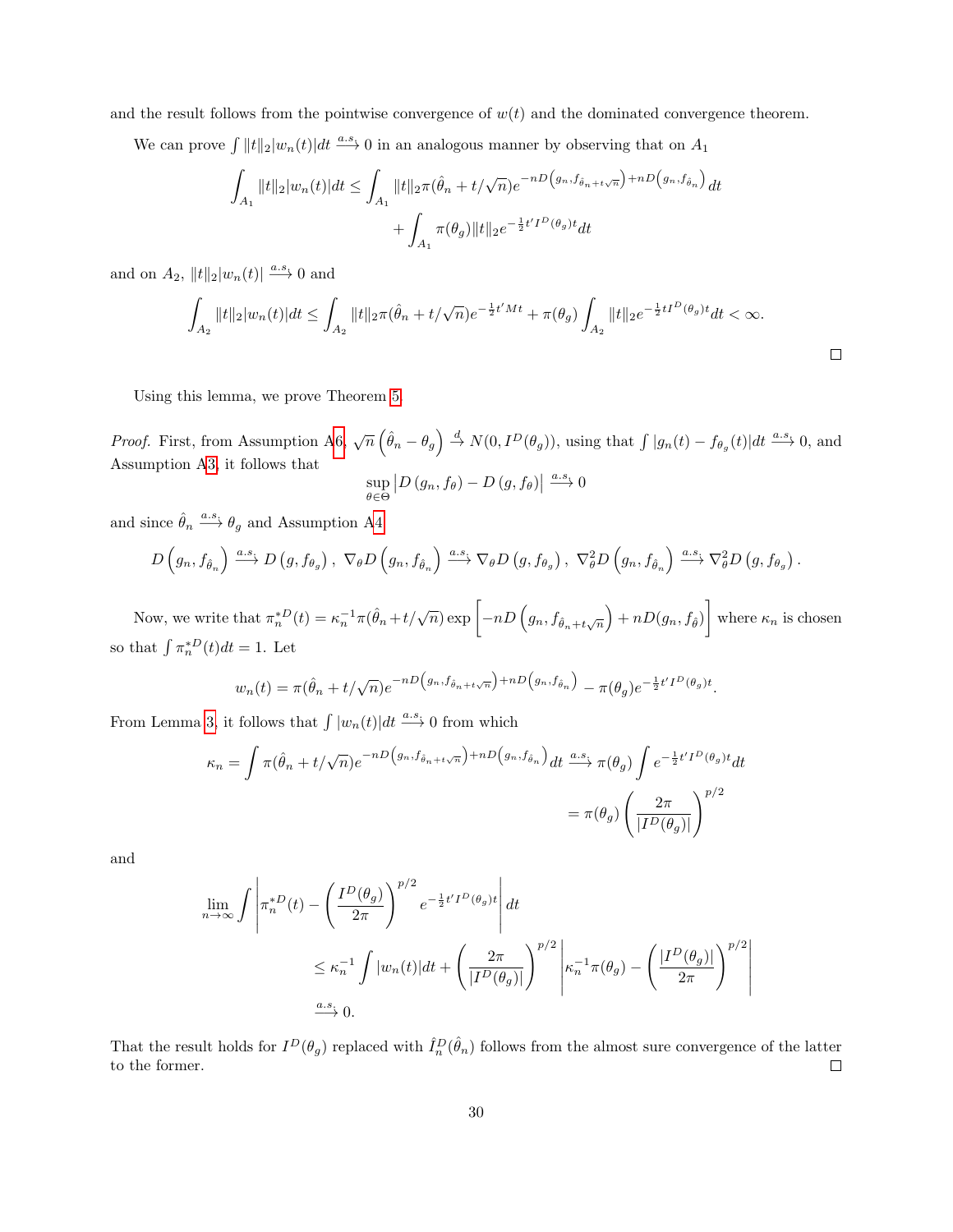### B.2 Proof of Theorem [6](#page-11-4)

*Proof.* Let  $t = (t_1, \ldots, t_p)$ , from Theorem [5](#page-11-3)

$$
\int t_i \pi^{*D}(t|x_1,\ldots,x_n) \xrightarrow{a.s.} \left(\frac{2\pi}{|I^D(\theta_g)|}\right)^{p/2} \int t_i e^{-\frac{1}{2}t'I^D(\theta_g)t} dt = 0.
$$

Since  $\theta_n^* = E(\hat{\theta}_n + t/\sqrt{n}|X_1,\ldots,X_n)$  we have

$$
\sqrt{n}\left(\theta_n^* - \hat{\theta}_n\right) \xrightarrow{a.s.} \left(\frac{2\pi}{|I^D(\theta_g)|}\right)^{p/2} \int t e^{-\frac{1}{2}t'I^D(\theta_g)t} dt = 0.
$$

Since  $\sqrt{n} \left( \hat{\theta}_n - \theta_g \right) \stackrel{d}{\rightarrow} N \left( 0, I^D(\theta_g) \right)$ , it follows that  $\sqrt{n} \left( \theta_n^* - \theta_g \right) \stackrel{d}{\rightarrow} N \left( 0, I^D(\theta_g) \right)$ ; hence  $\theta_n^*$  is asymptotically normal, efficient as well as robust.  $\Box$ 

### B.3 Efficiency Conditions for Minimum Disparity Estimators

Here we provide conditions that ensure the consistency and asymptotic normailty of the minimumdisparity estimator  $\hat{\theta}_n$ . There is a slight variation through the literature in conditions required for efficiency (see [Beran \(1977\)](#page-21-4), [Basu et al. \(1997\)](#page-21-6), [Park and Basu \(2004\)](#page-22-3) and [Cheng and Vidyashankar \(2006\)](#page-21-5)). The conditions given below are adapted from [Cheng and Vidyashankar \(2006\)](#page-21-5) for the specific case of Hellinger distance. A small modification of these conditions will also provide the consistency and asymptotic normality for more general disparities under appropriate conditions on  $G(\cdot)$ . These are in addition to conditions [A2-](#page-10-1)[A5.](#page-11-2)

We first require conditions on the data and the proposed parametric family:

- (D1)  $X_1, \ldots, X_n$  are i.i.d. with distribution given by the density function  $g(\cdot)$ .
- (D2) The parameter space Θ is locally compact.
- (D3)  $f_{\theta}(\cdot)$  is twice continuously differentiable with respect to  $\theta$ .
- $(D4)$  $\nabla_{\theta}\left(\sqrt{f_{\theta}(\cdot)}\right)\Bigg\|_2$ is continuous and bounded.
- (D5)  $f_{\theta}^{-1}(x) \left[ \nabla_{\theta} f_{\theta}(x) \right]$  is continuous and bounded in  $L_2$  at  $\theta = \theta_g$ .

(D6) 
$$
f_{\theta}^{-1/2}(x) [\nabla_{\theta}^2 f_{\theta}(x)] - f_{\theta}^{-3/2}(x) [\nabla_{\theta} f_{\theta}(x)] [\nabla_{\theta} f_{\theta}(x)]^T
$$
 is continuous and bounded in  $L_2$  at  $\theta = \theta_g$ .  
\n(D7)  $f_{\theta}^{-1/2}(x) [\nabla_{\theta} f_{\theta}(x)] [\nabla_{\theta} f_{\theta}(x)]^T$  is continuous and bounded in  $L_2$  at  $\theta = \theta_g$ .

We also require conditions on the kernel function  $K$  in the kernel density estimate and its relationship to the parametric density family:

- (K1)  $K(\cdot)$  is symmetric about 0 and  $\int K(t)dt = 1$ .
- (K2) The bandwidth is chosen so that  $c_n \to 0$ ,  $nc_n^2 \to 0$ ,  $nc_n \to \infty$ .
- (K3) There is a sequence  $a_n$ ,  $n \geq 0$  diverging to infinity such that
	- (a) For X a random variable with density  $f_{\theta_g}(\cdot)$

$$
\lim_{n \to \infty} n P\left(|X| > a_n\right) = 0,
$$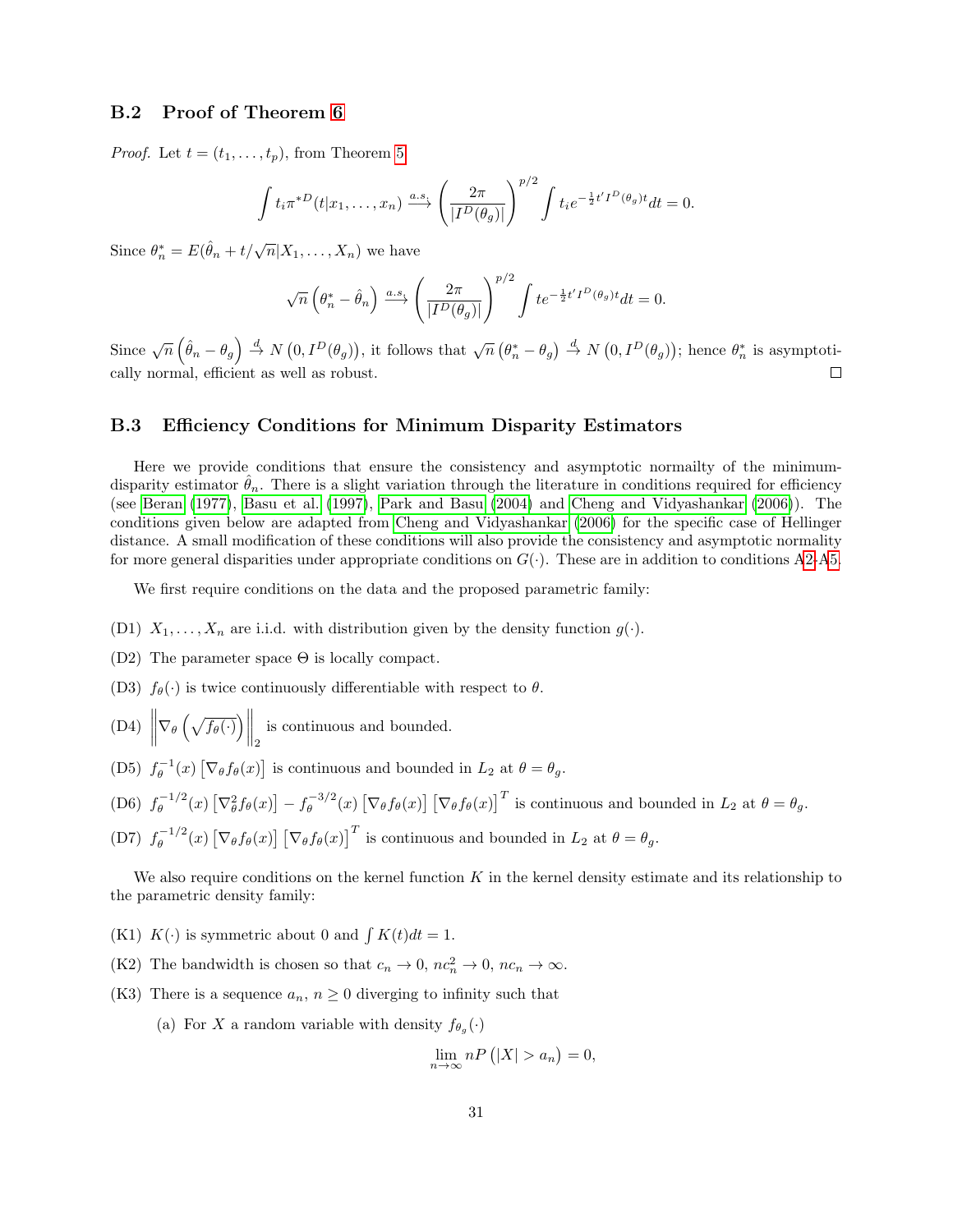(b)

$$
\sup_{n\geq 1}\sup_{|x|
$$

(c) The parametric score functions have regular central behavior relative to the bandwidth:

$$
\lim_{n \to \infty} \frac{1}{n^{1/2}c_n} \int_{-a_n}^{a_n} \frac{\nabla_{\theta} f_{\theta_g}(x)}{f_{\theta_g}(x)} dx = 0
$$

and

$$
\lim_{n \to \infty} \frac{1}{n^{1/2}c_n^4} \int_{-a_n}^{a_n} \frac{\nabla_{\theta} f_{\theta_g}(x)}{f_{\theta_g}(x)} dx = 0,
$$

(d) The score functions are smooth with respect to  $K$  in an  $L_2$  sense:

$$
\lim_{n \to \infty} \sup_{t \in R} \int_{\mathbb{R}} K(t) \left[ \frac{\nabla_{\theta} f_{\theta_g}(x + c_n t)}{f_{\theta_g}(x + c_n t)} - \frac{\nabla_{\theta} f_{\theta_g}(x)}{f_{\theta_g}(x)} \right]^2 f_{\theta_g}(x) dx = 0.
$$

This statement of assumptions in particular remove the condition that  $K(t)$  has compact support, which was assumed in [Beran \(1977\)](#page-21-4); [Basu et al. \(1997\)](#page-21-6); [Park and Basu \(2004\)](#page-22-3). These assumptions significantly expand the class of kernels available for use and hence expands the applicability of Theorem [5](#page-11-3) (see [Hooker](#page-22-14) [and Vidyashankar \(2010b\)](#page-22-14) for formal details). In practice, it is numerically more stable to use a Gaussian kernel or some other distribution with support on the whole real line and we have used Gaussian kernels throughout our numerical experiments. We also follow [Cheng and Vidyashankar \(2006\)](#page-21-5) in removing the assumption of compactness of Θ, replacing it with local compactness plus the identifiability condition [A5.](#page-11-2)

### <span id="page-31-0"></span>C Reducing the Kernel Density Dimension

The conditional disparity formulation outlined above requires the estimation of the density of a response conditioned on a potentially high-dimensional set of covariates; this can result in asymptotic bias and poor performance in small samples. In this section, we explore two methods for reducing the dimension of the conditioning spaces. The first is referred to as the "marginal formulation" and requires only a univariate, unconditional, density estimate. This is a Bayesian extension of the approach suggested in [Hooker and](#page-22-14) [Vidyashankar \(2010b\)](#page-22-14). It is more stable and computationally efficient than schemes based on nonparametric estimates of conditional densities. However, in a linear-Gaussian model with Gaussian covariates, it requires an external specification of variance parameters for identifiability. For this reason, we propose a two-step Bayesian estimate. The asymptotic analysis for i.i.d. data can be extended to this approach by using the technical ideas in [Hooker and Vidyashankar \(2010b\)](#page-22-14).

The second method produces a conditional formulation that relies on the structure of a homoscedastic location-scale family  $P(Y_i|X_i, \theta, \sigma) = f_{\sigma}(y - \eta(X_i, \theta))$  and we refer to it as the "conditional-homoscedastic" approach. This method provides a full conditional estimate by replacing a non-parametric conditional density estimate with a two-step procedure as proposed in [Hansen \(2004\)](#page-22-16). The method involves first estimating the mean function non-parametrically and then estimating a density from the resulting residuals.

#### C.1 Marginal Formulation

[Hooker and Vidyashankar \(2010b\)](#page-22-14) proposed basing inference on a marginal estimation of residual density in a nonlinear regression problem. A model of the form

$$
Y_i = \eta(X_i, \theta) + \epsilon_i
$$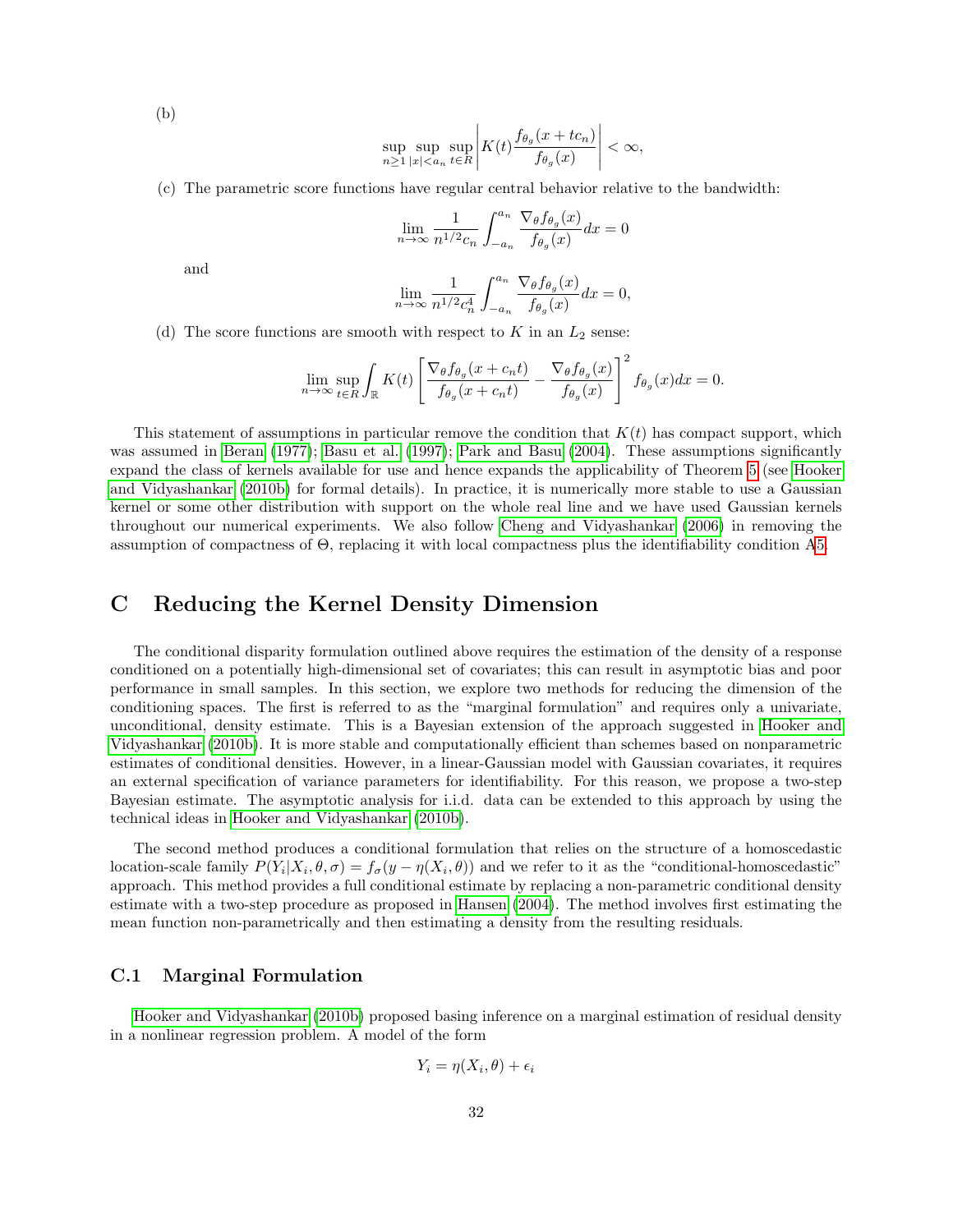is assumed for independent  $\epsilon_i$  from a scale family with mean zero and variance  $\sigma^2$ .  $\theta$  is an unknown parameter vector of interest. A disparity method was proposed based on a density estimate of the residuals

$$
e_i(\theta) = Y_i - \eta(X_i, \theta)
$$

yielding the kernel estimate

<span id="page-32-0"></span>
$$
g_n^{(m)}(e, \theta, \sigma) = \frac{1}{nc_n} \sum K\left(\frac{e - e_i(\theta)/\sigma}{c_n}\right)
$$
(41)

and  $\theta$  was estimated by minimizing  $D(\phi_{0,1}(\cdot), g_n^{(m)}(\cdot, \theta, \sigma))$  where  $\phi_{0,1}$  is is the postulated density. As described above, in a Bayesian context we replace the log likelihood by

 $-nD(\phi_{0,1}(\cdot), g_n^{(m)}(\cdot,\theta,\sigma))$ . Here we note that although the estimated of  $g_n^{(m)}(\cdot,\theta,\sigma)$  need not have zero mean, it is compared to the centered density  $\phi_{0,1}(\cdot)$  which penalizes parameters for which the residuals are not centered.

This formulation has the advantage of only requiring the estimate of a univariate, unconditional density  $g_n^{(m)}(\cdot,\theta,\sigma)$ . This reduces the computational cost considerably as well as providing a density estimate that is more stable in small samples.

[Hooker and Vidyashankar \(2010b\)](#page-22-14) proposed a two-step procedure to avoid identifiability problems in a frequentist context. This involves replacing  $\sigma$  by a robust external estimate  $\tilde{\sigma}$ . It was observed that estimates of  $\theta$  were insensitive to the choice of  $\tilde{\sigma}$ . After an estimate  $\hat{\theta}$  was obtained by minimizing  $D(\phi_{0,1}(\cdot), g_n^{(m)}(\cdot, \theta, \tilde{\sigma}))$ , an efficient estimate of  $\sigma$  was obtained by re-estimating  $\sigma$  based on a disparity for the residuals  $e_i(\hat{\theta})$ . A similar process can be undertaken here.

In a Bayesian context a plug-in estimate for  $\sigma^2$  also allows the use of the marginal formulation: an MCMC scheme is undertaken with the plug-in value of  $\sigma^2$  held fixed. A pseudo-posterior distribution for  $\sigma$  can then be obtained by plugging in an estimate for  $\theta$  to a Disparity-Posterior for  $\sigma$ . More explicitly, the following scheme can be undertaken:

- 1. Perform an MCMC sampling scheme for  $\theta$  using a plug-in estimate for  $\sigma^2$ .
- 2. Approximate the posterior distribution for  $\sigma^2$  with an MCMC scheme to sample from the D-posterior  $P_D(\sigma^2|y) = e^{-nD(g_n(\cdot,\hat{\theta},\sigma),\phi_{0,1}(\cdot))}\pi(\sigma^2)$  where  $\hat{\theta}$  is the EDAP estimate calculated above.

This scheme is not fully Bayesian in the sense that fixed estimators of  $\sigma$  and  $\theta$  are used in each step above. However, we conjecture that, as in [Hooker and Vidyashankar \(2010b\)](#page-22-14), the two-step procedure will result in statistically efficient estimates and asymptotically correct credible regions. We note that while we have discussed this formulation with respect to regression problems, it can also be employed with the plug-in procedure for random-effects models and we use this in Section [8.2,](#page-17-1) below.

The formulation presented here resembles the methods proposed in [Pak and Basu \(1998\)](#page-22-19) based on a sum of disparities between weighted density estimates of the residuals and their expectations assuming the parametric model. For particular combinations of kernels and densities, these estimates are efficient, and the sum of disparities, appropriately scaled, should also be substitutable for the likelihood in order to achieve an alternative D-posterior.

### C.2 Nonparametric Conditional Densities for Regression Models in Location-Scale Families

Under a homoscedastic location-scale model (where the errors are assumed to be i.i.d.)  $p(Y_i|X_i, \theta, \sigma) =$  $f_{\sigma}(Y_i-\eta(X_i,\theta))$  where  $f_{\sigma}$  is a distribution with zero mean, an alternative density estimate may be used. We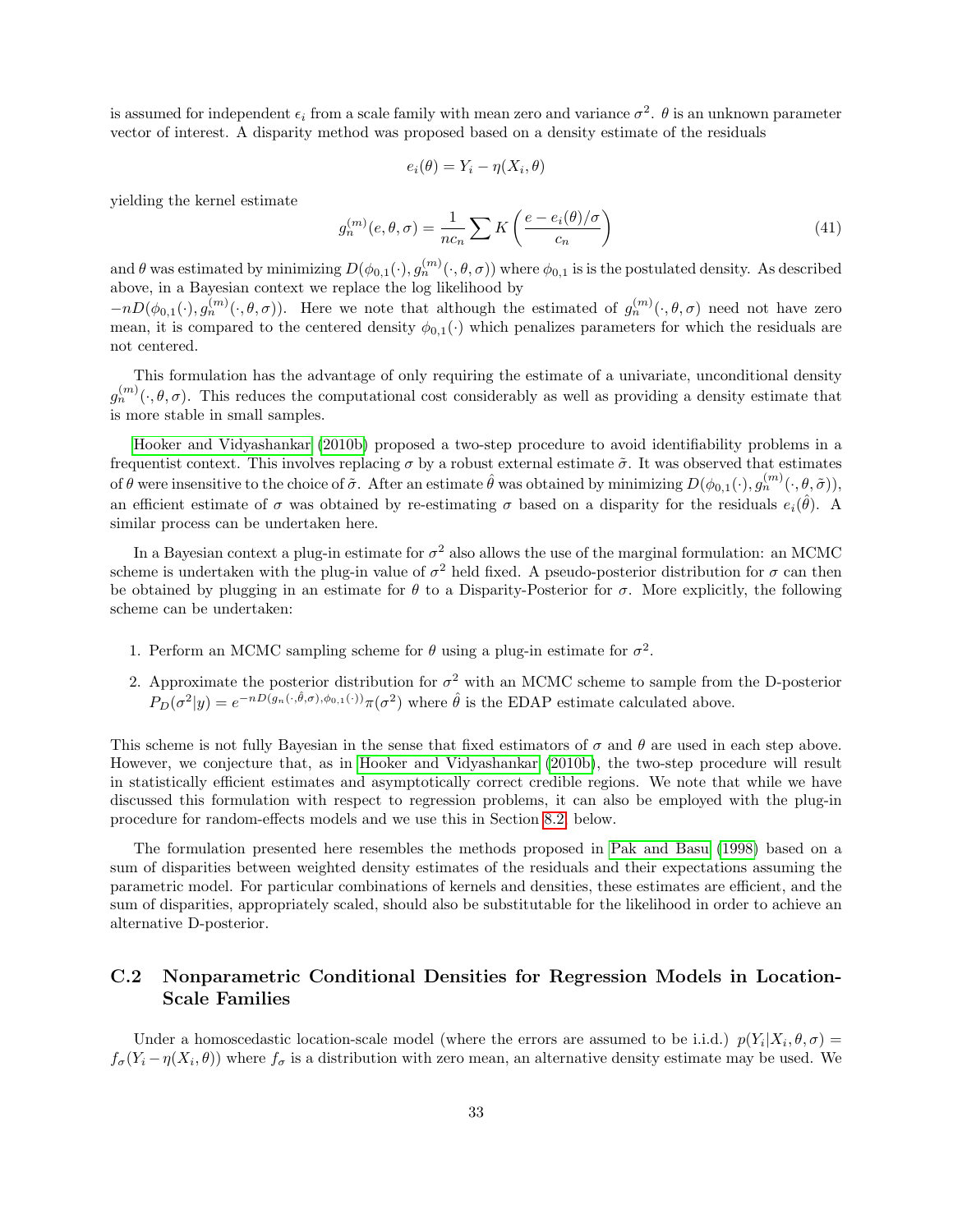first define a non-parametric estimate of the mean function

$$
m_n(x) = \frac{\sum Y_i K\left(\frac{x - X_i}{c_{n2}}\right)}{\sum K\left(\frac{x - X_i}{c_{n2}}\right)}
$$

and then a non-parametric estimate of the residual density

$$
g_n^{(c2)}(e) = \frac{1}{nc_{n1}} \sum K\left(\frac{e - y_i + m_n(X_i)}{c_{n2}}\right).
$$

We then consider the disparity between the proposed  $f_{\theta,\sigma}$  and  $g_n$ :

$$
D^{(c2)}(g_n, \theta, \sigma) = \sum D(g_n^{(c2)}(\cdot + m(X_i)), f_\sigma(\cdot + \eta(X_i, \theta))).
$$

As before,  $-D^{(c2)}(g_n, f)$  can be substituted for the log likelihood in an MCMC scheme.

[Hansen \(2004\)](#page-22-16) remarks that in the case of a homoscedastic conditional density,  $g_n^{(c2)}$  has smaller bias than  $g_n^{(c)}$ . This formulation does not avoid the need to estimate the high-dimensional function  $m_n(x)$ . However, the shift in mean does allow the method to escape the identification problems of the marginal formulation while retaining some of its stabilization.

Online Appendix [E.2](#page-38-0) gives details of a simulation study of both conditional formulations and the marginal formulation above for a regression problem with a three-dimensional covariate. All disparity-based methods perform similarly to using the posterior with the exception of the conditional form in Section [6](#page-12-0) when Hellinger distance is used which demonstrates a substantial increase in variance. We speculate that this is due to the sparsity of the data in high dimensions creating inliers; negative exponential disparity is less sensitive to this problem [\(Basu et al., 1997\)](#page-21-6).

## <span id="page-33-0"></span>D Computational Considerations and Implementation

Our experience is that the computational cost of employing Disparity-based methods as proposed above is comparable to employing an MCMC scheme for the equivalent likelihood and generally requires an increase in computation time by a factor of between 2 and 10. Further, the comparative advantage of employing estimates [\(5\)](#page-2-2) versus [\(6\)](#page-3-1) depends on the context that is used.

Formally, we assume  $N$  Monte Carlo samples is  $(5)$  and  $M$  Gauss-Hermite quadrature points in  $(6)$  where typically  $M < N$ . In this case, the cost of evaluating  $g_n(z_i)$  in [\(5\)](#page-2-2) is  $O(nN)$ , but this may be pre-computed before employing MCMC, and the cost of evaluating [\(5\)](#page-2-2) for a new value of  $\theta$  is  $O(N)$ . In comparison, the use of [\(6\)](#page-3-1) requires the evaluation of  $g_n(\xi_i(\theta))$  at each iteration at a  $O(nM)$  each evaluation.

Within the context of conditional disparity metrics, we assume  $N$  Monte Carlo points used for each  $X_i$ in the equivalent verion of  $(5)$  for  $(26)$  and note that in this context N can be reduced due to the additional averaging over the  $X_i$ . The cost of evaluating  $g_n^{(c)}(z_j|X_i)$  from [\(25\)](#page-14-2) for all  $z_j$  and  $X_i$  is  $O(n^2N)$  for [\(5\)](#page-2-2) and  $O(n^2M)$  for [\(6\)](#page-3-1). Here again the computation can be carried out before MCMC is employed for [\(5\)](#page-2-2), requiring  $O(nN)$  operations. In [\(6\)](#page-3-1) the denominator of [\(25\)](#page-14-2) can be pre-computed, reducing the computational cost of each iteration to  $O(nM)$ ; however, in this case we will not necessarily expect  $M < N$ . Similar calculations apply to estimates based on  $g_n^{(c_2)}$ .

For marginal disparities  $g_n^{(m)}$  in [\(41\)](#page-32-0) changes for each  $\theta$ , requiring  $O(nM)$  calculations to evaluate [\(6\)](#page-3-1). Successful use of [\(5\)](#page-2-2) would require the  $z_i$  to vary smoothly with  $\theta$  and would also require the re-evaluation of  $g_n^{(m)}(z_i)$  at a cost of  $O(nN)$  each iteration. Within the context of hierarchical models above,  $g_n$  varies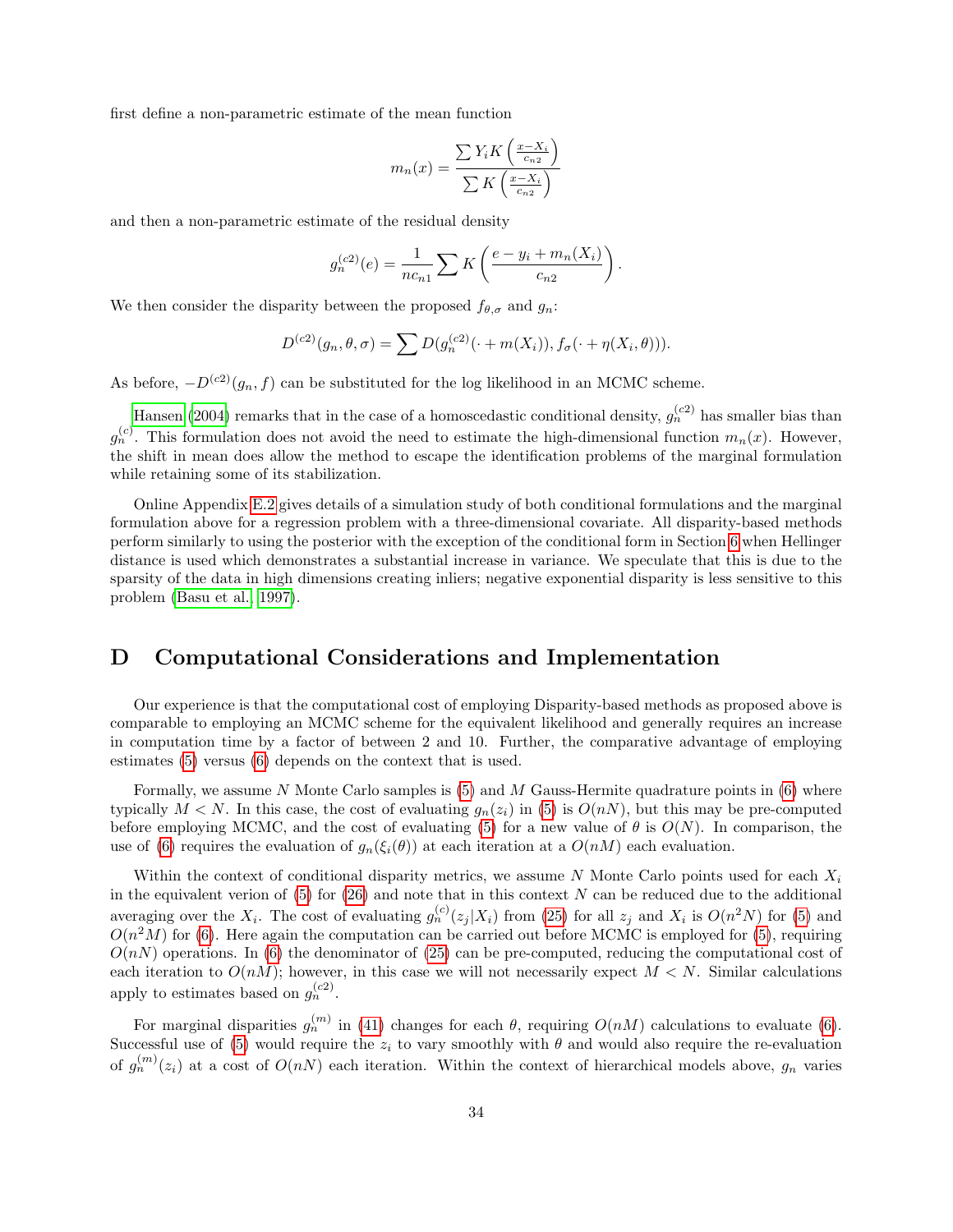with latent variables and this the use of  $(5)$  will generally be more computationally efficient. The cost of evaluating the likelihood is always  $O(n)$ .

While these calculations provide general guidelines to computational costs, the relative efficiency of [\(5\)](#page-2-2) and [\(6\)](#page-3-1) strongly depends on the implementation of the procedure. Our simulations have been carried out in the R programming environment where we have found [\(5\)](#page-2-2) to be computationally cheaper anywhere it can be employed. However, this will be platform-dependent – changing with what routines are given in pre-compiled code, for example – and will also depend strongly on the details of our implementation.

## E Simulation Studies

While we have established attractive asymptotic properties for these estimators their finite sample properties remain an important source of investigation. Since these estimates are based on nonparametric density estimation, we may suspect that they require large sample sizes before their asymptotic properties become apparent. In fact, our studies below demonstrate good performance even for small sample sizes.

### <span id="page-34-0"></span>E.1 Gaussian and exponential-Gamma Distributions – The i.i.d. Case

We undertook a simulation study for the normal mean example in Figure [1](#page-5-0) to examine the efficiency and robustness of Hellinger and Negative-Exponential posterior samples. 1,000 sample data sets of size 20 from a  $N(5, 1)$  population were generated. For each sample data set, a random walk Metropolis algorithm was run for 20,000 steps using a  $N(0, 0.5)$  proposal distribution and a  $N(0, 25)$  prior, placing the true mean one prior standard deviation above the prior mean. The kernel bandwidth was selected by the bandwidth selection in [Sheather and Jones \(1991\)](#page-23-7). H- and N-posteriors were easily calculated by combining the KernSmooth [\(original](#page-22-15) [by Matt Wand. R port by Brian Ripley., 2009\)](#page-22-15) and LearnBayes [\(Albert, 2008\)](#page-21-9) packages in R. Expected a posteriori estimates for the sample mean were obtained along with 95% credible intervals from every second sample in the second half of the MCMC chain. Outlier contamination was investigated by reducing the last one, two or five elements in the data set by 3, 5 or 10. This choice was made so that both outliers and prior influence the EDAP in the same direction. The analytic posterior without the outliers is normal with mean 4.99 (equivalently, bias of -0.01) and standard deviation 0.223. The results of this simulation are summarized in Table [3.](#page-35-0) As can be expected, the standard Bayesian posterior suffers from sensitivity to large negative values whereas the disparity-based methods remain nearly unchanged. Near-outliers at the smaller value of -3 resulted in similar biases across all methods. A comparison of CPU time indicates that the use of disparity methods required a little more than twice the computational effort as compared to using the likelihood within an MCMC method.

In order to provide a comparison with classical robust methods, we conducted a comparison with an estimate based on a Huberized mean. Table [4](#page-36-0) provides the results of these estimates using the Huber loss as a log likelihood within an MCMC scheme and by the minimizer of the Huber loss. In both cases, we tried cut-points between quadratic and linear costs at the normal 0.8 and 0.99 critical values. We also considered replacing the log likelihood within the MCMC scheme with a loss corresponding to Tukey's biweight function with cut point 4.685; this has the appeal of being similar to disparity methods in both having a re-descending influence function and tails of the likelihood that do not go to zero at infinity. We notice here that Huberized methods with cut point at the 0.8 critical value and Tukey's biweight method both showed noticeable increases in standard deviation compared to Hellinger methods and the likelihood when no outliers were added to the data. The negative exponential disparity had a similar increase in variance in this case which we speculate is due to having relatively heavier tails than Hellinger distance and therefore greater influence from the prior (the maximal value of NED is  $e^{-1}$  where as that of 2HD is 4). While Huber both methods exhibited less bias due to outliers than the likelihood, the bias still grew substantially with large outliers. By contrast, both biweight and disparity methods demonstrate redescending influence as outliers are placed at more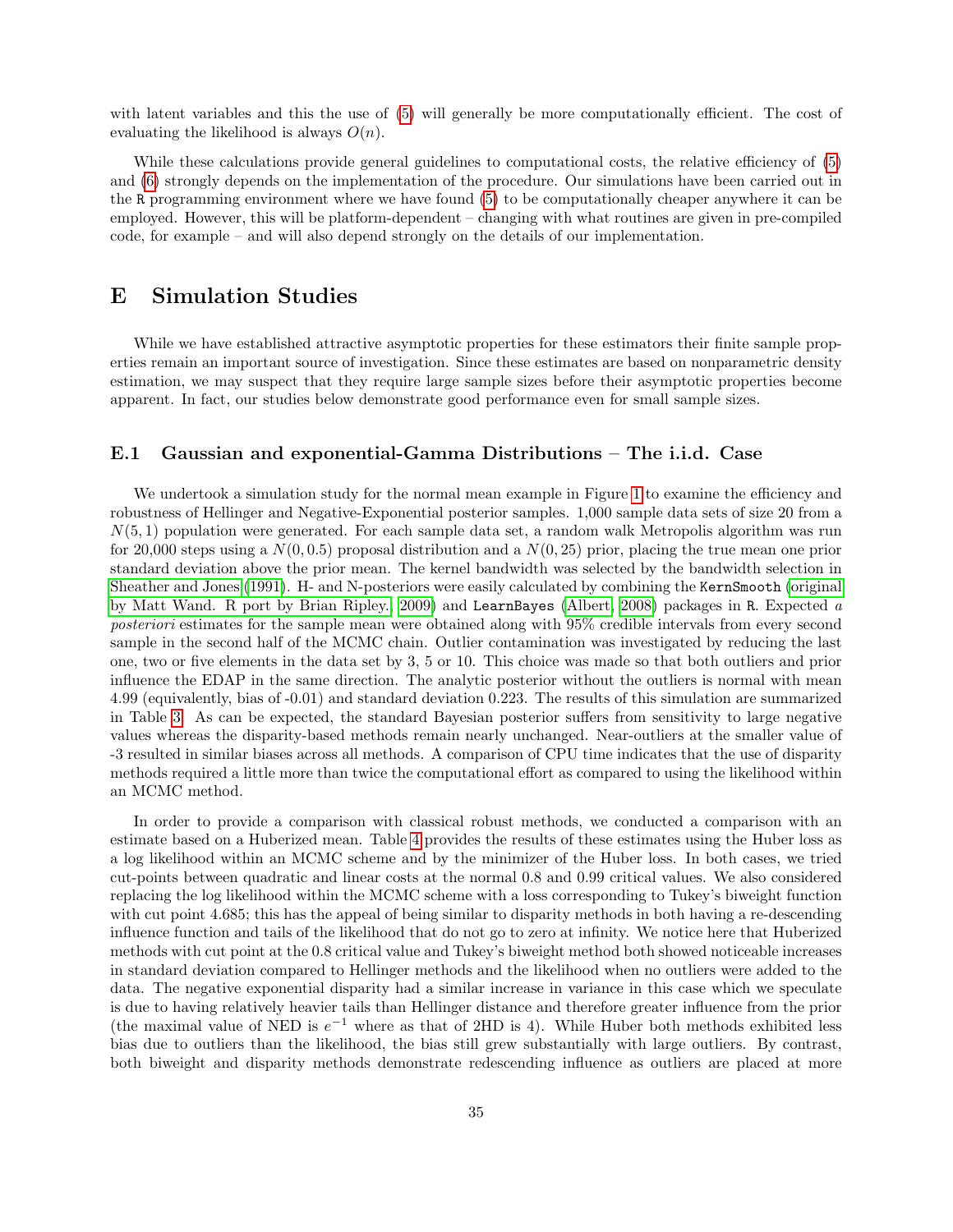|                                           | <b>Bias</b> | SD    | Coverage | Length | CPU Time |
|-------------------------------------------|-------------|-------|----------|--------|----------|
| Posterior                                 | $-0.015$    | 0.222 | 0.956    | 0.873  | 3.393    |
| Hellinger                                 | $-0.015$    | 0.225 | 0.954    | 0.920  | 7.669    |
| Negative Exponential $\vert$ -0.018 0.229 |             |       | 0.973    | 1.022  | 7.731    |

No Outliers

|  | Outliers |
|--|----------|
|  |          |

|            |       |             | 1 Outlier |          |             | 2 Outliers |          | 5 Outliers |           |          |
|------------|-------|-------------|-----------|----------|-------------|------------|----------|------------|-----------|----------|
|            | Loc   | <b>Bias</b> | SD        | Coverage | <b>Bias</b> | SD         | Coverage | Bias       | <b>SD</b> | Coverage |
| Posterior  | $-3$  | $-0.164$    | 0.219     | 0.883    | $-0.300$    | 0.206      | 0.722    | $-0.637$   | 0.182     | 0.100    |
|            | $-5$  | $-0.264$    | 0.219     | 0.778    | $-0.490$    | 0.206      | 0.375    | $-1.053$   | 0.182     | 0.001    |
|            | $-10$ | $-0.513$    | 0.219     | 0.360    | $-0.965$    | 0.207      | 0.004    | $-2.093$   | 0.182     | 0.000    |
| HD         | $-3$  | $-0.109$    | 0.246     | 0.920    | $-0.194$    | 0.275      | 0.859    | $-0.237$   | 0.299     | 0.770    |
|            | $-5$  | $-0.027$    | 0.238     | 0.942    | $-0.040$    | 0.257      | 0.928    | $-0.024$   | 0.305     | 0.865    |
|            | $-10$ | $-0.014$    | 0.234     | 0.948    | $-0.019$    | 0.249      | 0.935    | 0.018      | 0.286     | 0.883    |
| <b>NED</b> | $-3$  | $-0.080$    | 0.256     | 0.959    | $-0.133$    | 0.279      | 0.933    | $-0.166$   | 0.308     | 0.893    |
|            | $-5$  | $-0.020$    | 0.238     | 0.977    | $-0.025$    | 0.243      | 0.968    | $-0.015$   | 0.264     | 0.948    |
|            | $-10$ | $-0.017$    | 0.237     | 0.973    | $-0.020$    | 0.241      | 0.970    | $-0.007$   | 0.260     | 0.952    |

<span id="page-35-0"></span>Table 3: A simulation study for a normal mean using the usual posterior, the Hellinger posterior and the Negative Exponential posterior. Columns in the first table give the bias and variance of the posterior mean, coverage and average CPU time of the central 95% credible interval based on 1,000 simulations. The second table provides results for 1, 2, and 5 outliers (large columns) located at -3, -5, -10 (column Loc) for the posterior, Hellinger distance (HD) and negative exponential disparity (NED).

extreme values, but we observe that the biweight estimates were more strongly affected for larger numbers of contaminated observations. Disparity-based methods had credible intervals between 5% and 15% wider than those based on the likelihood, but these were smaller than those for Huberized and biweight methods when a prior was employed. The computing times for MCMC methods using Huber and biweight likelihoods are somewhat greater than for the use of the true likelihood, although computing the minimizing value is unsurprisingly faster.

The problem of estimating a Gaussian mean is made relatively straightforward by the symmetry of the distribution. We therefore conducted a further study, estimating both shape and scale parameters in an exponential-gamma distribution (ie,  $\exp(X_i)$ ) has a *Gamma* distribution, and the domain of the distribution is the whole real line). In this case, the shape parameter was chosen at 5 and the scale parameter at 0.25 and these were given  $\chi^2$  priors with degrees of freedom 3 and 0.3 respectively. 5,000 data sets were simulated of 20 points each and the D-posteriors were calculated as above both with and without an outlier placed at ln(20). For this chain a random walk Metropolis algorithm was again conducted with the random walk on the log shape and log scale parameters again using the LearnBayes package. Table [5](#page-37-0) reports the tabulated results. We note in particular that the efficiency of the H-posterior has been considerably reduced, as have its coverage properties; additionally two simulation runs were removed due to poor convergence. This is explained as being due to the inlier effect; the skewness of the gamma distribution produces density estimates  $g_n$  that tend to have "holes" and the Hellinger disparity is sensitive to these; an example is give in Figure [4.](#page-37-1) By contrast, the negative exponential disparity is much less sensitive.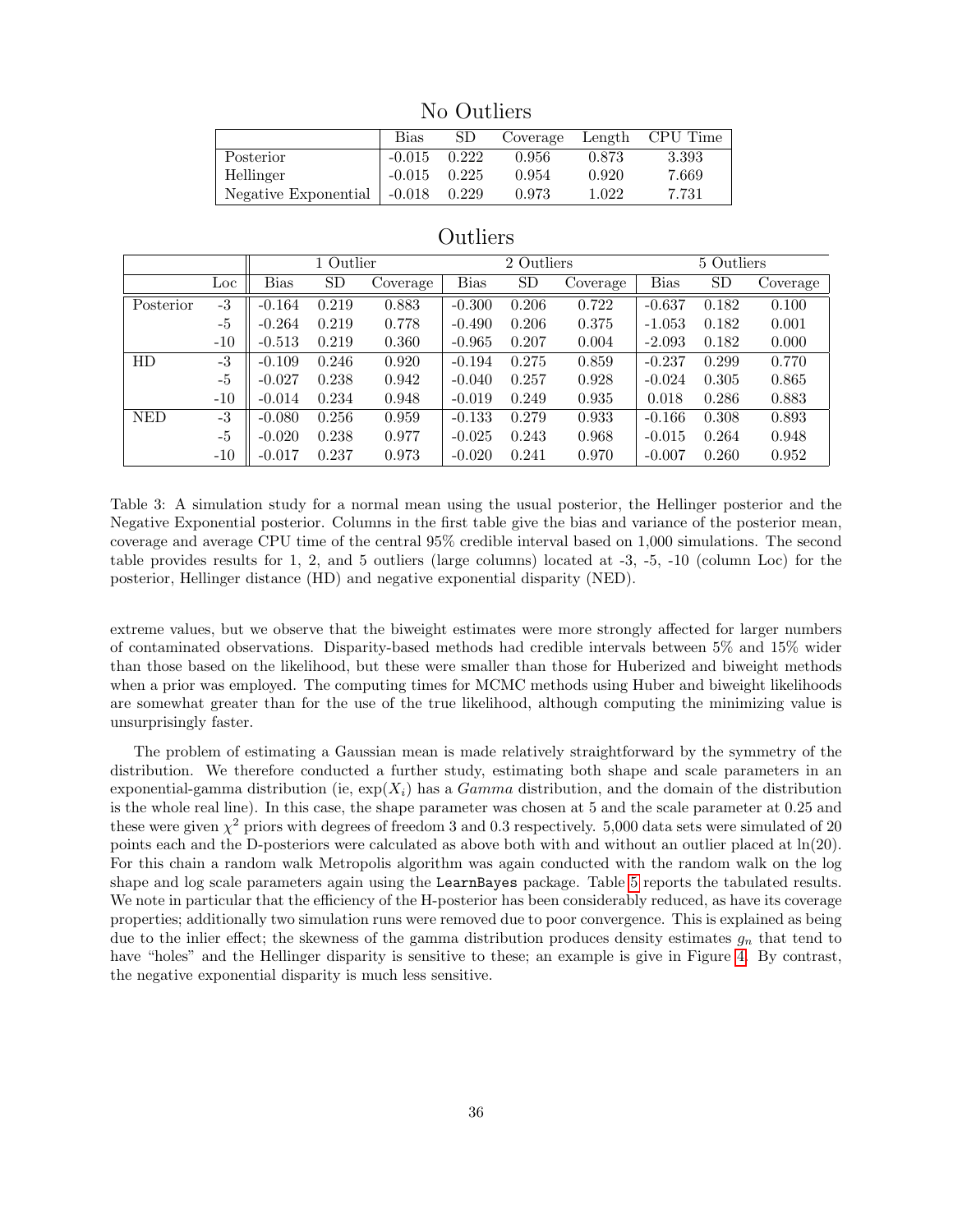|          | Bias     | SD.   | Coverage | Length | CPU Time |
|----------|----------|-------|----------|--------|----------|
| Bayes 80 | $-0.017$ | 0.229 | 0.973    | 0.978  | 5.337    |
| Bayes 99 | $-0.015$ | 0.223 | 0.956    | 0.877  | 4.962    |
| Freq 80  | $-0.004$ | 0.229 | 0.948    | 0.894  | 0.002    |
| Freq 99  | $-0.004$ | 0.223 | 0.960    | 0.894  | 0.001    |
| Biweight | -0.017   | 0.228 | 0.977    | 1.007  | 3.523    |

No Outliers

|              |                |          | 1 Outlier |          |             | 2 Outliers  |          |             | 5 Outliers |          |
|--------------|----------------|----------|-----------|----------|-------------|-------------|----------|-------------|------------|----------|
| Loc          |                | Bias     | SD        | Coverage | <b>Bias</b> | $_{\rm SD}$ | Coverage | <b>Bias</b> | SD         | Coverage |
| <b>Bayes</b> | 3              | $-0.102$ | 0.237     | 0.948    | $-0.188$    | 0.235       | 0.904    | $-0.450$    | 0.241      | 0.584    |
| 80           | $\overline{5}$ | $-0.101$ | 0.237     | 0.950    | $-0.188$    | 0.235       | 0.907    | $-0.451$    | 0.241      | 0.582    |
|              | 10             | $-0.101$ | 0.237     | 0.946    | $-0.188$    | 0.236       | 0.907    | $-0.450$    | 0.241      | 0.574    |
| <b>Bayes</b> | 3              | $-0.149$ | 0.228     | 0.894    | $-0.282$    | 0.221       | 0.757    | $-0.635$    | 0.192      | 0.153    |
| 99           | 5              | $-0.151$ | 0.231     | 0.893    | $-0.290$    | 0.228       | 0.754    | $-0.704$    | 0.231      | 0.147    |
|              | 10             | $-0.151$ | 0.231     | 0.887    | $-0.290$    | 0.228       | 0.760    | $-0.704$    | 0.231      | 0.148    |
| Freq         | 3              | $-0.087$ | 0.238     | 0.922    | $-0.172$    | 0.236       | 0.872    | $-0.429$    | 0.242      | 0.454    |
| 80           | $\overline{5}$ | $-0.087$ | 0.238     | 0.922    | $-0.172$    | 0.236       | 0.872    | $-0.429$    | 0.242      | 0.454    |
|              | 10             | $-0.087$ | 0.238     | 0.922    | $-0.172$    | 0.236       | 0.872    | $-0.429$    | 0.242      | 0.454    |
| Freq         | 3              | $-0.140$ | 0.230     | 0.898    | $-0.275$    | 0.223       | 0.753    | $-0.633$    | 0.188      | 0.115    |
| 99           | $\overline{5}$ | $-0.140$ | 0.231     | 0.897    | $-0.279$    | 0.229       | 0.751    | $-0.693$    | 0.231      | 0.115    |
|              | 10             | $-0.140$ | 0.231     | 0.897    | $-0.279$    | 0.229       | 0.751    | $-0.693$    | 0.231      | 0.115    |
| Biweight     | 3              | $-0.091$ | 0.246     | 0.954    | $-0.175$    | 0.252       | 0.915    | $-0.443$    | 0.275      | 0.645    |
|              | 5              | $-0.018$ | 0.237     | 0.974    | $-0.019$    | 0.236       | 0.972    | $-0.022$    | 0.243      | 0.967    |
|              | 10             | $-0.017$ | 0.236     | 0.977    | $-0.018$    | 0.234       | 0.971    | $-0.018$    | 0.236      | 0.969    |

## **Outliers**

<span id="page-36-0"></span>Table 4: Simulation results corresponding to Table [3](#page-35-0) using Huberized and Tukey Biweight estimates Bayes 80 and Bayes 99 correspond to replacing the log posterior with a Huber loss function using cut points at the 0.8 and 0.99 critical values for a normal distribution. Freq 80 and Freq 99 correspond to obtaining estimators by minimizing the corresponding Huber loss functions. In this case, coverage corresponds to confidence intervals calculated as the estimator plus or minus two estimated standard errors. Biweight correspond to replacing the log posterior with Tukey's biweight loss with cutpoint 4.685.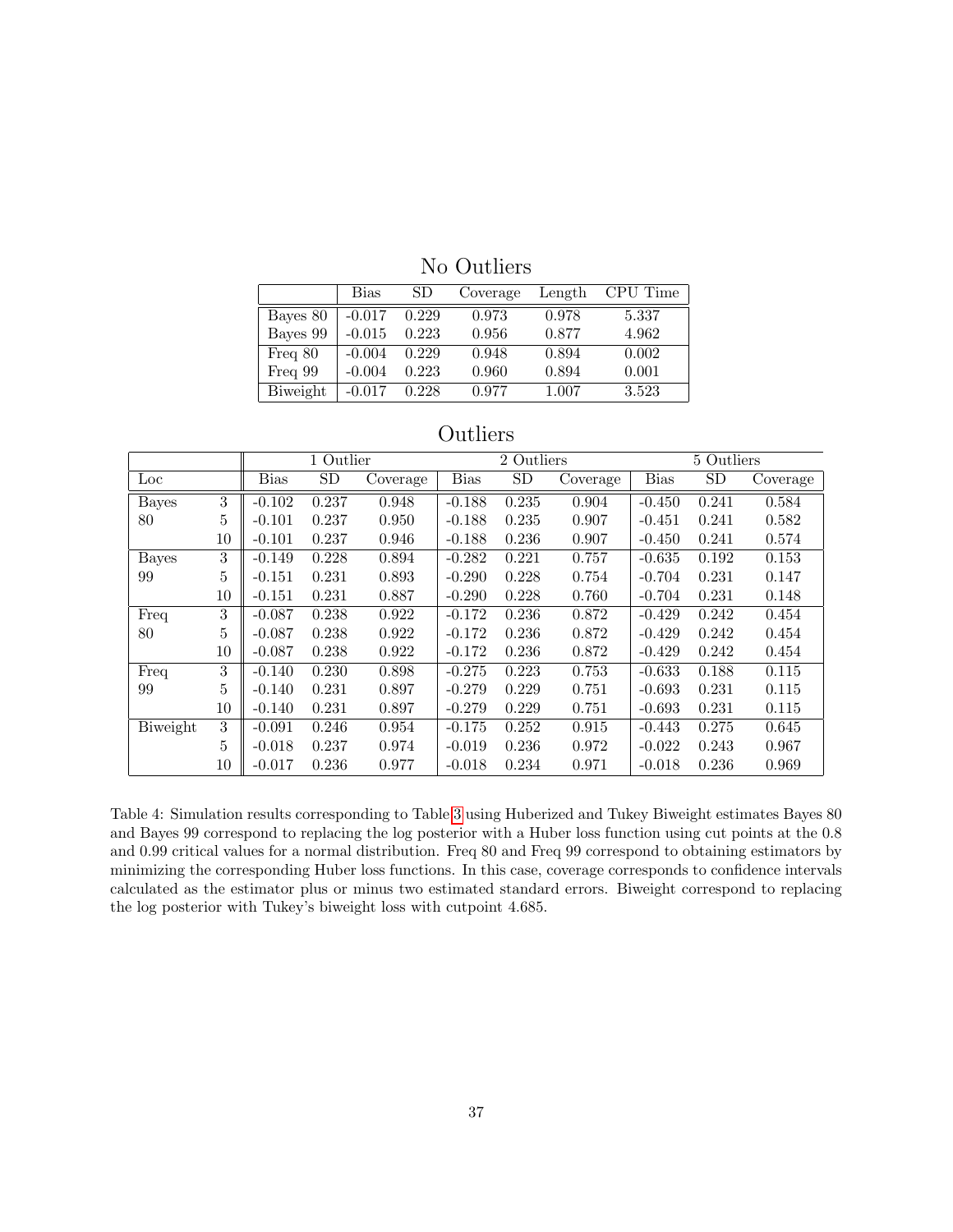|                      |             | No Outliers   |          |             |          |          |
|----------------------|-------------|---------------|----------|-------------|----------|----------|
|                      |             |               |          |             |          |          |
|                      |             | Shape         |          |             | Scale    |          |
|                      | <b>Bias</b> | Variance      | Coverage | <b>Bias</b> | Variance | Coverage |
| Posterior            | $-0.088$    | 0.571         | 0.9516   | 0.004       | 0.0005   | 0.9562   |
| Hellinger            | $-0.081$    | 1.005         | 0.850    | 0.010       | 0.0011   | 0.839    |
| Negative Exponential | $-0.182$    | 0.739         | 0.9436   | 0.008       | 0.0007   | 0.9556   |
|                      |             | Outlier at 20 |          |             |          |          |
|                      |             | Shape         |          |             | Scale    |          |
|                      | <b>Bias</b> | Variance      | Coverage | Bias        | Variance | Coverage |
| Posterior            | $-3.068$    | 0.001         | $\Omega$ | 0.988       | 0.00006  | $\Omega$ |
| Hellinger            | $-0.013$    | 1.046         | 0.8508   | 0.010       | 0.0011   | 0.8440   |
| Negative Exponential | $-0.210$    | 0.725         | 0.9496   | 0.010       | 0.0008   | 0.9586   |

<span id="page-37-0"></span>Table 5: A simulation study for an exponential-gamma using the usual posterior, the Hellinger posterior and the Negative Exponential posterior. Columns give the bias and variance of the posterior mean and the coverage of the central 95% credible interval based on 5000 simulations. Note that the same data sets are used in for both tables, an outlier being added to the data sets when calculating the quantities in the bottom table. The shape parameter is given in the first column and the scale parameter in the second in each entry.



<span id="page-37-1"></span>Figure 4: Comparisons of  $g_n(x)$  (dashed) and the true exponential- $\Gamma(5, 0.25)$  density generating the data (solid). Hellinger distance estimators are sensitive to valleys in the density that are due to a density estimate naively applied to skewed data. Negative exponential disparity are robust towards these effects as well.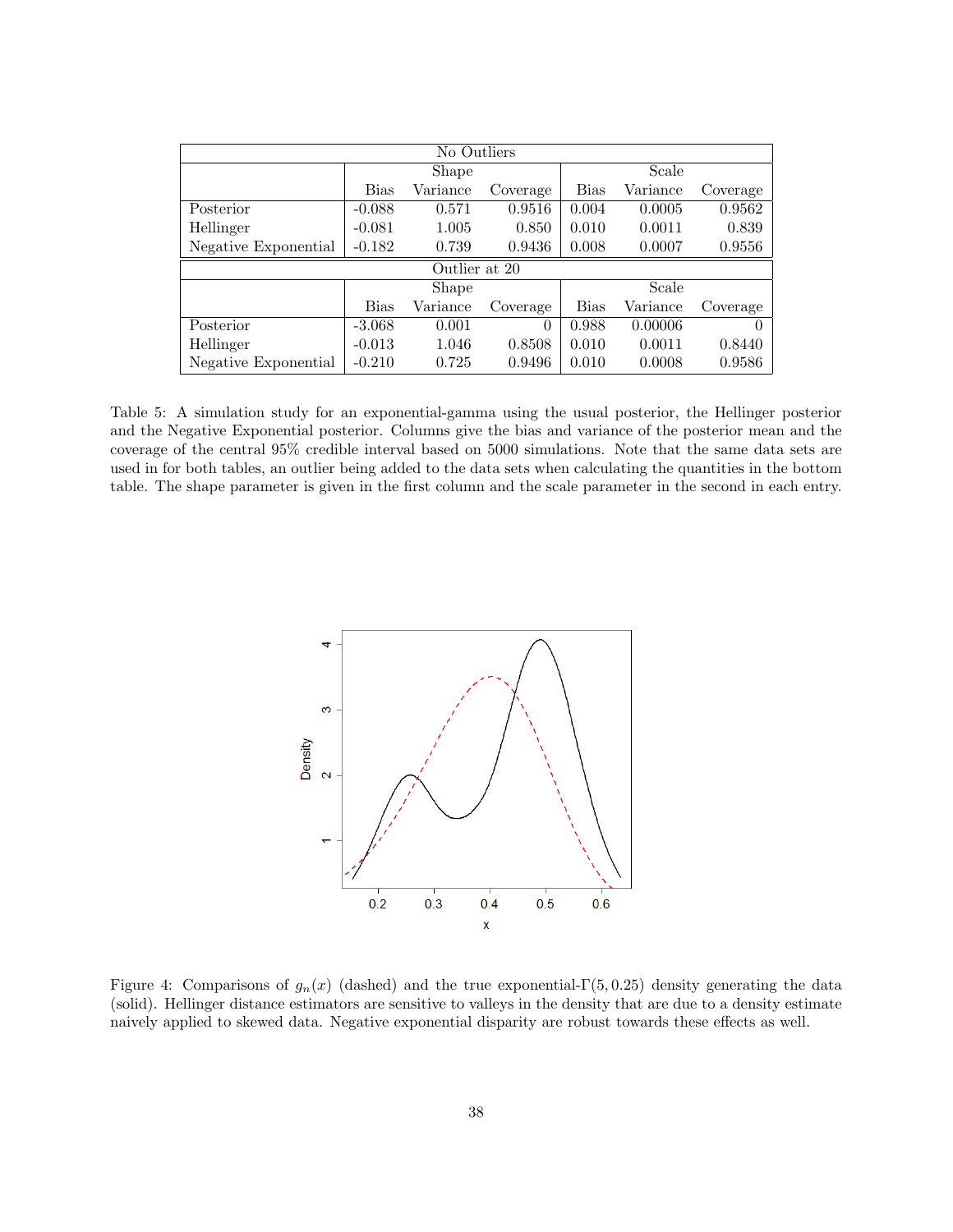|            | Sigma                      | beta 0       | beta 1       | beta 2       | beta 3                     | time    |
|------------|----------------------------|--------------|--------------|--------------|----------------------------|---------|
| Likelihood | 1.030(0.137)               | 0.996(0.186) | 0.993(0.194) | 0.998(0.217) | 1.006(0.301)               | 20.251  |
| HD         | 0.974(0.154)               | 1.000(0.213) | 0.993(0.204) | 0.994(0.239) | 0.980(0.301)               | 62.315  |
| <b>NED</b> | 0.926(0.136)               | 0.997(0.201) | 0.994(0.206) | 1.001(0.224) | 0.964(0.294)               | 70.812  |
| HD hom     | $\overline{0.881}$ (0.181) | 0.995(0.338) | 0.987(0.198) | 0.995(0.217) | 0.980(0.296)               | 62.184  |
| NED hom    | 0.829(0.157)               | 0.993(0.235) | 0.988(0.211) | 0.996(0.228) | 0.974(0.313)               | 70.649  |
| HD marg    | 1.062(0.133)               | 0.997(0.193) | 0.994(0.203) | 0.997(0.225) | $\overline{1.003}$ (0.309) | 102.959 |
| NED marg   | 1.087(0.137)               | 1.000(0.199) | 0.994(0.210) | 0.998(0.232) | 1.005(0.321)               | 102.966 |
| Huber EAP  | 0.878(0.123)               | 0.998(0.192) | 0.994(0.198) | 1.000(0.221) | 1.005(0.306)               | 34.861  |
| Huber min  | 0.919(0.207)               | 0.999(0.191) | 0.995(0.198) | 1.000(0.222) | 1.006(0.307)               | 0.013   |

<span id="page-38-2"></span>Table 6: Simulation results for linear regression. Columns give mean and standard deviation of EDAP estimates of parameters and CPU time based on 1,000 simulated data sets. Rows correspond to posteriors using Likelihood, using conditional density estimates with Hellinger distance (HD) and negative exponential disparity (NED), using conditional-homoscedastic density estimates with Hellinger distance (HD hom) and negative exponential disparity (NED hom), using the marginal formulation of Hellinger distance (HD marg) and negative exponential disparity (NED marg) and using a Huber loss scaled by  $\sigma$  in place of the log likelihood (Huber EAP) and minimizing the Huber loss (Huber min). In both the later case the cut point was chosen at the 0.8 critical value of a standard normal.

### <span id="page-38-0"></span>E.2 Linear Regression Models

Figure [5](#page-39-0) provides example D-posterior distributions of all regression disparities described in Sections [6](#page-12-0) and [C](#page-31-0) along with the posterior for an example 3-dimensional linear regression based on 30 points. Both Hellinger and negative exponential disparities were used. Covariates were generated from a standard normal distribution with errors also generated from a standard normal distribution. The likelihood is noticeably more concentrated than the disparity-based posteriors, but all exhibit broadly similar shapes.

We have supplemented this experiment with a simulation. 1,000 data sets were simulated from a linear regression model on three covariates. The covariates were chosen from a three dimensional normal distribution with unit marginal variances and correlation 0.5 between each pair of covariates. These were held fixed across all simulations. The parameters in the model were chosen as  $(\beta_0, \beta_1, \beta_2, \beta_3, \sigma^2) = (1, 1, 1, 1, 1)$ . Bandwidths were chosen using the criterion in [Sheather and Jones \(1991\)](#page-23-7) based on the observed covariates and maximum likelihood estimates of the residuals. Both Hellinger distance and negative exponential disparity were considered, and the conditional formulation, marginal formulation and conditional-homoscedastic form were used to estimate the five parameters in the model. Additionally, we obtained Huberized estimators by replacing the log likelihood with a Huber loss function and minimizing the Huber loss function. This resulted in seven estimators including a Gaussian posterior. For each estimate a random-walk Metropolis algorithm was run for 10,000 steps and EDAP estimates were calculated from every fifth sample in the second half of the chain. The results from this study are given in Table [6.](#page-38-2) Here we observe good agreement between all disparity-based methods and the likelihood. The choice between these will therefore depend on the amount of data available and the dimension of the covariate space. Computing time is reported in this simulation as well where disparity methods increase computing costs by a factor of between 3 and 5 while the use of a Huber loss within MCMC corresponds to about a 1.5 factor increase in cost. We note, however, that relative computing costs in interpreted languages such as R are strongly dependent on the details of implementation.

#### <span id="page-38-1"></span>E.3 One-Way Random Effects Models

Figure [6](#page-41-0) demonstrates the differences resulting from robustifying different distributional assumptions in the one-way random effects model described in Section [7.](#page-14-0) We simulated a set of five groups of twenty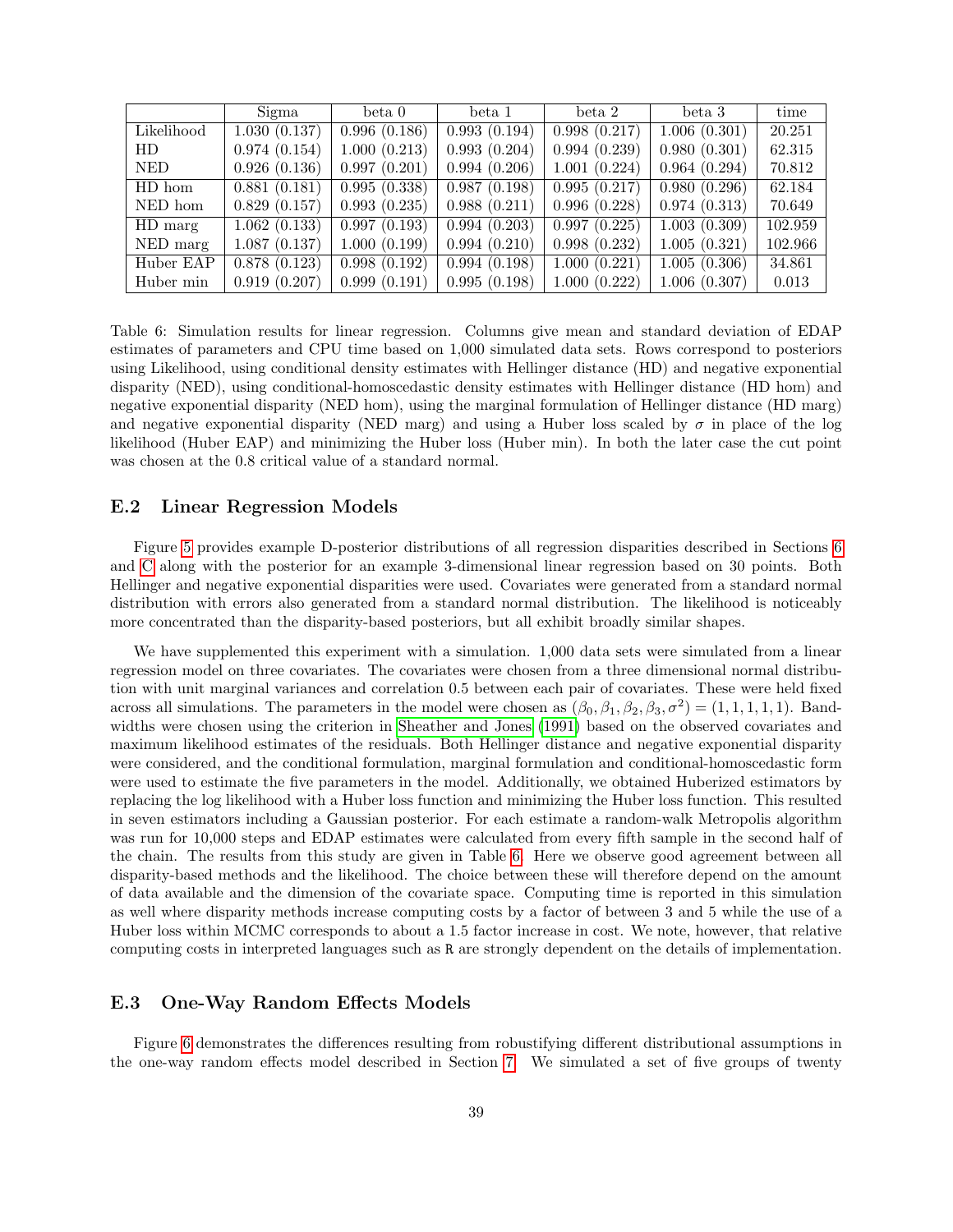

<span id="page-39-0"></span>Figure 5: D-posterior inference and linear regression. Top left: posterior for  $\beta_0$ , bottom left: posterior for  $\sigma$ . Right: posterior for each  $\beta_i$ ,  $i = 1, \ldots, 3$ . Thick lines: posterior based on likelihood. Solid lines: based on  $g_n^{(c)}$ , dashed: based on  $g_n^{(c2)}$ , dotted: marginal formulation. Black: Hellinger distance, grey: negative exponential disparity. Here 'Conditional 1' indicates the conditional density estimate in Section [6,](#page-12-0) 'Conditional 2' refers to the conditional-homoscedastic approach.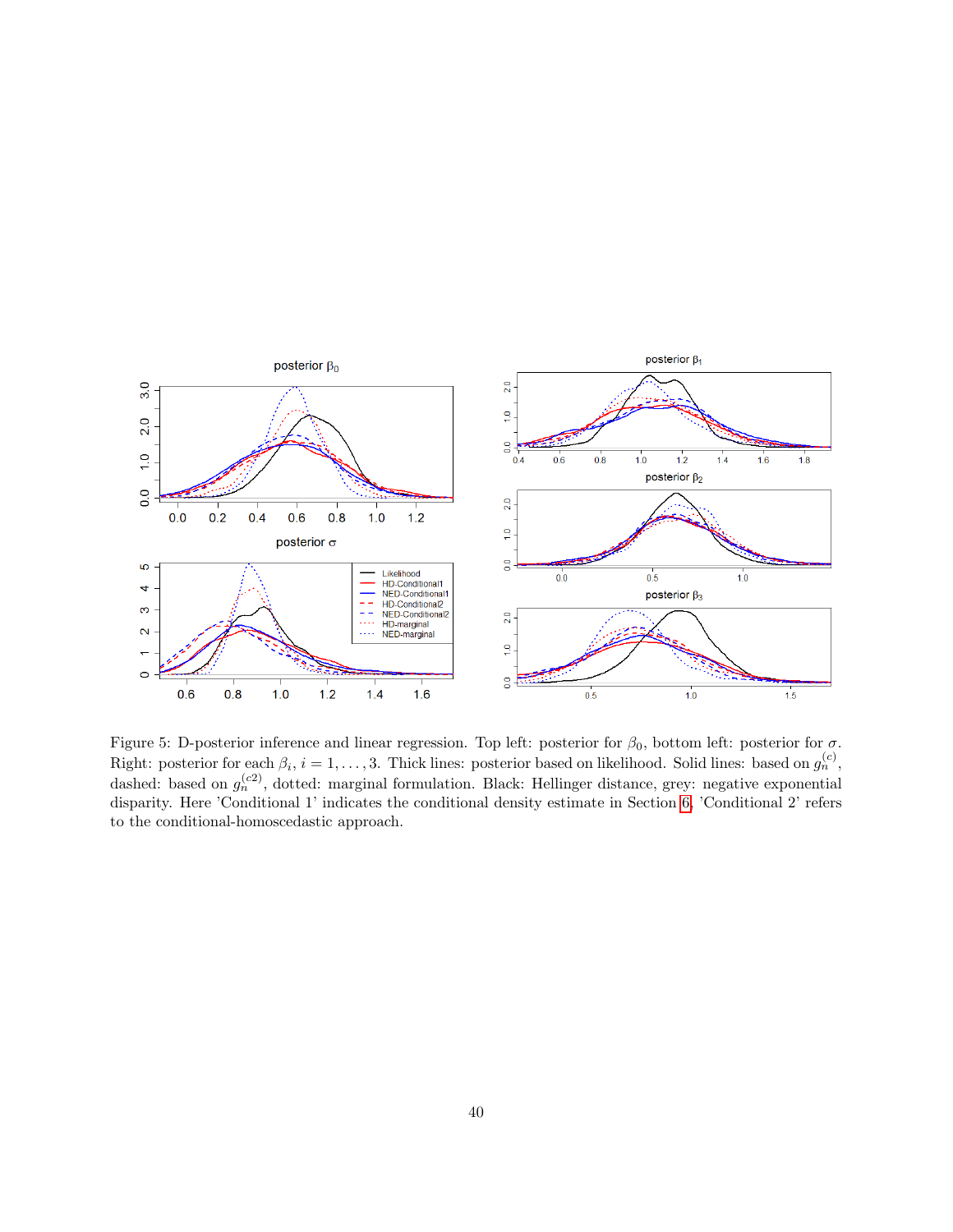|             | No Outliers |           |          |          |                        |          |        |            |          |  |  |  |  |
|-------------|-------------|-----------|----------|----------|------------------------|----------|--------|------------|----------|--|--|--|--|
|             | $\mu$       | $sd(\mu)$ | coverage | $\sigma$ | $sd(\sigma)$           | coverage | $\tau$ | $sd(\tau)$ | coverage |  |  |  |  |
| Likelihood  | 0.0013      | 0.286     | 0.947    | 0.200    | 0.0230                 | 0.940    | 0.979  | 0.234      | 0.919    |  |  |  |  |
| $HD - obs$  | 0.0035      | 0.285     | 0.937    | 0.200    | 0.0231                 | 0.939    | 1.070  | 0.342      | 0.900    |  |  |  |  |
| $HD$ - rand | 0.0021      | 0.286     | 0.936    | 0.191    | 0.0259                 | 0.686    | 0.982  | 0.231      | 0.928    |  |  |  |  |
| $HD - both$ | 0.0024      | 0.291     | 0.933    | 0.191    | 0.0258                 | 0.692    | 1.068  | 0.342      | 0.899    |  |  |  |  |
|             |             |           |          |          | Outlying Random Effect |          |        |            |          |  |  |  |  |
|             | $\mu$       | $sd(\mu)$ | coverage | $\sigma$ | $sd(\sigma)$           | coverage | $\tau$ | $sd(\tau)$ | coverage |  |  |  |  |
| Likelihood  | 0.365       | 0.197     | 1.000    | 0.200    | 0.0222                 | 0.930    | 10.11  | 0.163      | 0.000    |  |  |  |  |
| $HD - obs$  | 0.002       | 0.288     | 0.926    | 0.200    | 0.0223                 | 0.922    | 1.088  | 0.389      | 0.887    |  |  |  |  |
| $HD - rand$ | 0.353       | 0.252     | 1.000    | 0.191    | 0.0249                 | 0.684    | 10.13  | 0.196      | 0.000    |  |  |  |  |
| $HD - both$ | 0.002       | 0.295     | 0.917    | 0.191    | 0.0249                 | 0.674    | 1.066  | 0.325      | 0.885    |  |  |  |  |

<span id="page-40-1"></span>Table 7: A simulation study for a one-way random effect model from using the posterior, replacing the observation likelihood with a conditional Hellinger distance, replacing the random effect likelihood with Hellinger distance and making both replacements. The columns give the mean, standard deviation and coverage of  $\mu$ ,  $\sigma^2$  and  $\tau^2$  based on 1,000 simulations. The lower table indicates the effect of adding an outlying random effect at 40. A total of 8 simulations were excluded due to poor convergence of the MCMC chain.

observations. Each group had variance 0.2 with a mean drawn from a  $N(\mu, 1)$  population. This produces a random-effects model and the goal is to estimate  $\mu$ . The plots in Figure [6](#page-41-0) show that the use of disparity methods in either the random effect or on the residual process or on both provide very similar distributions to the correct posterior. When an outlying group is added with mean 40, those methods that replace the random effects distribution with a disparity are unaffected while those that do not are substantially biased.

In order to verify the apparent success of this method, we conducted a simulation study of a one-way random effects model with ten random effects and five observations per random effect. The random effects were simulated from a standard normal distribution, while the observations were Gaussian, centered on the random effect and with standard deviation 0.2. We simulated 1,000 versions of these data. For each version a random-walk Metropolis scheme was run to sample from the posterior, the posterior with the observation likelihood replaced by H-posterior, the posterior with the random effect likelihood replaced by H-posterior and the posterior with both replacements. All MCMC schemes were run for 10,000 steps with posterior distributions calculated based on every 5th sample from the second half of the chain. We additionally added a further random effect with five observations distributed around the value 40 with standard deviation 0.2. Bandwidth parameters were chosen by the selection criterion of [Sheather and Jones \(1991\)](#page-23-7) based on maximum-likelihood estimates of random effects and residual errors. The results of this simulation are summarized in Table [7.](#page-40-1) Here we see that the estimation of  $\sigma$  is biased downwards by the estimation of a conditional density for each random effect, based on only five observations and there is more uncertainty in the estimate of  $\tau$  when Hellinger distance is used in place of the random effect log likelihood. The disparitybased methods otherwise perform very similarly to the true likelihood. When an outlying random effect is added, replacing the random effect likelihood with Hellinger distance robustified inference, where those posteriors without this replacement were severely biased.

## <span id="page-40-0"></span>F Data

Table [8](#page-41-1) provides the values of the parasitology data set used in Section [8.1.](#page-16-3) The data used for the class survey data in Section [8.2](#page-17-1) are provided in Table [9;](#page-43-1) they are graphed in Figure [7.](#page-42-0)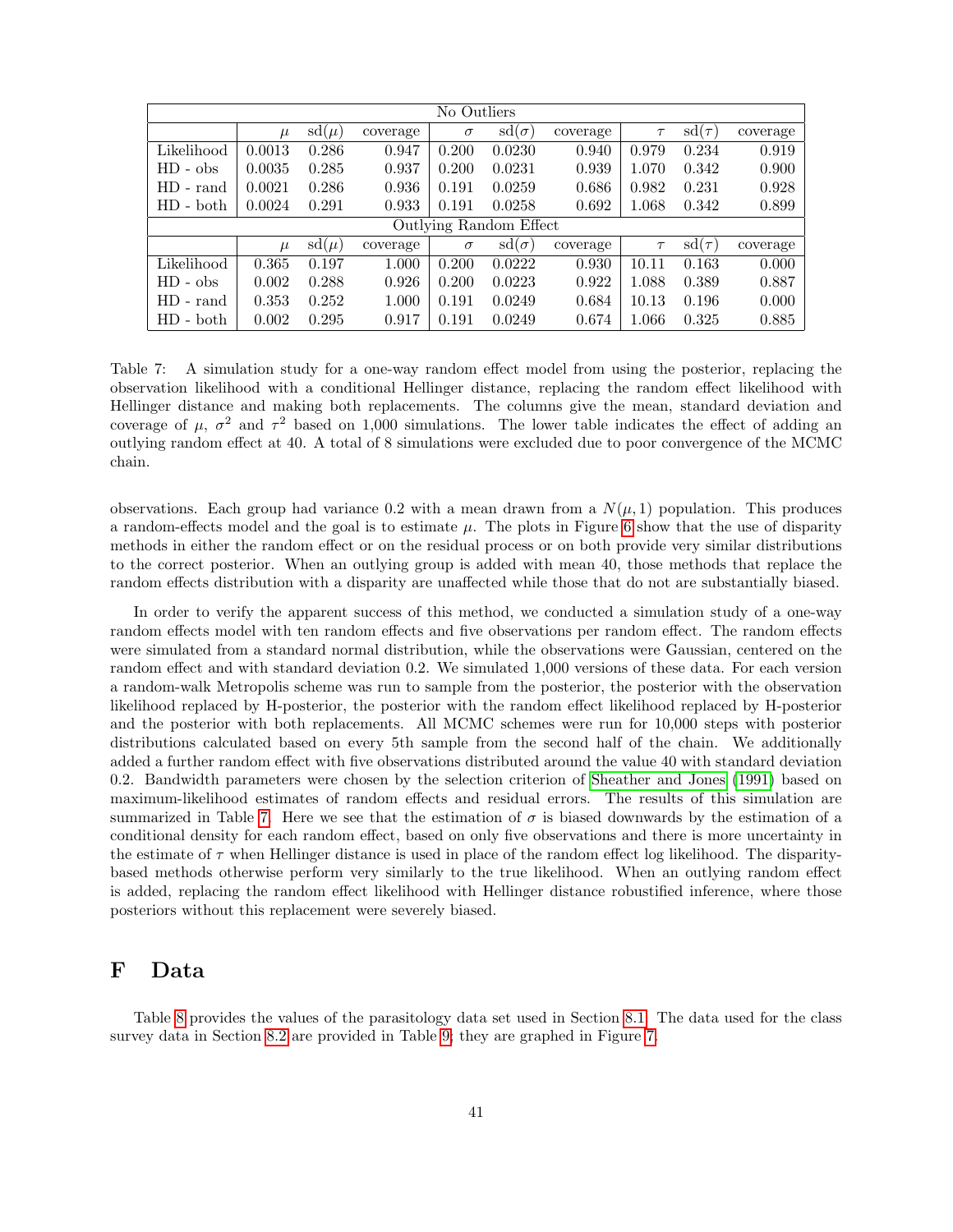

<span id="page-41-0"></span>Figure 6: Posterior distributions for a random-effects model. 5 groups of 20 observations each with mean drawn from  $N(\mu, 1)$  and variance 0.2.  $\mu$  was given a  $N(0, 1)$  prior. Posterior densities for  $\mu$  were estimated from every 50th observation in the last half of a random-walk Markov chain run for 100,000 steps. Hellinger distance was used to replace the component of the likelihood representing  $Y_{ij} - X_i$ , representing  $X_i$  and both. Left: posterior densities for  $\mu$  from the original data when the model is correct. Right: posterior densities after adding a further group of 5 observation generated from  $N(40, 0.2)$ . First row: estimates for  $\mu$ , second:  $\sigma^2$ , third:  $\tau^2$ .

| Horse                |                  |           |     |      |       |     |      |
|----------------------|------------------|-----------|-----|------|-------|-----|------|
| Pre-treatment        | $\frac{2440}{ }$ | 1000 1900 |     | 1820 | -3260 | 300 | 660  |
| Post-treatment   580 |                  | 320       | 400 | 160  |       | 40  | 120. |

<span id="page-41-1"></span>Table 8: Data used in Section [8.1:](#page-16-3) pre- and post-treatment fecal egg count for seven horses on one farm.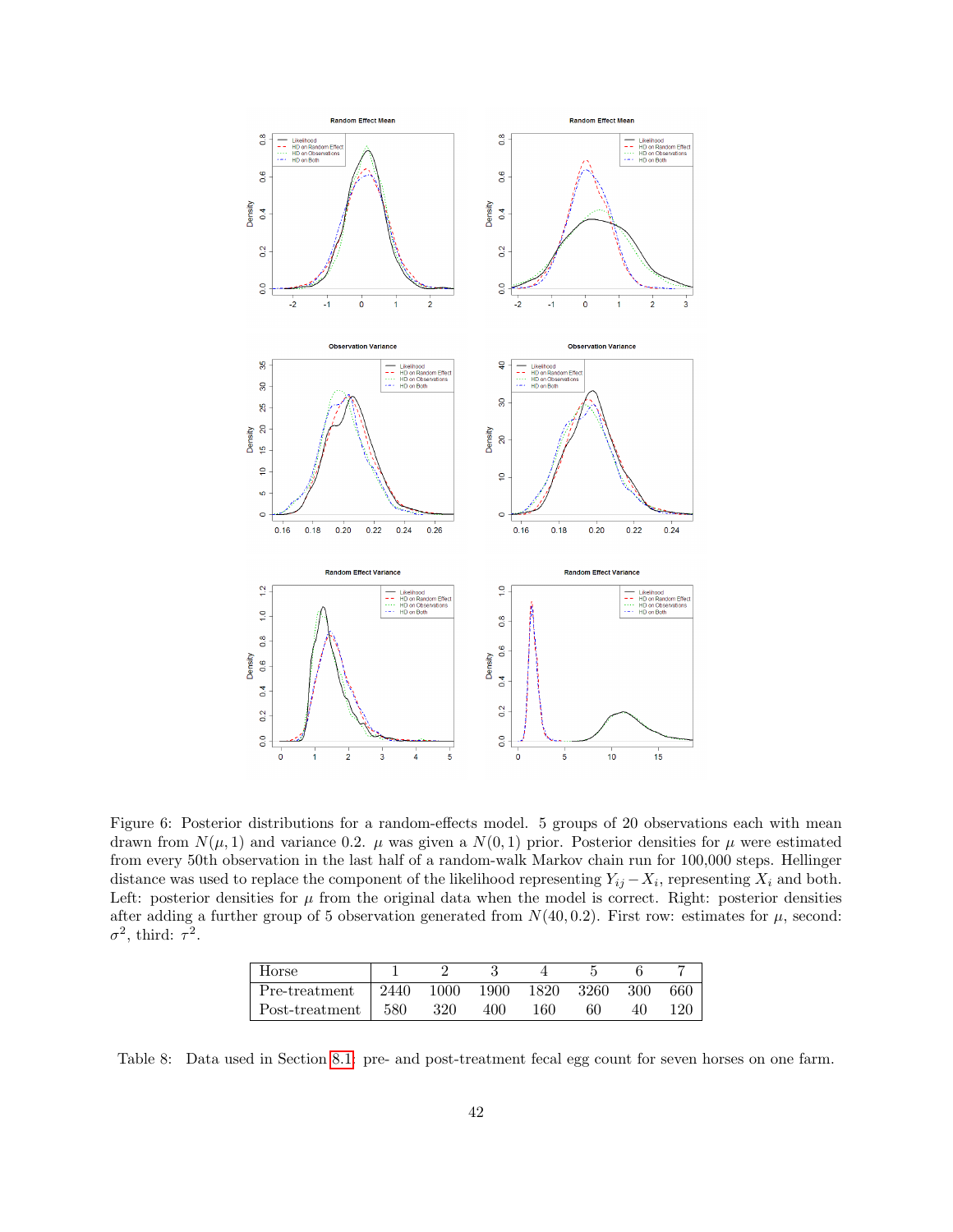

<span id="page-42-0"></span>Figure 7: Responses to an in-class survey on expected income at ages 35, 45, 55 and 65. Students were either foreign born (dashed) or American (solid).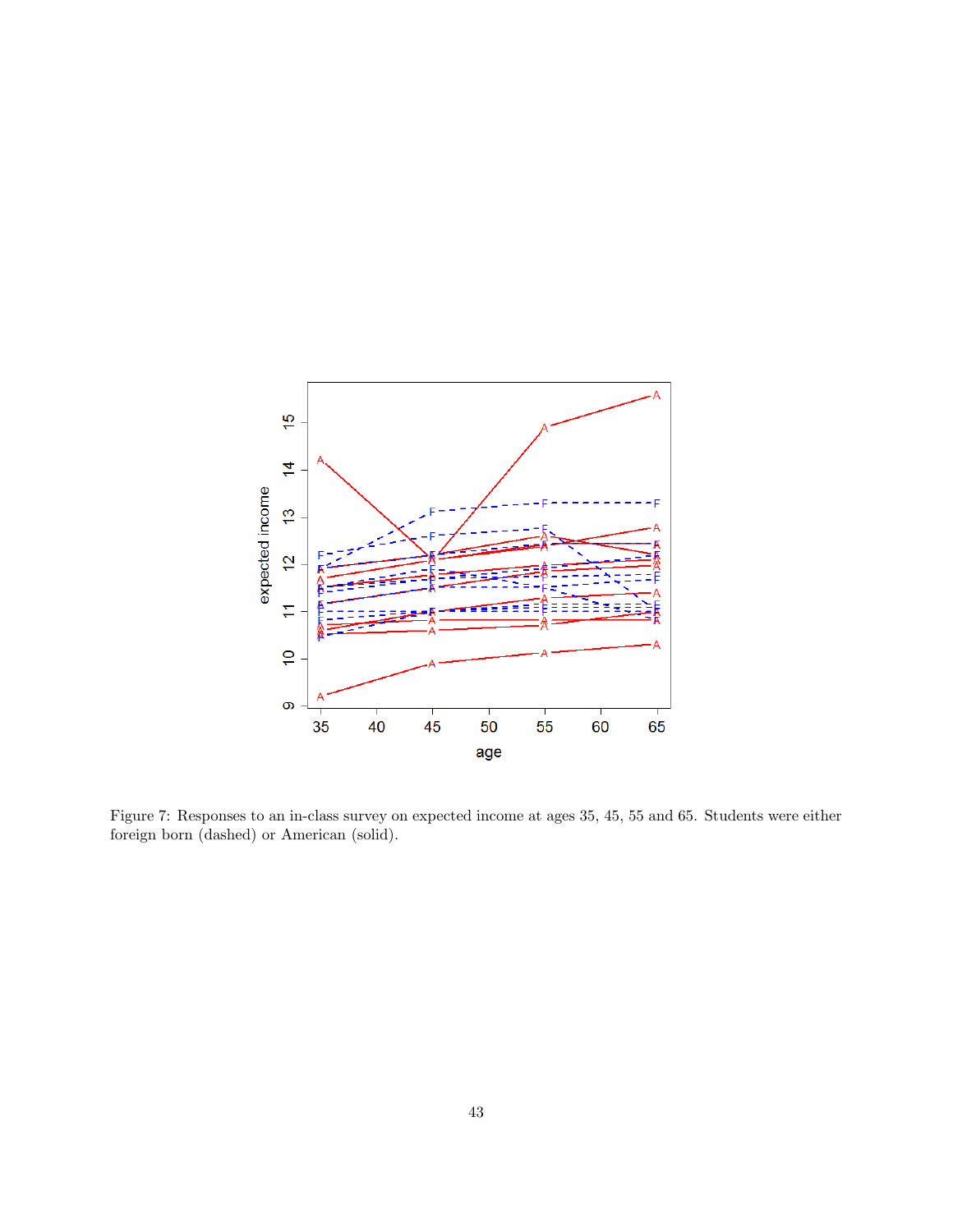| $_{\rm Status}$ | 35       | 45        | 55       | 65       |
|-----------------|----------|-----------|----------|----------|
| a               | 11.51293 | 11.775290 | 11.98293 | 12.10071 |
| a               | 11.91839 | 12.206073 | 12.61154 | 12.20607 |
| a               | 11.69525 | 12.100712 | 12.42922 | 12.42922 |
| a               | 11.69525 | 12.100712 | 12.38839 | 12.79386 |
| a               | 10.71442 | 10.819778 | 10.81978 | 10.81978 |
| a               | 11.15625 | 11.512925 | 11.84940 | 11.98293 |
| a               | 10.51867 | 10.596635 | 10.71442 | 11.00210 |
| a               | 12.20607 | 12.206073 | 12.20607 | 12.20607 |
| $\mathbf{a}$    | 9.21034  | 9.903488  | 10.12663 | 10.30895 |
| a               | 10.59663 | 11.002100 | 11.28978 | 11.40756 |
| a               | 14.22098 | 12.100712 | 14.91412 | 15.60727 |
| f               | 11.51293 | 11.918391 | 11.51293 | 10.81978 |
| f               | 11.00210 | 11.002100 | 11.15625 | 11.15625 |
| f               | 11.91839 | 12.206073 | 12.42922 | 12.42922 |
| f               | 11.40756 | 11.695247 | 11.73607 | 11.77529 |
| f               | 11.91839 | 13.122363 | 13.30468 | 13.30468 |
| f               | 11.51293 | 11.695247 | 11.91839 | 12.20607 |
| f               | 11.15625 | 11.512925 | 11.51293 | 11.69525 |
| f               | 12.20607 | 12.611538 | 12.76569 | 11.00210 |
| f               | 10.81978 | 11.002100 | 11.00210 | 11.00210 |
| f               | 10.46310 | 11.002100 | 11.08214 | 11.08214 |

<span id="page-43-1"></span>Table 9: Class survey data used in Section [8.2;](#page-17-1) columns give American (a) or foreign (f) status, and log expected salary at ages 35, 45, 55, and 65.

### <span id="page-43-0"></span>F.1 Random Slope Models for Class Survey Data

A further model exploration of the class survey data allows a random slope for each student in addition to the random offset. The model now becomes

$$
Y_{ijk} = b_{0ij} + b_{1ij}t_k + \epsilon_{ijk} \tag{42}
$$

with additional distributional assumptions

$$
b_{1ij} \sim N(\beta_{1j}, \tau_1^2)
$$

and an additional term

$$
-\frac{1}{2\tau_1^2}\sum_{i=1}^n\sum_{j\in\{a,f\}}(b_{1ij}-\beta_{1j})^2
$$

added to [\(33\)](#page-18-0). Here, this term can be robustified in a similar manner to the robustification of the  $b_{0ij}$ . However, we note that a robustification of the error terms would require the estimation of a conditional density for each  $ij$  – based on only four data points. We viewed this as being too little to achieve reasonable results and therefore employed the marginal formulation described in Section [C.](#page-31-0) Specifically, we first obtained residuals  $e_{ijk}$  for the random slope model from the maximum likelihood estimates for each subject-specific effect and estimated

$$
\hat{\sigma}^2 = \frac{1}{0.674\sqrt{2}} |e_{ijk} - \text{median}(e)|.
$$

Following this, we estimated a combined density for all residuals, conditional on the random effects

$$
g_n^{(m)}(e; \beta) = \frac{1}{8nc_n} \sum_{i=1}^n \sum_{j \in \{a, f\}} \sum_{k=1}^4 K\left(\frac{e - (Y_{ijk} - b_{0ij} - b_{1ij}t_k)}{c_n}\right)
$$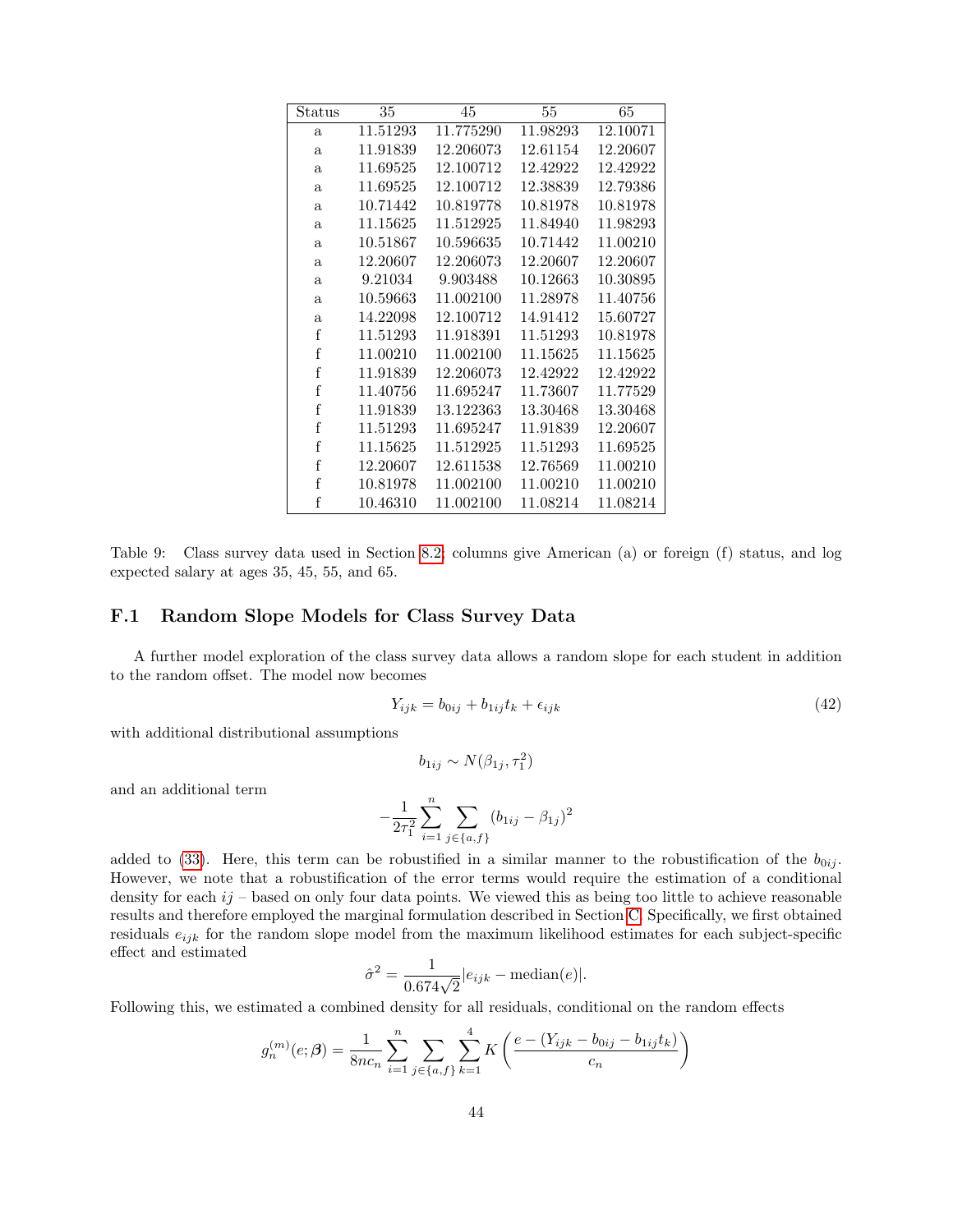and replaced the first term in [\(33\)](#page-18-0) with  $-8nD(g_n^{(m)}(\cdot;\beta), \phi_{0,\hat{\sigma}^2}(\cdot))$ . Following the estimation of all other parameters, we obtained new residuals  $\tilde{e}_{ijk} = Y_{ijk} - \tilde{b}_{0ij} - b_{1ij}t_k$  where the  $\tilde{b}_{0ij}$  and  $\tilde{b}_{1ij}$  are the EDAP estimators. We then re estimated  $\sigma^2$  based on its H-posterior using the  $\tilde{e}_{ijk}$  as data. In this particular case a large number of outliers from a concentrated peak (see Figure [8\)](#page-45-0) meant that the use of Gauss-Hermite quadrature in the evaluation of

$$
HD(g_n^{(m)}(\cdot, \tilde{\boldsymbol{\beta}}), \phi_{0,\sigma^2}) = 2 - 2 \int \left( \sqrt{g_n^{(m)}(e; \tilde{\boldsymbol{\beta}})} / \sqrt{\phi_{0,\sigma^2}(e)} \right) \phi_{0,\sigma^2}(e) de
$$

suffered from large numerical errors and we therefore employed a Monte Carlo integral based on 400 data points drawn from  $g_n^{(m)}$  instead, using the estimate [\(5\)](#page-2-2). To estimate both  $\sigma^2$  and the other parameters we used a Metropolis random walk algorithm which was again run for 200,000 iterations with estimates based on every 100th sample in the second half of the chain.

Some results from this analysis are displayed in Figure [8.](#page-45-0) The residual distribution of the  $\tilde{e}_{ijk}$  show a very strong peak and a number of isolated outliers. The estimated standard deviation of the residual distribution is therefore very different between those methods that are robust to outliers and those that are not; the mean posterior  $\sigma$  was increased by a factor of four between those methods using a Hellinger disparity and those using the random effect log likelihood. The random slope variance was estimated to be small by all methods – we speculate that the distinction between random effect log likelihoods and Hellinger methods is bias due to bandwidth size – but this was not enough to overcome the differences between the methods concerning the distinction between  $\beta_{f1}$  and  $\beta_{a1}$ .